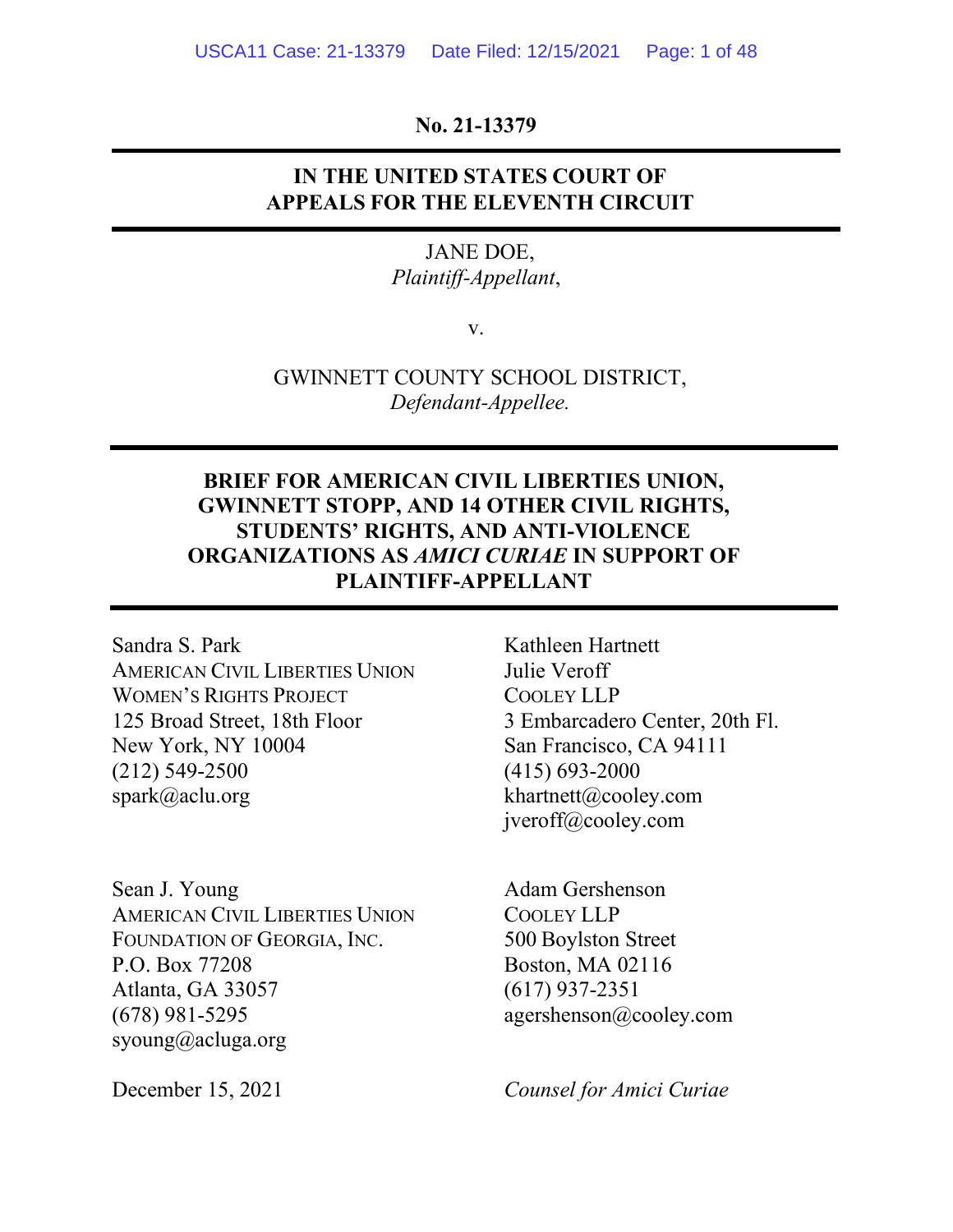*Jane Doe v. Gwinnett County School District* No. 21-13379

### **CERTIFICATE OF INTERESTED PERSONS AND CORPORATE DISCLOSURE STATEMENT**

Amici Curiae provide the following Certificate of Interested Persons and Corporate Disclosure Statement pursuant to Eleventh Circuit Rules 26.1-1, 28-1(b), and 29-2. In addition to the persons and entities identified in the Certificate of Interested Persons and Corporate Disclosure Statement in the Brief of Plaintiff-Appellant, the following are known to have an interest in the outcome of the case:

- 1. American Civil Liberties Union, Amicus Curiae
- 2. Atlanta Women for Equality, Amicus Curiae
- 3. End Rape On Campus, Amicus Curiae
- 4. Florida Council Against Sexual Violence, Amicus Curiae
- 5. Gershenson, Adam, Attorney for Amici Curiae, EDF # 408773077
- 6. Girls for Gender Equity, Amicus Curiae
- 7. Gwinnett SToPP, Amicus Curiae
- 8. Hartnett, Kathleen, Attorney for Amici Curiae, EDF # 510026701
- 9. Know Your IX, Amicus Curiae
- 10. Legal Momentum, Amicus Curiae
- 11. National Alliance to End Sexual Violence, Amicus Curiae
- 12. National Center for Youth Law, Amicus Curiae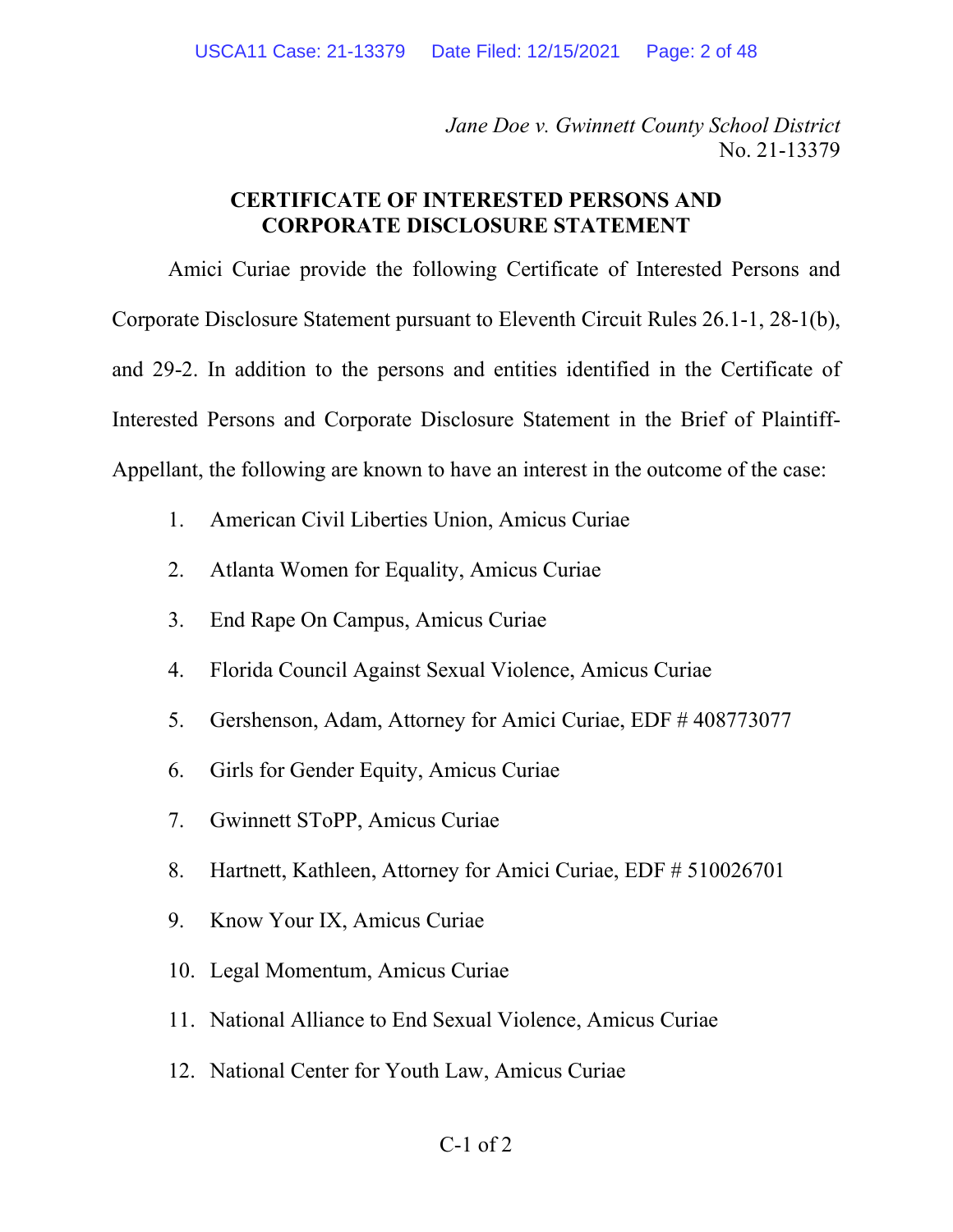- 13. National Crittenton, Amicus Curiae
- 14. National Network to End Domestic Violence, Amicus Curiae
- 15. National Organization for Women Foundation, Amicus Curiae
- 16. National Women's Law Center, Amicus Curiae
- 17. Park, Sandra, Attorney for Amici Curiae, EDF # 982227909
- 18. Stop Sexual Assault in Schools, Amicus Curiae
- 19. Veroff, Julie, Attorney for Amici Curiae, EDF # 224759676
- 20. Victim Rights Law Center, Amicus Curiae
- 21. Young, Sean, Attorney for Amici Curiae

Amici Curiae are not publicly traded. Amici Curiae are not aware of any publicly traded company or corporation that has an interest in the outcome of the case or appeal.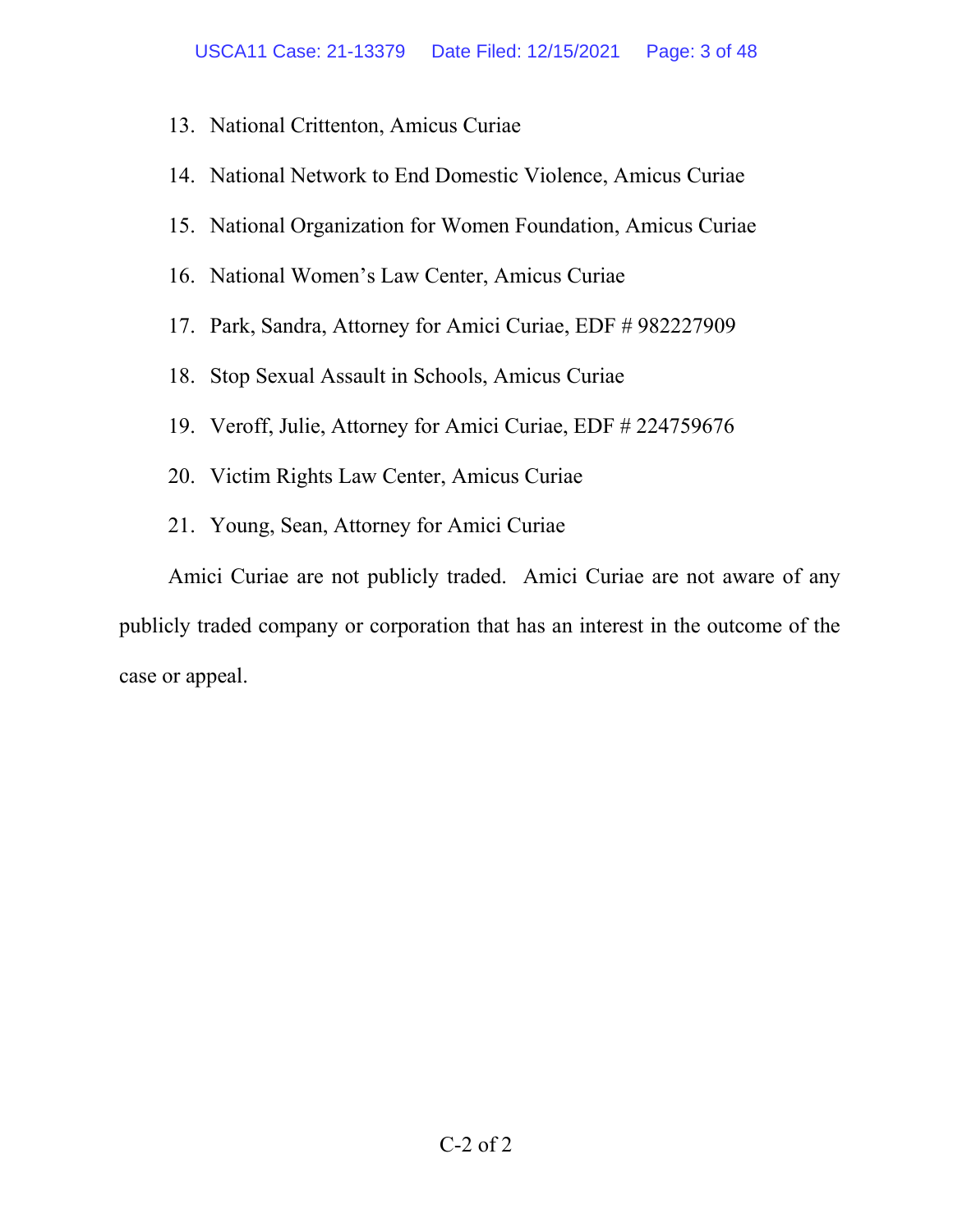# **TABLE OF CONTENTS**

# **Page**

|         |                  | CERTIFICATE OF INTERESTED PERSONS AND CORPORATE                                                                                                 |     |
|---------|------------------|-------------------------------------------------------------------------------------------------------------------------------------------------|-----|
|         |                  |                                                                                                                                                 |     |
|         |                  |                                                                                                                                                 |     |
|         |                  |                                                                                                                                                 |     |
|         |                  |                                                                                                                                                 |     |
| I.      |                  | K-12 SCHOOLS TOO FREQUENTLY PUNISH STUDENTS<br>REPORTING HARASSMENT FOR THE REPORTED SEXUAL                                                     |     |
| $\Pi$ . |                  | PUNISHING STUDENTS WHO REPORT SEXUAL<br>HARASSMENT VIOLATES TITLE IX AND ITS CORE                                                               |     |
|         | $\mathbf{A}$ .   | Punishing Students Who Report Harassment Deprives Them of                                                                                       |     |
|         | <b>B.</b>        | Punishing Students Who Report Harassment Traumatizes                                                                                            |     |
|         | $\overline{C}$ . | Punishing Students Who Report Harassment Chills Sexual                                                                                          |     |
| III.    |                  | PUNISHMENTS FOR REPORTING SEXUAL HARASSMENT<br>DISPROPORTIONATELY IMPACT BLACK STUDENTS LIKE                                                    | .22 |
| IV.     |                  | JANE DOE'S SCHOOL COULD AND SHOULD HAVE ADOPTED<br>AND APPLIED A POLICY SUPPORTING STUDENTS WHO<br>REPORT SEXUAL HARASSMENT, IN COMPLIANCE WITH |     |
|         |                  |                                                                                                                                                 |     |
|         |                  |                                                                                                                                                 |     |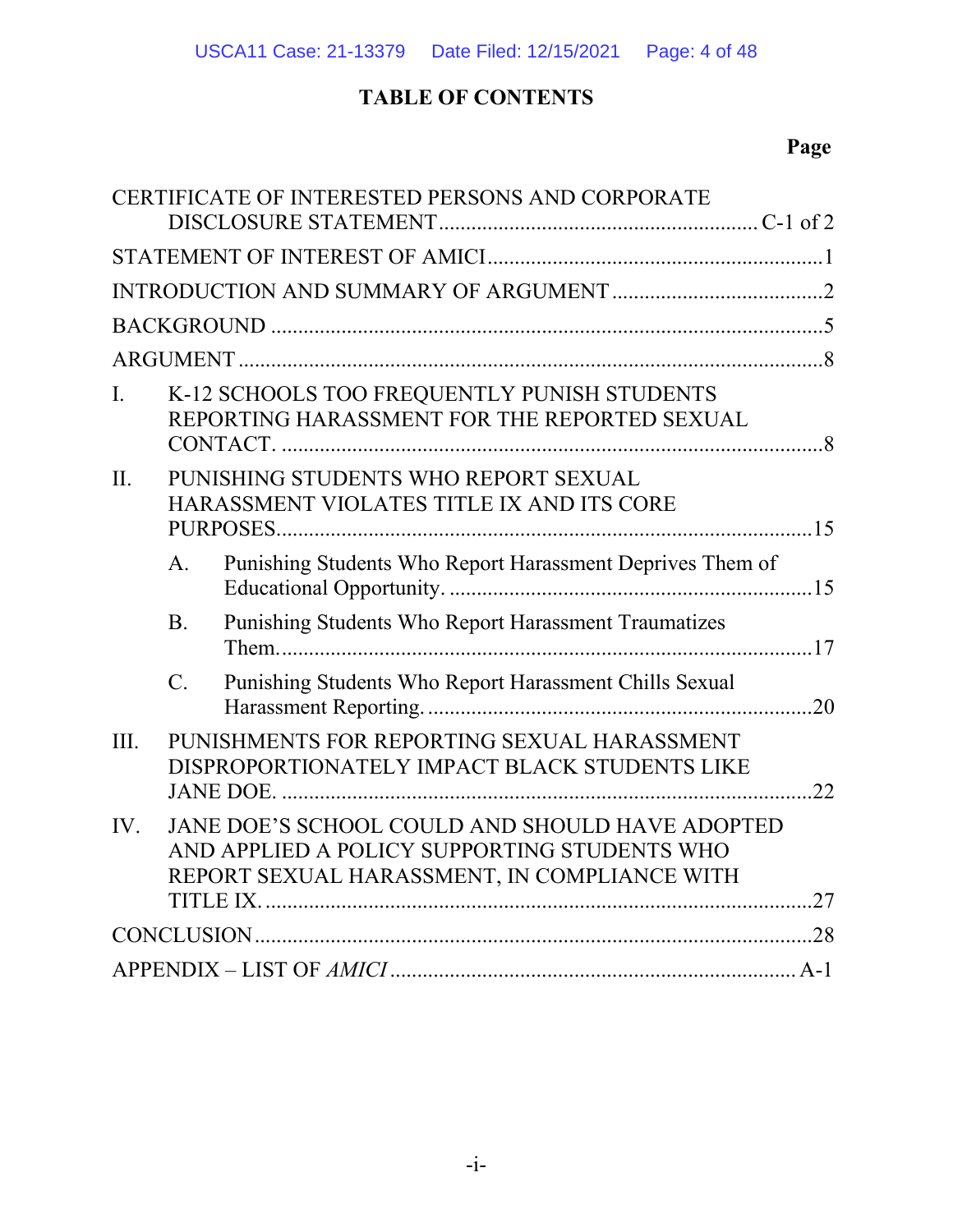# **Page(s)**

## **Cases**

| Benson v. Little Rock Hilton Inn,                                                             |
|-----------------------------------------------------------------------------------------------|
| Cannon v. Univ. of Chi.,                                                                      |
| Davis Next Friend LaShonda D v. Monroe Cnty. Bd. of Educ.,                                    |
| Doe v. Gwinnett Cnty. Sch. Dist.,<br>No. 1:18-C-05278-SCJ, 2021 WL 4531082 (N.D. Ga. Sept. 1, |
| Doe v. Sch. Bd. of Broward Cnty., Fla.,                                                       |
| Jackson v. Birmingham Bd. of Educ.,                                                           |
| Liese v. Indian River Cnty. Hosp. Dist.,                                                      |
| Meritor Sav. Bank FSP v. Vinson,                                                              |
| North Haven Bd. of Educ v. Bell,                                                              |
| <b>Statutes and Regulations</b>                                                               |
|                                                                                               |
|                                                                                               |
|                                                                                               |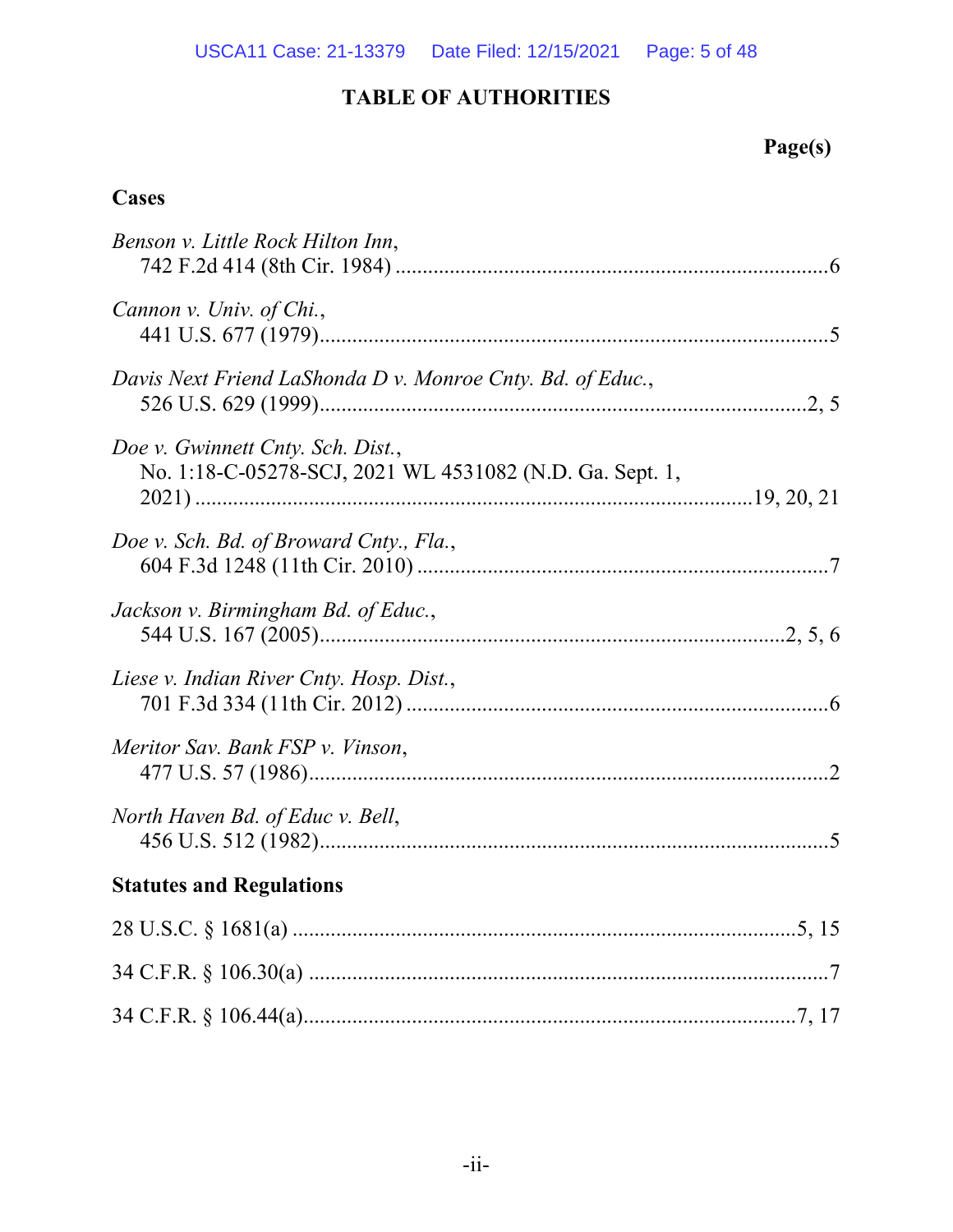|                                                                                                                                                                                                         | Page(s) |
|---------------------------------------------------------------------------------------------------------------------------------------------------------------------------------------------------------|---------|
| <b>Other Authorities</b>                                                                                                                                                                                |         |
| Amir Whitaker et al., Cops and No Counselors, Am. Civil Liberties                                                                                                                                       | .23     |
| Adaku Onyeka-Crawford et al., Stopping Pushout for: Girls of Color,<br>Nat'l Women's Law Ctr. (Apr. 17, 2017),                                                                                          | .22     |
| Bethany Barnes, 'Tampa teens wanted their school to protect them.<br><i>Instead, they say, it got worse.', Tampa Bay Times, (Dec. 12, Instead, they say, it got worse.', Tampa Bay Times, (Dec. 12,</i> |         |
| Carly P. Smith & Jennifer J. Freyd, <i>Institutional Betrayal</i> , 69 Am.                                                                                                                              |         |
| Chronic Absenteeism in the Nation's Schs., U.S. Dep't of Educ.                                                                                                                                          |         |
| Civ. Rts Data Collection, Gwinnett County (2013),                                                                                                                                                       |         |
| Civ. Rts Data Collection, Gwinnett County (2015),                                                                                                                                                       |         |
| Civ. Rts Data Collection, Gwinnett County (2017),                                                                                                                                                       |         |
| Corrine M. Williams et al., Victimization and Perpetration of<br><b>Unwanted Sexual Activities Among High School Students:</b><br>Frequency and Correlates, 20 Violence Against Women 1239              |         |
| Edward J. Smith & Shaun R. Harper, Disproportionate Impact of K-<br>12 School Suspension and Expulsion on Black Students in<br>Southern States, Univ. of Pa. (2015), https://tinyurl.com/2p8wmjhv23     |         |
| Edward W. Morris, "Ladies" or "Loudies," 38 Youth & Soc'y 490                                                                                                                                           |         |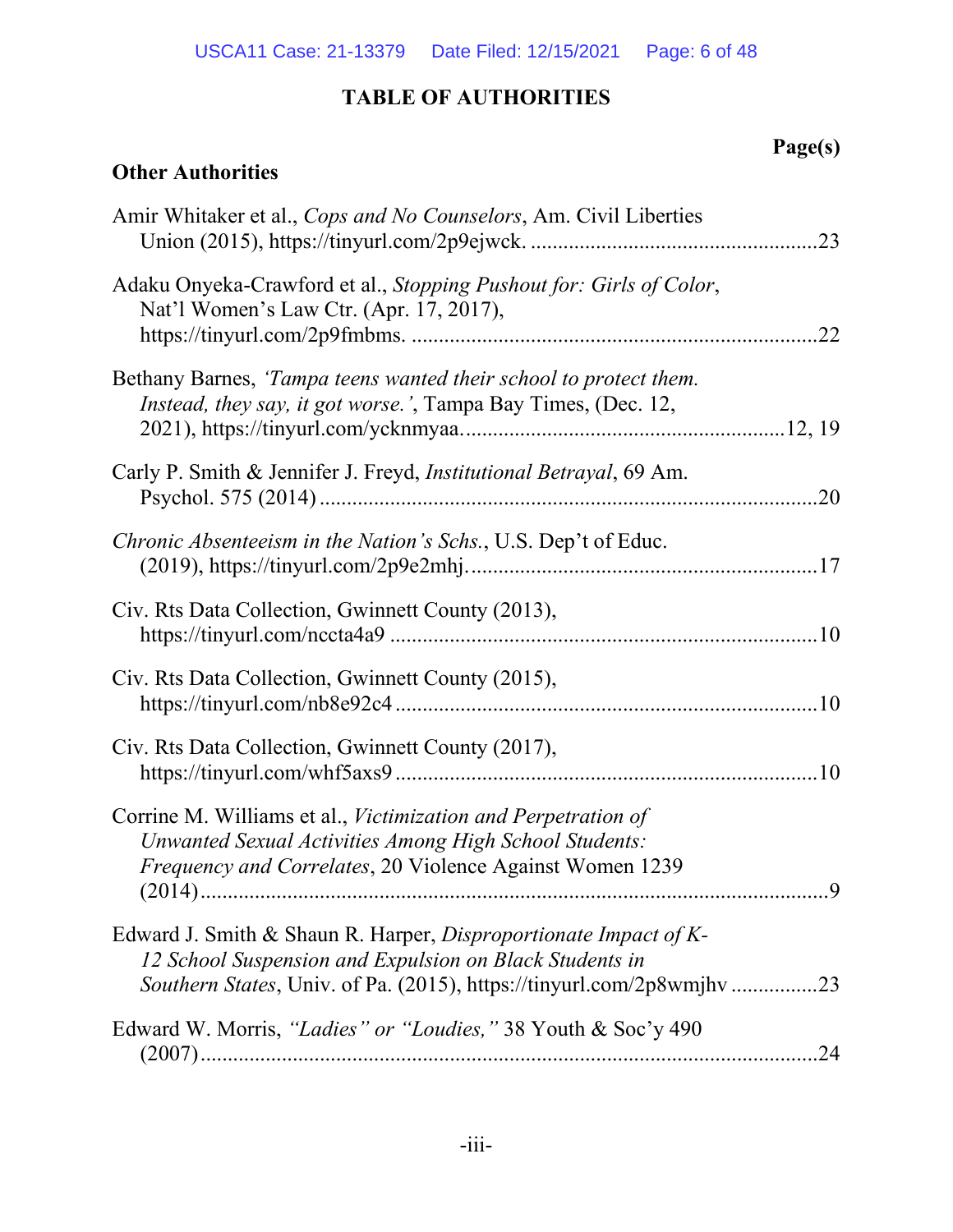|                                                                                                                                                                                                         | Page(s) |
|---------------------------------------------------------------------------------------------------------------------------------------------------------------------------------------------------------|---------|
| Erica L. Green, 'It's Like the Wild West': Sexual Assault Victims<br>Struggle in K-12 Schools, N.Y. Times (May 11, 2019),                                                                               | .8, 9   |
| Erica L. Green et al., 'A Battle for the Souls of Black Girls', N.Y.                                                                                                                                    |         |
| Francine T. Sherman, Justice for Girls: Are We Making Progress?, 59                                                                                                                                     | .23     |
| Girls for Gender Equity, <i>Policy Brief: School Policing Disparities for</i>                                                                                                                           |         |
| Hannah Dreyfus, "The Liberty Way": How Liberty University<br>Discourages and Dismisses Students' Reports of Sexual Assaults,<br>ProPublica (Oct. 24, 2021, 7:22 PM), https://tinyurl.com/yy24jmnu14, 21 |         |
|                                                                                                                                                                                                         |         |
| Jennifer M. Wilmot, et al, Policy as Punishment and Distraction, 35                                                                                                                                     | .25     |
| Kate Taylor, Schools Punished Teenagers for Being Victims of Sexual<br>Assault, Complaints Say, N.Y. Times (June 7, 2016),                                                                              |         |
| Katie J.M. Baker, Sent Home from Middle School After Reporting a<br>Rape, BuzzFeed News (Mar. 14, 2016, 10:05 PM),                                                                                      |         |
| Kimberlé Williams Crenshaw et al., Black Girls Matter: Pushed Out,<br>Overpoliced and Underprotected, Afr. Amer, Pol'y Forum & Ctr.<br>for Intersectionality & Soc. Policy Studies $(2015)$ ,           | .24     |
| Lauren F. Lichty et al., Sexual Harassment Policies in K-12 Schools,                                                                                                                                    |         |
| Leah A. Hill, Disturbing Disparities: Black Girls and the School-to-                                                                                                                                    |         |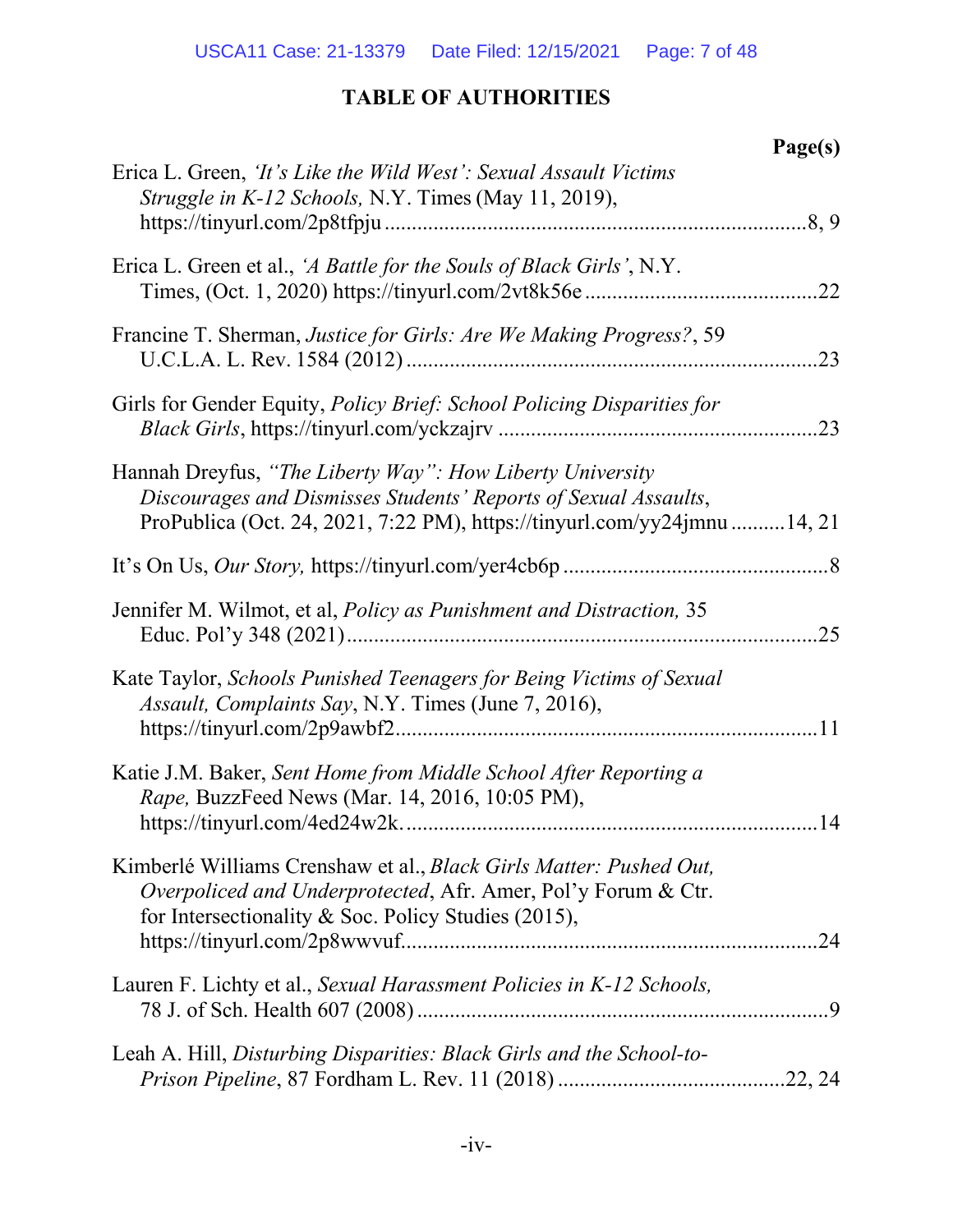|                                                                                                                                                                                                     | Page(s)     |
|-----------------------------------------------------------------------------------------------------------------------------------------------------------------------------------------------------|-------------|
| Leticia Smith-Evans et al., Unlocking Opportunity for African<br>American Girls, NAACP LDF & Nat'l Women's Law Ctr. (2014),                                                                         | .24, 25, 26 |
| Mark Keierleber, The Younger Victims of Sexual Violence in School,                                                                                                                                  |             |
| Mary Ann Georgeantopoulos, A Teen Says She Was Expelled from<br>School After a "Star Athlete" Sexually Assaulted Her, BuzzFeed                                                                      | .13         |
| maya finoh & jasmine Sankofa, The Legal System Has Failed Black<br>Girls, Women, and Non-Binary Survivors of Violence, Am. Civil<br>Liberties Union (Jan. 28, 2019), https://tinyurl.com/3f3yn566   | 25          |
| Meredith Yeomans, <i>TFelt Like I Lost</i> , <i>Student Says of Response to</i><br>Alleged Sexual Assault That Sparked Protest, NBC 5 Dallas Fort                                                   | .19         |
| Monika N. Lind et al., Isn't High School Bad Enough Already? Rates<br>of Gender Harassment And Institutional Betrayal in High School<br>and Their Association with Trauma-Related Symptoms, 15 PLoS |             |
| Monique W. Morris, <i>Pushout: The Criminalization of Black Girls in</i>                                                                                                                            | .22, 25     |
| Nader Amir et al., Temporal Allocation of Attention Toward Threat in<br>Individuals with Posttraumatic Stress Symptoms, 23 J. of Anxiety                                                            |             |
| Nat'l Sexual Violence Res. Ctr., Teenagers and Sexual Violence                                                                                                                                      |             |
| Nora Caplan-Bricker, My School Punished Me, Slate (Sept. 19, 2016,                                                                                                                                  |             |
| Rebecca Epstein et al., Girlhood Interrupted: The Erasure of Black<br>Girls' Childhood, Georgetown L. Ctr. on Poverty & Inequality                                                                  | .25         |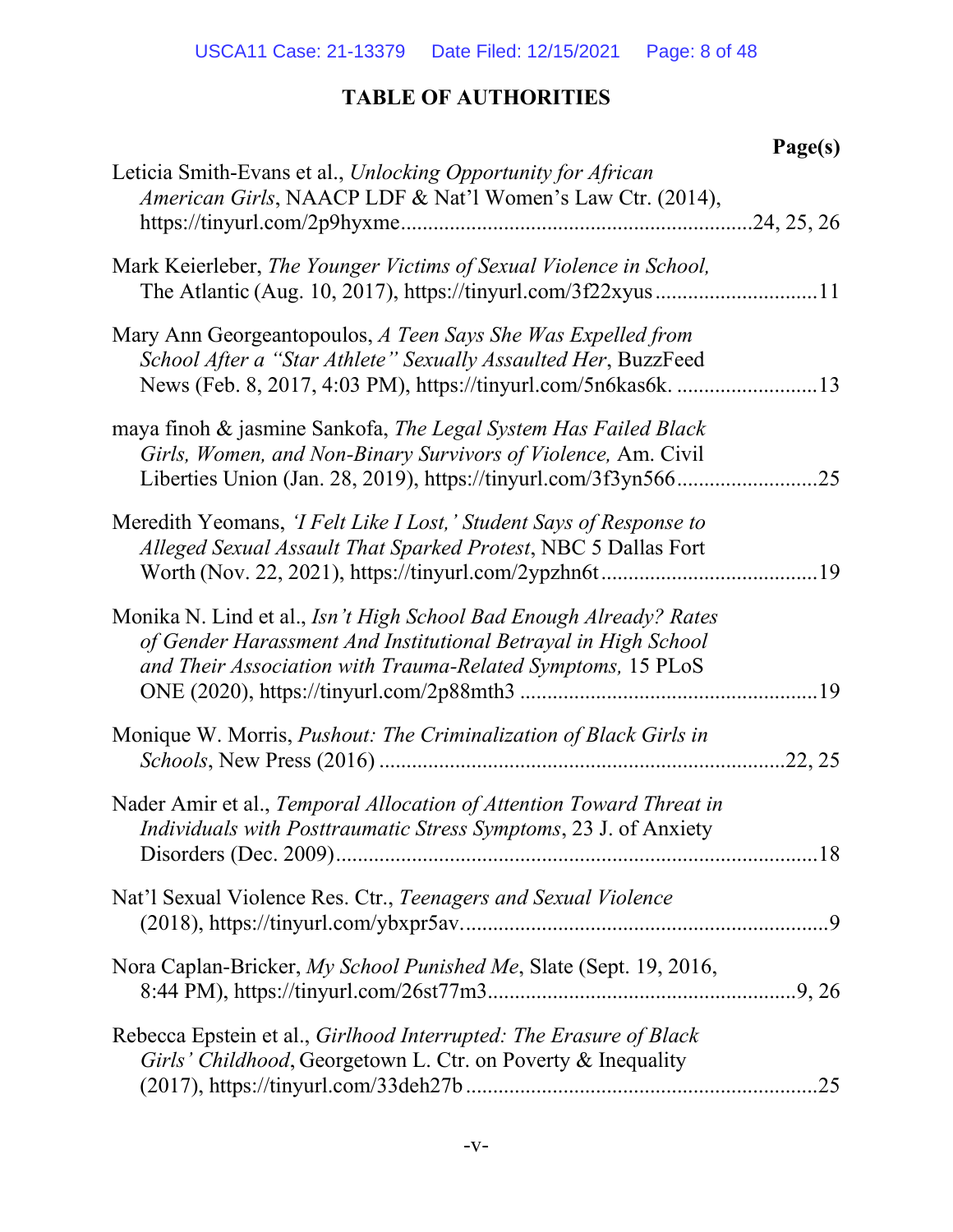|                                                                                                                                                                                                          | Page(s) |
|----------------------------------------------------------------------------------------------------------------------------------------------------------------------------------------------------------|---------|
| Sarah Nesbitt & Sage Carson, The Cost of Reporting: Perpetrator<br>Retaliation, Institutional Betrayal, and Student Survivor Pushout,<br>Know Your IX (2021), https://tinyurl.com/2wph5cjp14, 16, 18, 21 |         |
| Scott Michelman & Rebecca Ojserkis, Punished for Reporting Sexual<br>Harassment, Am. Civil Liberties Union (Sept. 29, 2020),                                                                             |         |
| Serena M. Wilcox, Political Intersectionality and Black Girls'<br>#MeToo Movement in Public K-12 Schools, 7 J. of Black Sexuality                                                                        |         |
| Sonja C. Tonnesen, "Hit It And Quit It": Responses to Black Girls'<br>Victimization in School, 28 Berkeley J. Gender L. & Just. 1                                                                        |         |
| Susan Dominus, An Effective but Exhausting Alternative to High-<br>School Suspensions, N.Y. Times Magazine (Sept. 7, 2016),                                                                              |         |
| Tyler Kingkade, K-12 Schools Keep Mishandling Sexual Assault<br>Complaints. Will New Title IX Regulations Help? U.S. News (May                                                                           |         |
| Tyler Kingkade, Schools Keep Punishing Girls - Especially Girls of<br>Color - Who Report Sexual Assaults, and the Trump<br>Administration's Title IX Reforms Won't Stop It, The 74 (Aug. 6,              |         |
| Univ. of Ala., Title IX and Sexual Misconduct Policy (Oct. 2020),                                                                                                                                        |         |
| Univ. of Ga., Sexual Misconduct Policy, https://tinyurl.com/yckm34nz27                                                                                                                                   |         |
| U.S. Dep't of Educ., Civil Rights Data Collection Data Snapshot:                                                                                                                                         |         |
| U.S. Dep't of Educ., Questions and Answers on the Title IX<br>Regulations on Sexual Harassment (July 2021),                                                                                              |         |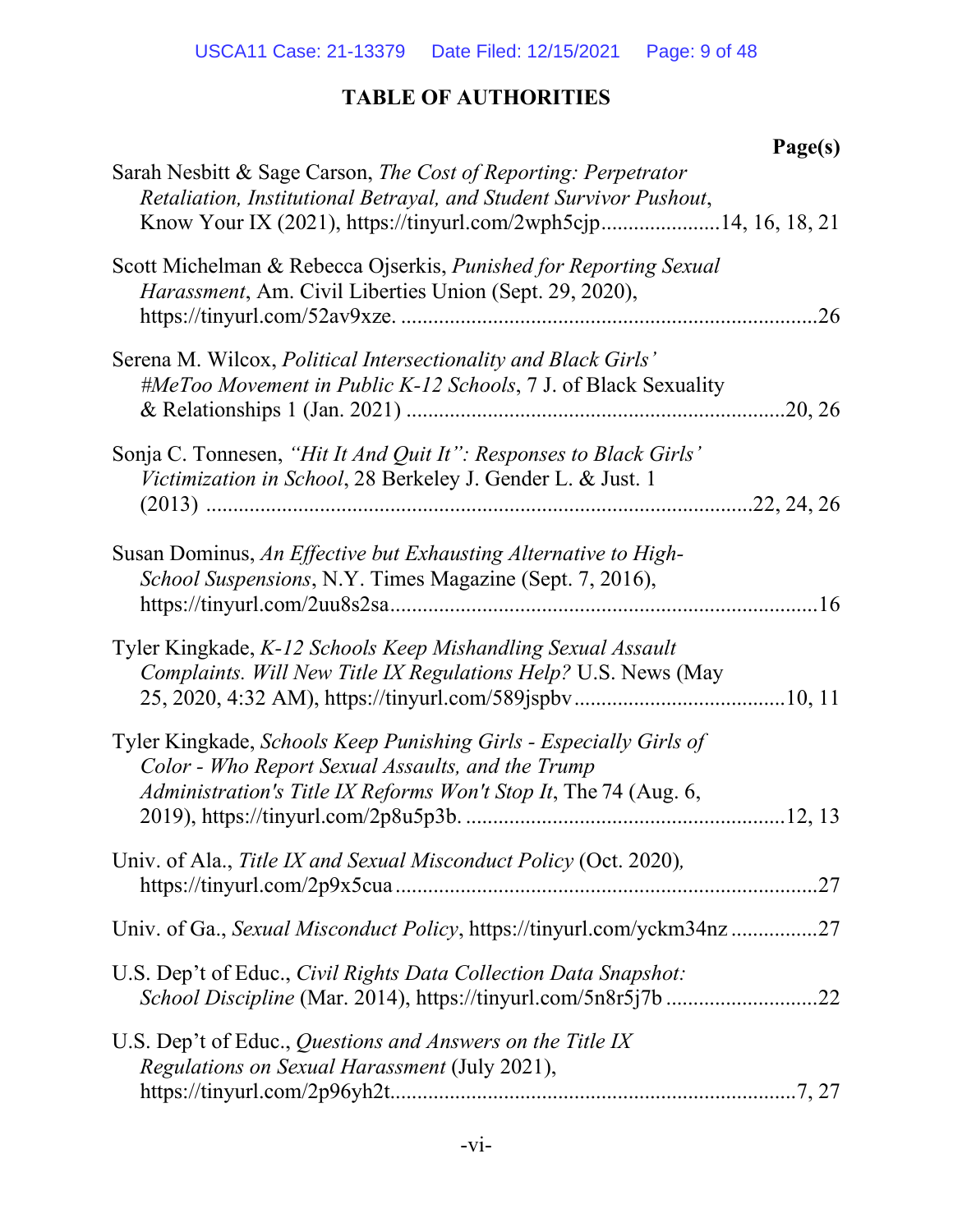| U.S. Dep't of Educ., Revised Sexual Harassment Guidance:             |
|----------------------------------------------------------------------|
|                                                                      |
| Harassment of Students by School Employees, Other Students, or       |
|                                                                      |
| U.S. Gov't Accountability Off., K-12 Education: Students'            |
| Experiences with Bullying, Hate Speech, Hate Crimes, and             |
| Victimization in Schools (Nov. 2021), https://tinyurl.com/2f88fdjy10 |
| Valeria M. Pelet del Toro, Let Black Girls Learn: Perceptions of     |
| Black Femininity and Zero-Tolerance Policies in Schools, 87 Rev.     |
| 26                                                                   |
| Whittney Evans, Brigham Young Students Claim University Punished     |
| Rape Victims for Reporting, NPR (Apr. 27, 2016, 4:37 PM),            |
| https://tinyurl.com/2p9eu9xx<br>14                                   |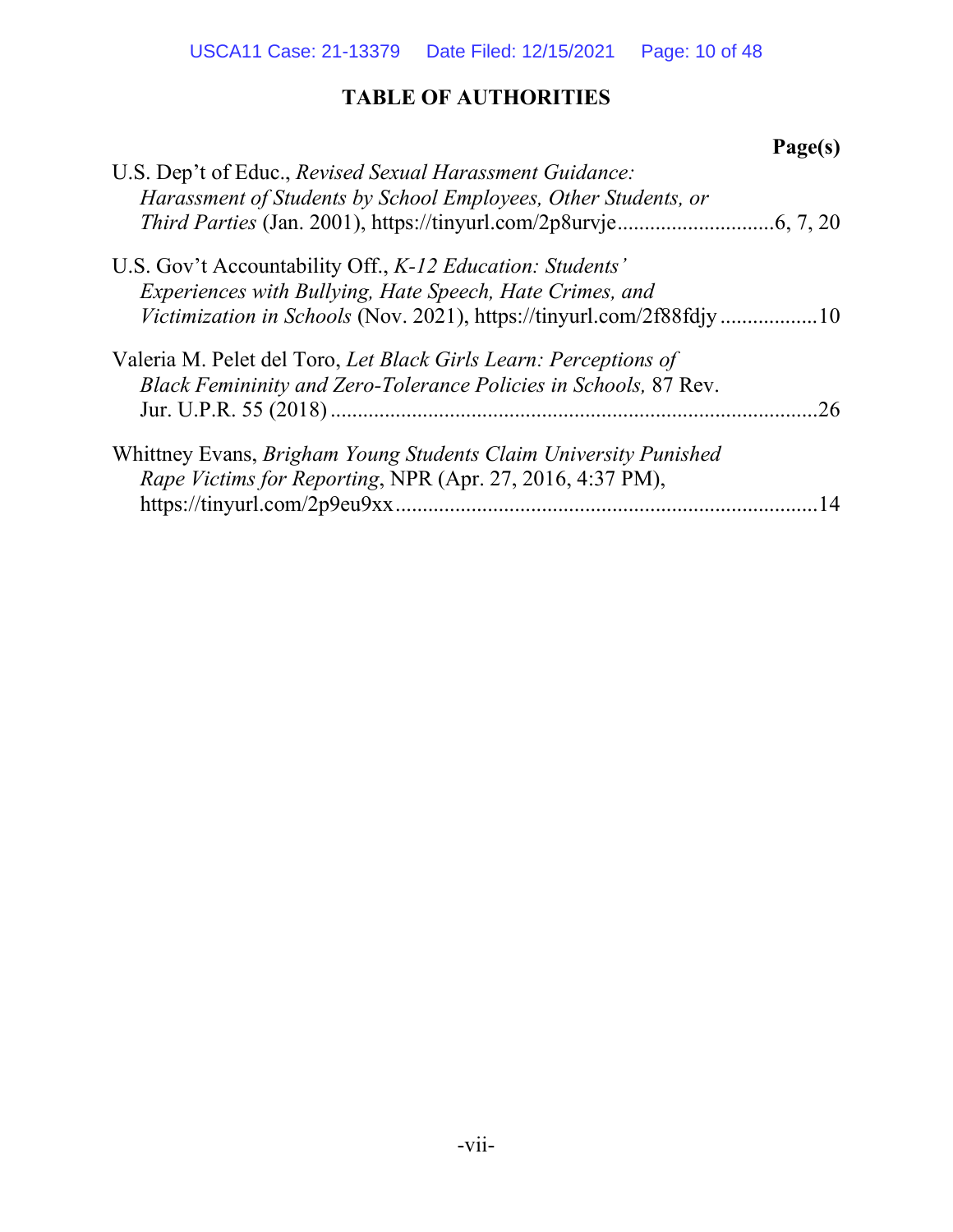### **STATEMENT OF INTEREST OF** *AMICI***<sup>1</sup>**

*Amici curiae* respectfully submit this brief in support of Plaintiff-Appellant. *Amici* are 16 civil rights, students' rights, and anti-violence organizations that engage in advocacy related to sexual harassment and school discipline. Their names and profiles are included as an appendix.

*Amici* have a strong interest in ensuring that Title IX is appropriately enforced to hold schools accountable for their responses to sexual harassment. Punishing students who report sexual harassment for violating school conduct codes contravenes Title IX and undermines its core purpose of protecting access to education. Such punishment chills reporting of sexual harassment, fails to support survivors of sexual violence and prevent harassment, and particularly harms students of color.

With the consent of both parties, *amici* submit this brief to aid the Court in evaluating whether the district court should have permitted Jane Doe to proceed to trial with her Title IX claims.

 $<sup>1</sup>$  No counsel for a party authored this brief in whole or in part, and no one other than</sup> *amici* and their counsel made any monetary contribution toward this brief's preparation or submission.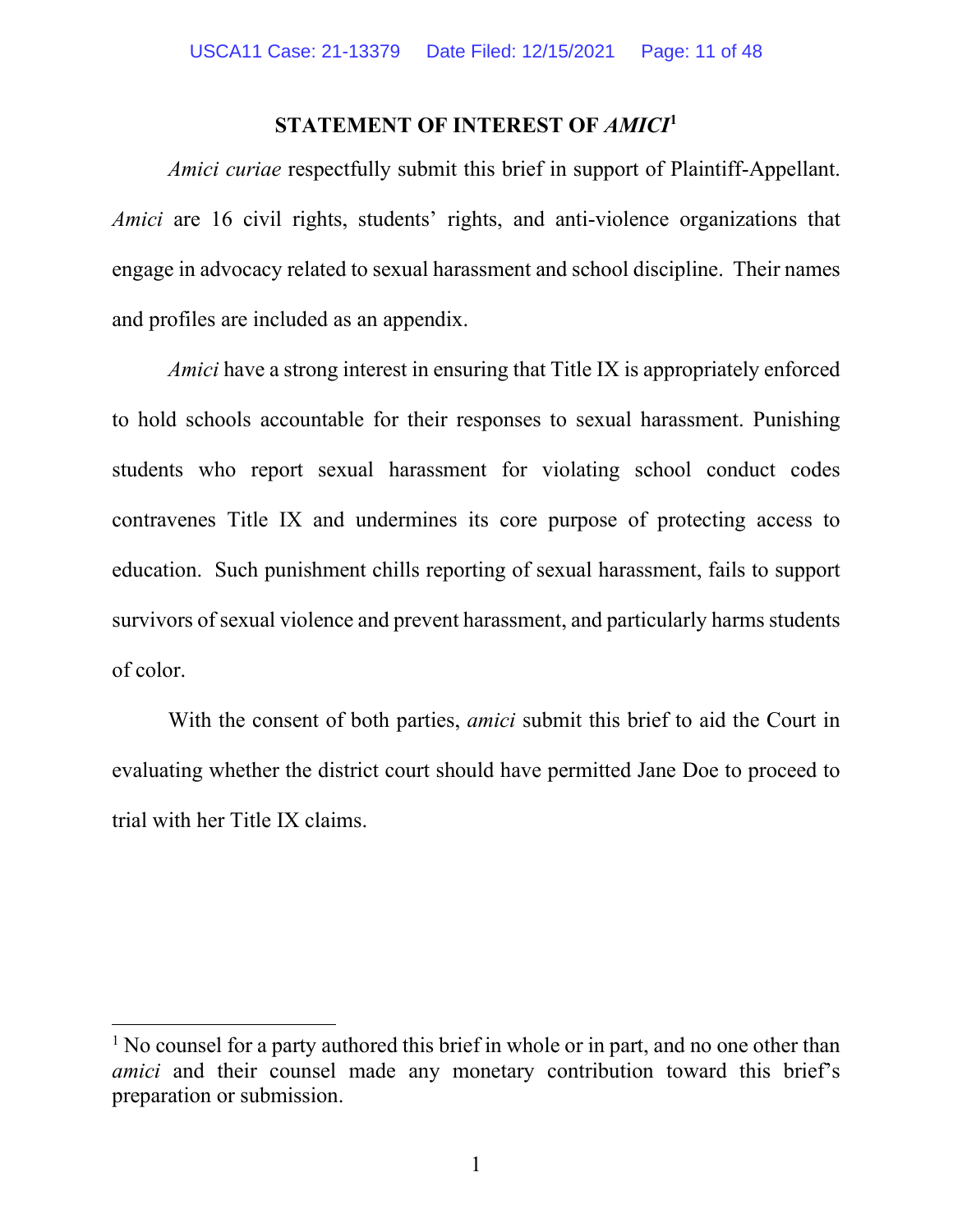### **INTRODUCTION AND SUMMARY OF ARGUMENT**

All too often, K-12 schools punish students who come forward to report that they have been sexually harassed.<sup>2</sup> This contravenes Title IX of the Education Amendments of 1972 ("Title IX"), which prohibits schools both from unreasonable responses to sexual harassment and from retaliating against students who report that they have been sexually harassed. *Davis*, 526 U.S. at 630; *Jackson v. Birmingham Bd. of Educ.,* 544 U.S. 167, 171 (2005). These protections are essential to Title IX's anti-discrimination scheme. Without them, students who have been sexually harassed will be deterred from coming forward. When schools punish survivors of sexual harassment, they chill reporting, compound trauma, perpetuate injustice, and increase the frequency of sexual harassment in our schools.

Despite Title IX's guarantees, when Jane Doe, then a sixteen-year-old high school sophomore, reported to her teachers and school administrators at Defendant-Appellee's Peachtree Ridge High School ("Peachtree") that she had been sexually assaulted on campus by another student—who forcibly kissed her, orally raped her, and masturbated in front of her without her consent in a confined room at school—

<sup>2</sup> The term "sexual harassment" includes sexual assault. *See e.g., Davis Next Friend LaShonda D v. Monroe Cnty. Bd. of Educ.,* 526 U.S. 629, 634 (1999) (referring to sexual batteries as "sexual harassment"); *Meritor Sav. Bank FSP v. Vinson,* 477 U.S. 57, 60 (1986) (referring to sexual assaults and forcible rapes as "sexual harassment").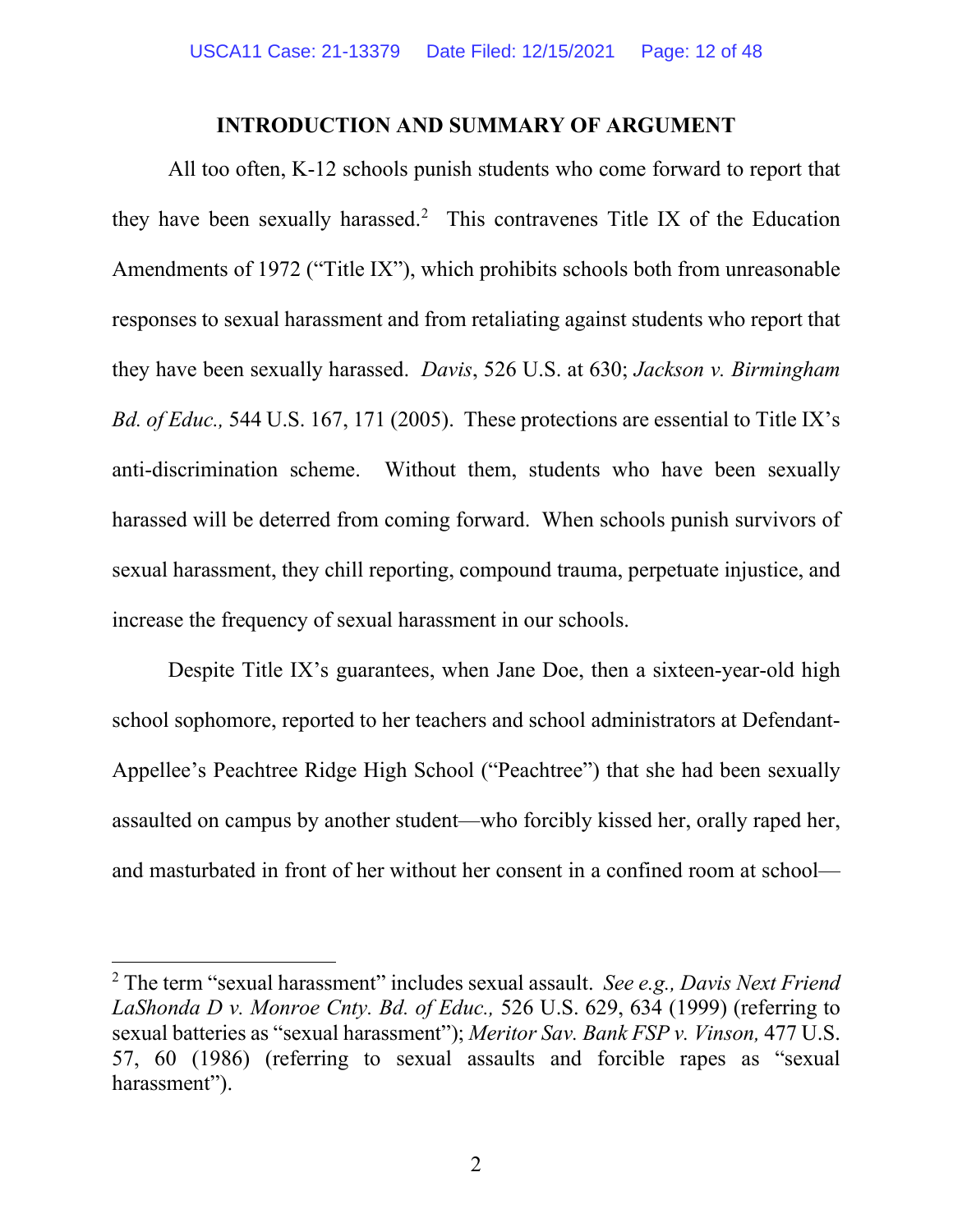#### USCA11 Case: 21-13379 Date Filed: 12/15/2021 Page: 13 of 48

the school responded by punishing her twice. First, they suspended her for one week even before holding a disciplinary hearing to decide whether she had violated the school's code of conduct, which forbids oral sex without requiring a finding that the sexual contact was welcomed.<sup>3</sup> Second, they extended her suspension after determining, following a questionable proceeding, that she had violated the school's prohibition on oral sex—again without any finding that she had welcomed the sexual contact.

Unfortunately, wholly deficient and punitive responses to sexual harassment like Peachtree's here are not atypical. Sexual harassment is as common in high school as it is in college, but K-12 schools are particularly poor at addressing it. Across the country, and contrary to the protections of Title IX, K-12 schools frequently respond to sexual harassment complaints by punishing the reporting student for a purported conduct violation.

Students like Jane Doe who experience and then report sexual harassment should be supported by their schools—not punished. Indeed, that is what Title IX requires. To fulfill Title IX's mandate of equal access, schools must allow survivors of sexual harassment to come forward without fear of being sanctioned. In Jane's

<sup>3</sup> *See* Plaintiff-Appellant Brief at 8 n. 3 (explaining that, under civil rights law, sexual harassment claims are assessed based on whether the conduct was unwelcome, and noting that Gwinnett County School District's sexual harassment policy uses a "welcomeness" standard).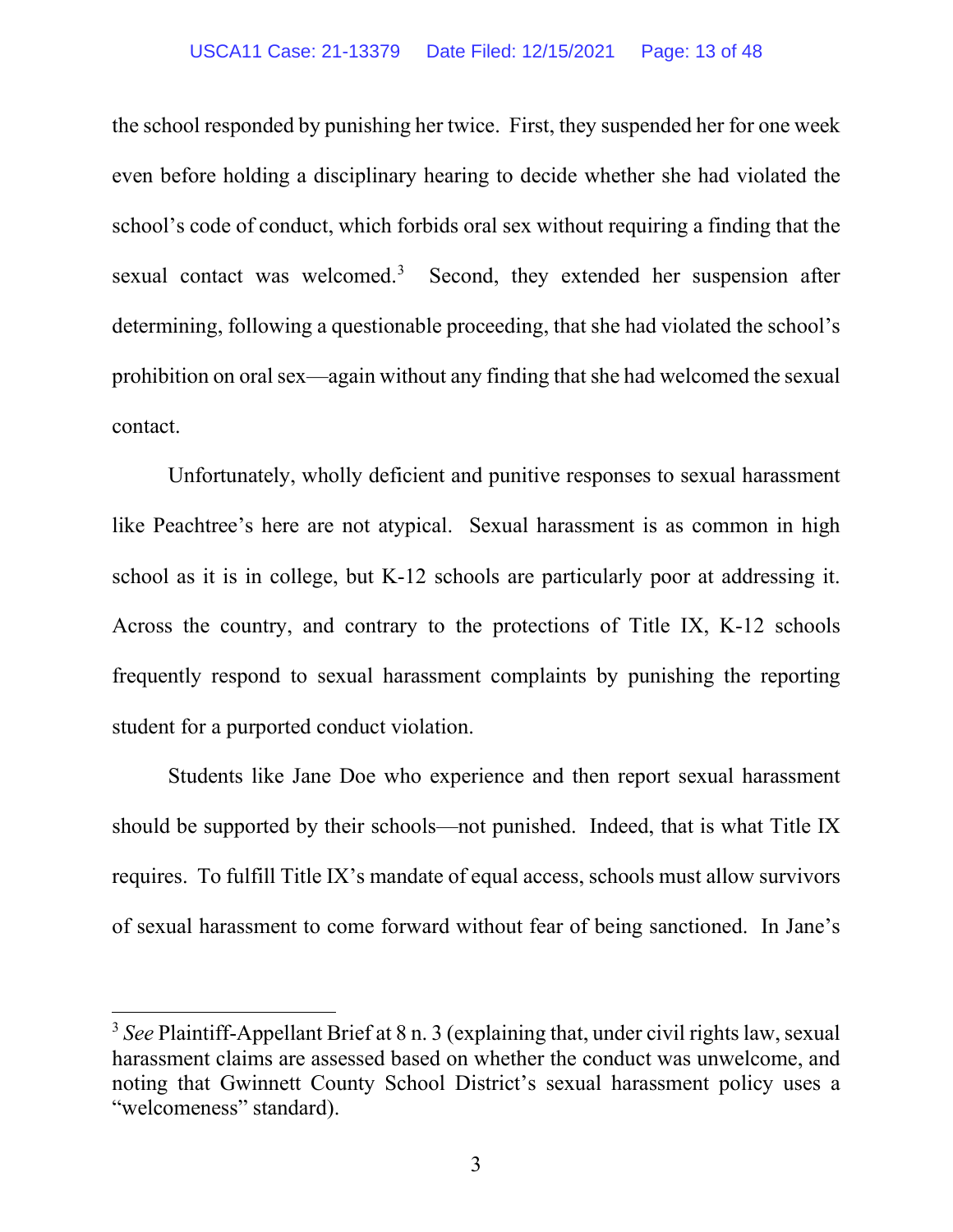#### USCA11 Case: 21-13379 Date Filed: 12/15/2021 Page: 14 of 48

case, however, contrary to Title IX's mandate, Jane's school responded to her reporting a sexual assault by punishing her, even though the school never determined that she had engaged in sexual conduct on campus of her own volition—as opposed to being raped. What is more, Peachtree suspended Jane for longer than it suspended her assailant. Plaintiff-Appellant Brief at 27. Punishing students who report sexual harassment for engaging in the sexual conduct underlying their report creates an unfair and dangerous result that Title IX does not countenance.

The threat such actions pose to educational access is plain. Punishing students who report having been sexually harassed but are unable to (or not given a chance to) convince school administrators that the sexual contact was unwelcome deprives survivors of educational opportunities, exacerbates trauma and distress, and chills other students from reporting sexual violence. This creates a perverse cycle whereby school administrators who punish, shun, or shame survivors not only harm those students but also silence future students from reporting sexual harassment. Such punishments directly interfere with survivors' educational rights, denying students like Jane Doe who are suspended important instructional time, and often driving survivors to take leaves of absence, transfer schools (also like Jane Doe), or drop out altogether. These punitive responses are especially troubling because they are disproportionately meted out against students of color like Jane and thus compound existing educational inequities.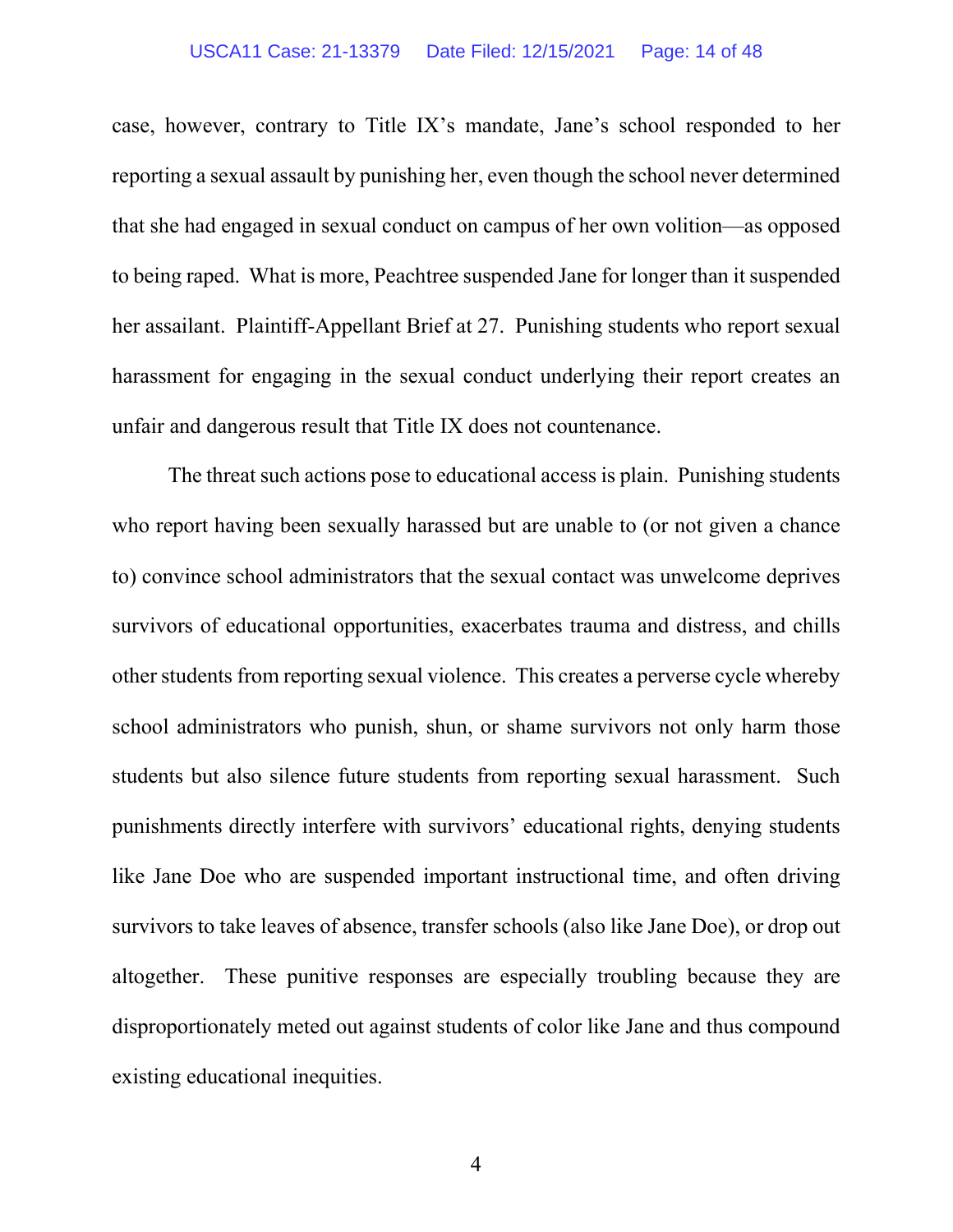Because punishing students who report sexual harassment for the very sexual contact reported constitutes deliberate indifference and retaliation under Title IX, the district court's grant of summary judgment against Jane Doe should be reversed.

### **BACKGROUND**

Title IX provides, in relevant part, that "[n]o person in the United States shall, on the basis of sex, be excluded from participation in, be denied the benefits of, or be subjected to discrimination under any education program or activity receiving Federal financial assistance." 28 U.S.C. § 1681(a). The Supreme Court has stressed that "discrimination" under Title IX should be construed broadly. *See, e.g.*, *Jackson,*  544 U.S. at 174; *North Haven Bd. of Educ v. Bell,* 456 U.S. 512, 521 (1982) ("There is no doubt that if we are to give Title IX the scope that its origins dictate, we must accord it a sweep as broad as its language."). Title IX was enacted to accomplish two related objectives: to avoid the use of federal resources to support discriminatory practices, and to provide individual citizens effective protection against those practices. *See Cannon v. Univ. of Chi.*, 441 U.S. 677, 704 (1979).

This statutory mandate encompasses two separate but related prohibitions at issue in this case. First, Title IX prohibits funding recipients from responding with deliberate indifference to acts of student-on-student harassment. *Davis,* 526 U.S. at 630. A school is deliberately indifferent when its "response to the harassment or lack thereof is clearly unreasonable in light of the known circumstances." *Id*.

5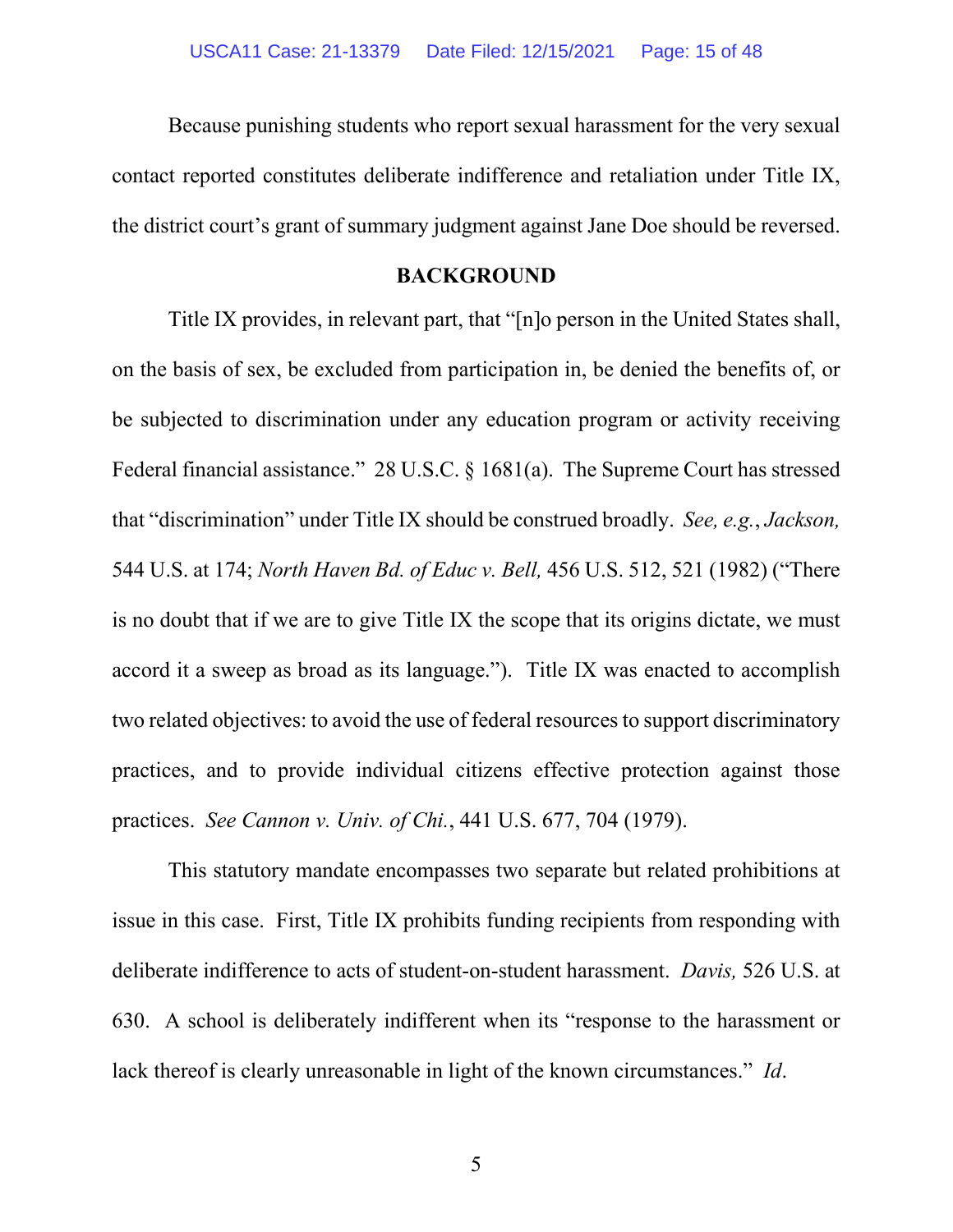#### USCA11 Case: 21-13379 Date Filed: 12/15/2021 Page: 16 of 48

Second, Title IX prohibits funding recipients from retaliating against individuals who report sexual harassment, given that encouraging reporting of sexual harassment "is integral to Title IX enforcement." *Jackson,* 544 U.S. at 180. As the Supreme Court has emphasized, "if retaliation were not prohibited, Title IX's enforcement scheme would unravel." *Id.*

Notably, Title IX's prohibition on retaliation does not turn on the merits of the underlying report. *See, e.g., Benson v. Little Rock Hilton Inn*, 742 F.2d 414, 416- 17 (8th Cir. 1984) (observing that the merits are "irrelevant" for the purposes of a retaliation claim); *Liese v. Indian River Cnty. Hosp. Dist.*, 701 F.3d 334, 355 n. 16 (11th Cir. 2012) (addressing a retaliation claim without reaching the merits of a Title IX suit). Thus, a retaliation claim under Title IX may exist even if a report of sexual harassment does not result in a finding of sexual harassment.

Title IX has long required schools to assist students who report sexual harassment. *See*, *e.g.,* U.S. Dep't of Educ., *Revised Sexual Harassment Guidance: Harassment of Students by School Employees, Other Students, or Third Parties* 17 (Jan. 2001), https://tinyurl.com/2p8urvje (explaining that schools may be required to "provide tutoring; make tuition adjustments; offer reimbursement for professional counseling; or take other measures" to address the effects of harassment). Further confirming this obligation, Title IX regulations issued in 2020 require schools to adopt supportive measures for students who report sexual harassment "to restore or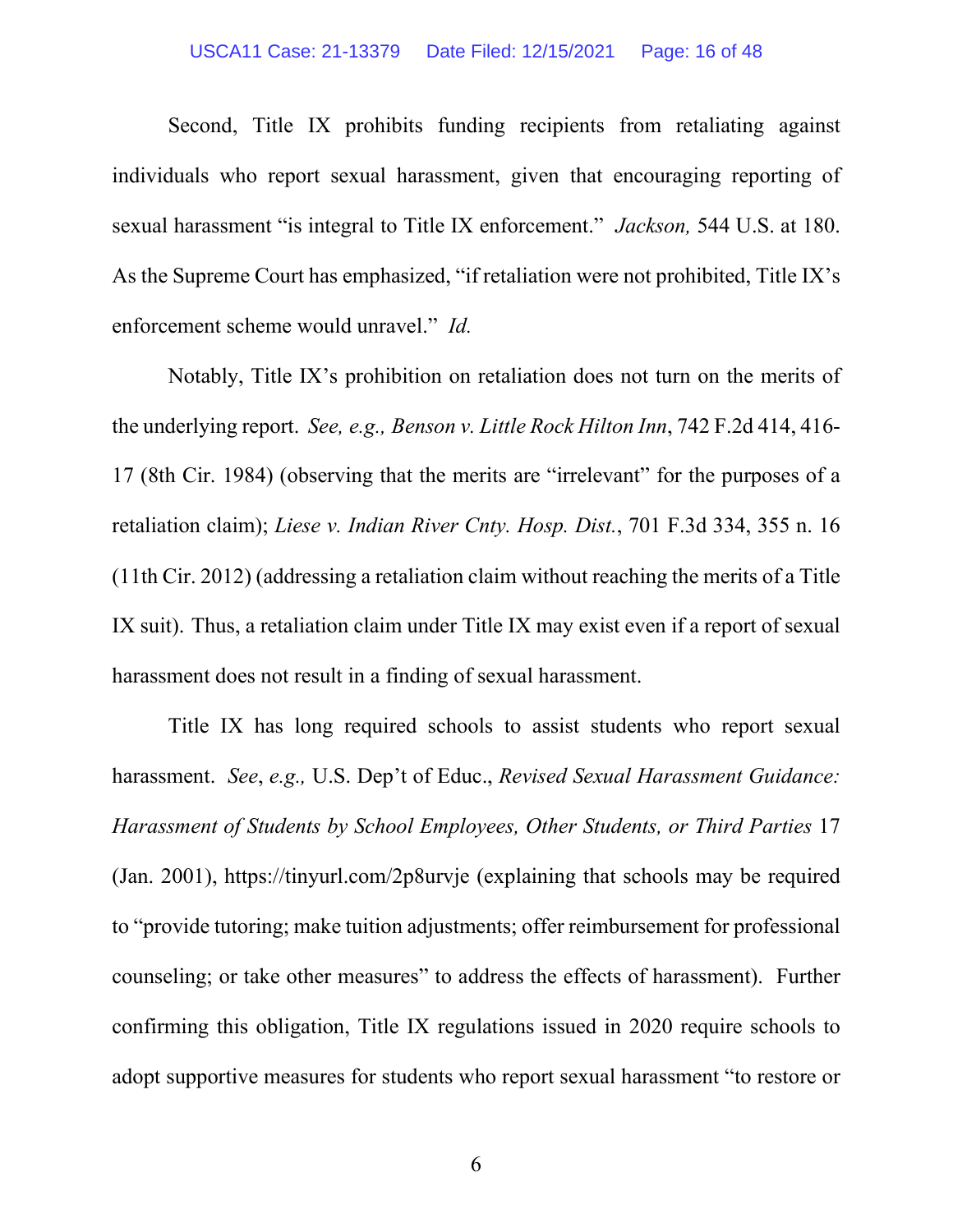preserve equal access to the [school's] education program or activity" and "protect the safety of all parties or the [school's] educational environment or deter sexual harassment." U.S. Dep't of Educ., *Questions and Answers on the Title IX Regulations on Sexual Harassment*, Question 33 (July 2021), https://tinyurl.com/2p96yh2t (citing 34 C.F.R. §§ 106.30(a), 106.44(a)). Examples of such measures include "counseling, extensions of deadlines or other courserelated adjustments, modifications of work or class schedules, campus escort services, mutual restrictions on contact between the parties, changes in work or housing locations, leaves of absence, increased security and monitoring of certain areas of the campus, and other similar measures." *Id*.

Schools must provide such support regardless of whether a formal complaint is filed and, critically, regardless of whether the allegation of harassment is ultimately able to be substantiated. *Revised Sexual Harassment Guidance* at 15; *Questions and Answers*, Questions 18, 32. Requiring schools to assist students even when they are unable or choose not to substantiate their claims is essential given that sexual harassment often does not result in sufficient evidence to prove the offense occurred. *See Doe v. Sch. Bd. of Broward Cnty., Fla.,* 604 F.3d 1248, 1262 (11th Cir. 2010) ("[I]nconclusive investigations are common, especially when alleged harassment occurs behind closed doors.").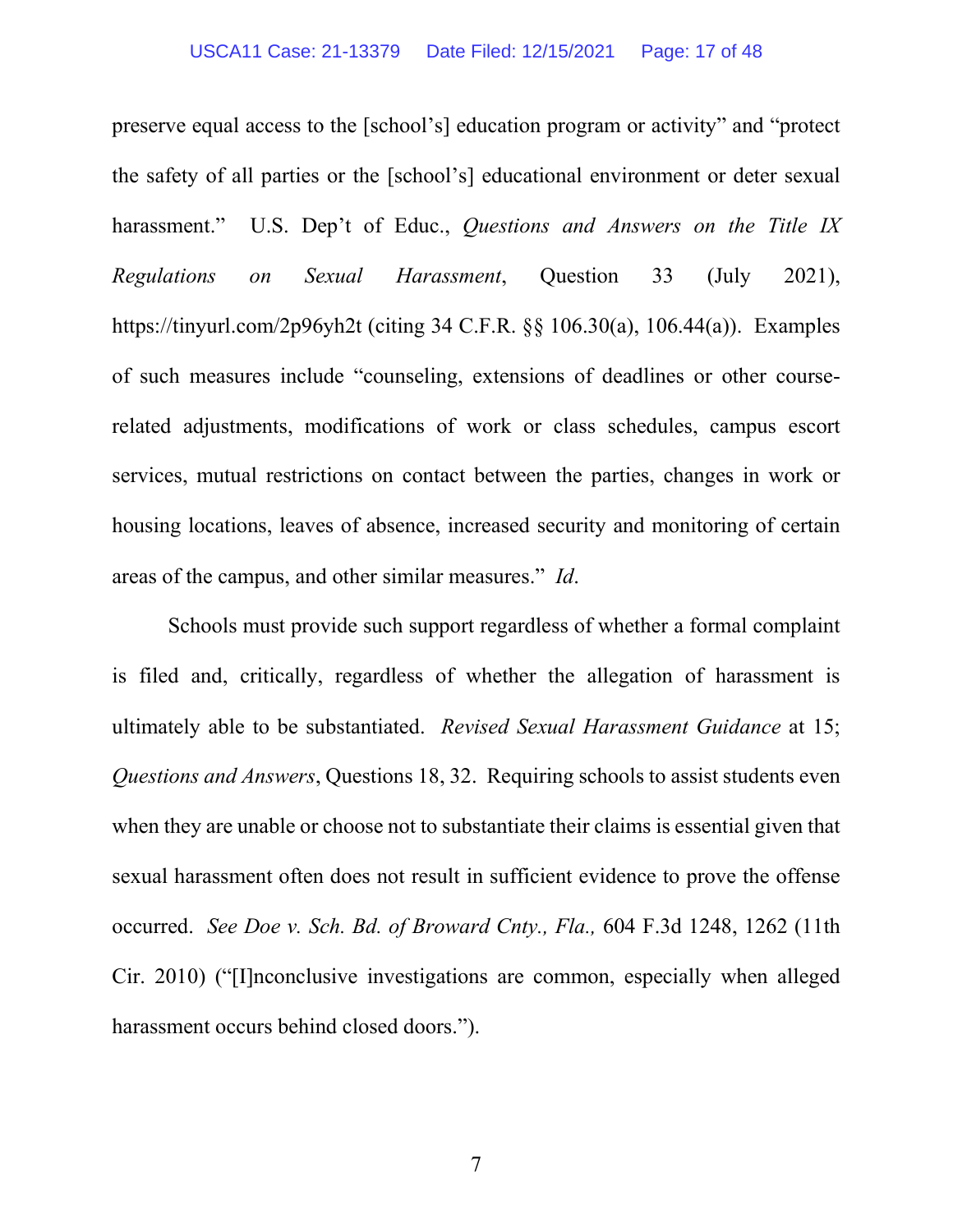#### **ARGUMENT**

Peachtree Ridge High School contravened Title IX in two ways in its treatment of Jane Doe: responding to her sexual harassment complaint with deliberate indifference, and retaliating against her by punishing her for the very sexual contact that gave rise to her claim. As explained further below, and as Jane's case demonstrates, punishing students for the sexual contact underlying their reported sexual harassment complaint is contrary to the core purposes and protections of Title IX.

## **I. K-12 Schools Too Frequently Punish Students Reporting Harassment for the Reported Sexual Contact.**

Sexual violence in higher education settings has received significant public attention in recent years, and, along with that attention, some reform. *See*, *e.g.*, It's On Us, *Our Story,* https://tinyurl.com/yer4cb6p (explaining that the White House's 2014 initiative has grown into the nation's largest nonprofit program dedicated to college sexual assault prevention and survivor support).

Far less attention has been paid, however, to sexual violence among younger students, despite its prevalence. *See, e.g.*, Erica L. Green, *'It's Like the Wild West': Sexual Assault Victims Struggle in K-12 Schools,* N.Y. Times (May 11, 2019), https://tinyurl.com/2p8tfpju (noting that "[t]hough colleges get the attention," K-12 schools are substantially behind colleges in responding to sexual harassment). According to a 2009 Department of Justice survey, nearly 20% of 14- to 17-year-old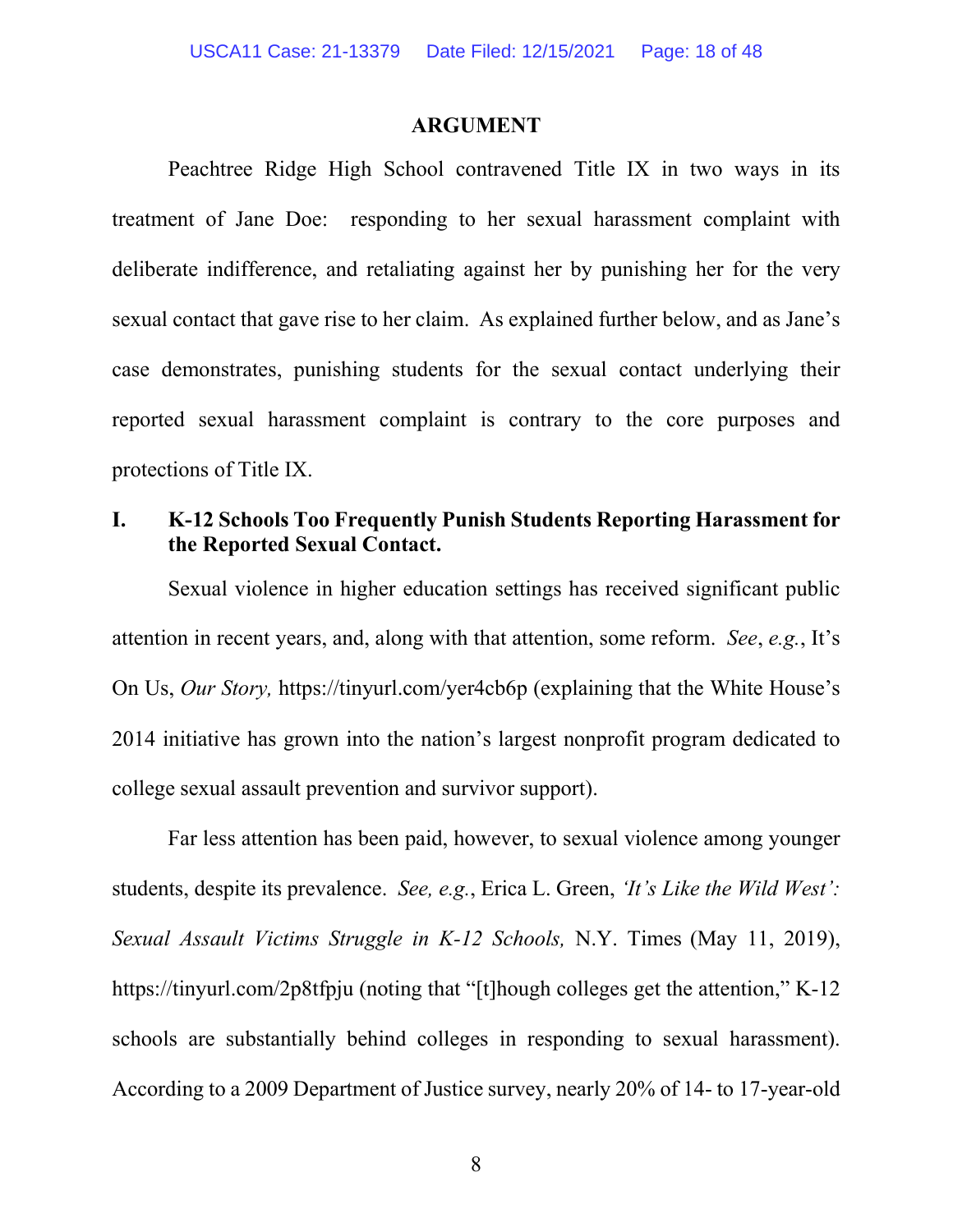girls have experienced a sexual assault. Nora Caplan-Bricker, *My School Punished Me*, Slate (Sept. 19, 2016, 8:44 PM), https://tinyurl.com/26st77m3; *see also* Corrine M. Williams et al., *Victimization and Perpetration of Unwanted Sexual Activities Among High School Students: Frequency and Correlates*, 20 Violence Against Women 1239, 1248-49 (2014) (22.6% of high school girls and 13.6% of high school boys reported experiencing an unwanted sexual activity). A 2015 survey found that 56% of teenage girls and 40% of teenage boys had experienced some form of sexual harassment. Nat'l Sexual Violence Res. Ctr., *Teenagers and Sexual Violence* 2 (2018), https://tinyurl.com/ybxpr5av.

Including because K-12 students and administrators are generally unfamiliar with their respective rights and obligations under Title IX, however, few of those assaults are reported and treated by schools as sexual assault. *See* Green, *supra* ("[K-12 schools] have been found to have no rules at all for dealing with sexual misconduct" and are "often unaware of their obligations under federal law."); Lauren F. Lichty et al., *Sexual Harassment Policies in K-12 Schools,* 78 J. of Sch. Health 607, 607 (2008) (of 748 K-12 schools, only 14% had sexual harassment policies available online and most failed to include half of the components required by Title IX). K-12 school districts across the United States reported only about 9,700 incidents of sexual assault, rape, or attempted rape during the 2015-16 academic year—many fewer than would be expected given the overall prevalence of sexual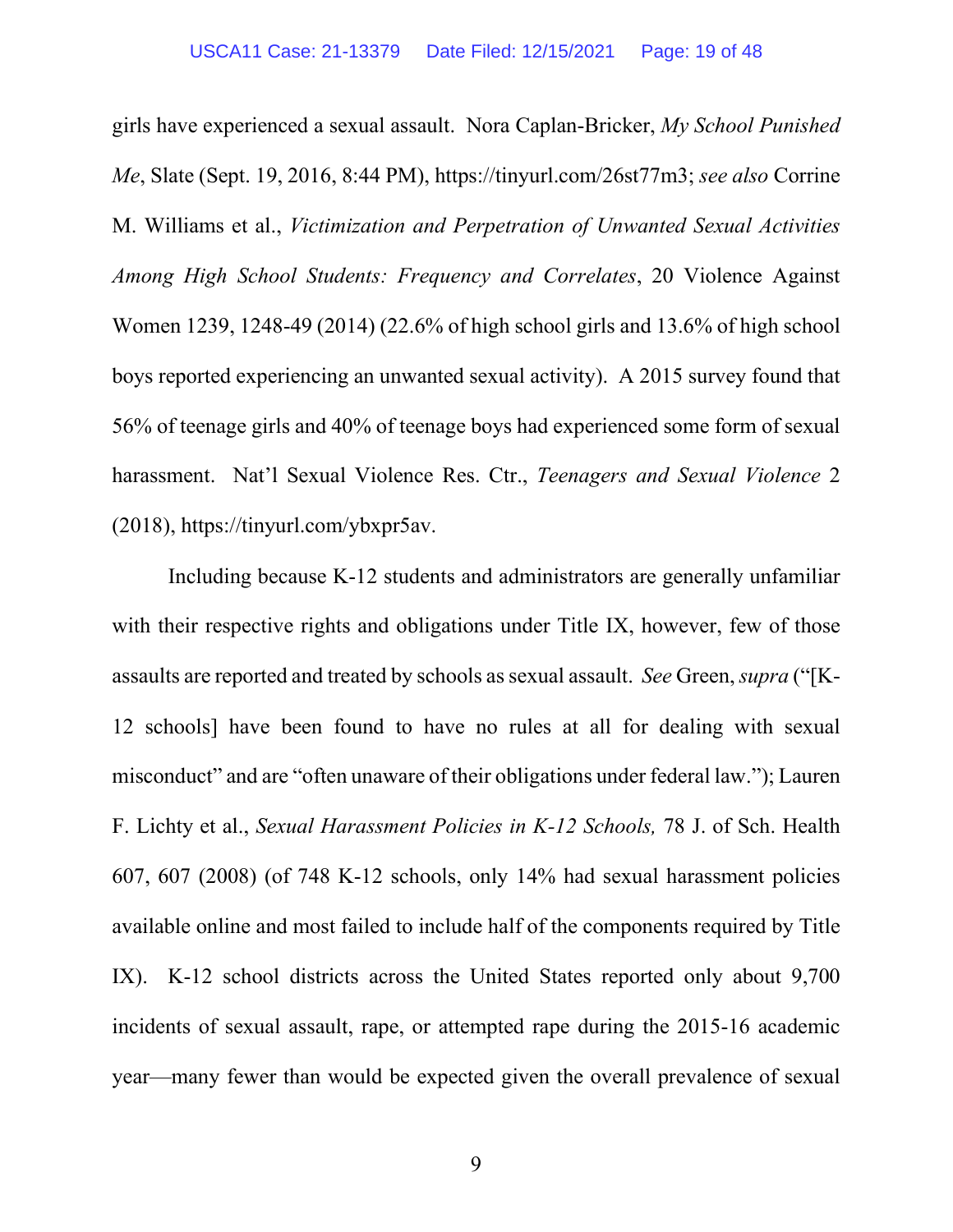violence in this age group. Tyler Kingkade, *K-12 Schools Keep Mishandling Sexual Assault Complaints. Will New Title IX Regulations Help?* U.S. News (May 25, 2020, 4:32 AM), https://tinyurl.com/589jspbv; *see also* U.S. Gov't Accountability Off., *K-12 Education: Students' Experiences with Bullying, Hate Speech, Hate Crimes, and Victimization in Schools* 23 (Nov. 2021), https://tinyurl.com/2f88fdjy (reporting similar data in 2017-18); *id.* at 1 (acknowledging that sexual assault is "generally underreported to authorities").

Defendant-Appellee Gwinnett County School District exemplifies this pattern of underreporting. Year after year, the District—which in 2020 served 177,394 students across 141 schools—has reported *zero* incidents of sexual assault and *zero* incidents of sexual harassment to the federal government.<sup>4</sup> Given that nearly  $20\%$ of teenage girls experience a sexual assault and 56% of teenage girls (and 40% of teenage boys) experience some form of sexual harassment, it is implausible that none occurred within the District's student population.

The failure of K-12 schools and school districts to appropriately address sexual harassment is widespread. In May 2020, 137 K-12 school districts across 37 states and the District of Columbia—including Gwinnett County School District were under investigation by the U.S. Department of Education for mishandling Title

<sup>4</sup> *See* Civ. Rts Data Collection, Gwinnett County (2017), https://tinyurl.com/whf5axs9; *id.* (2015), https://tinyurl.com/nb8e92c4; *id.* (2013), https://tinyurl.com/nccta4a9.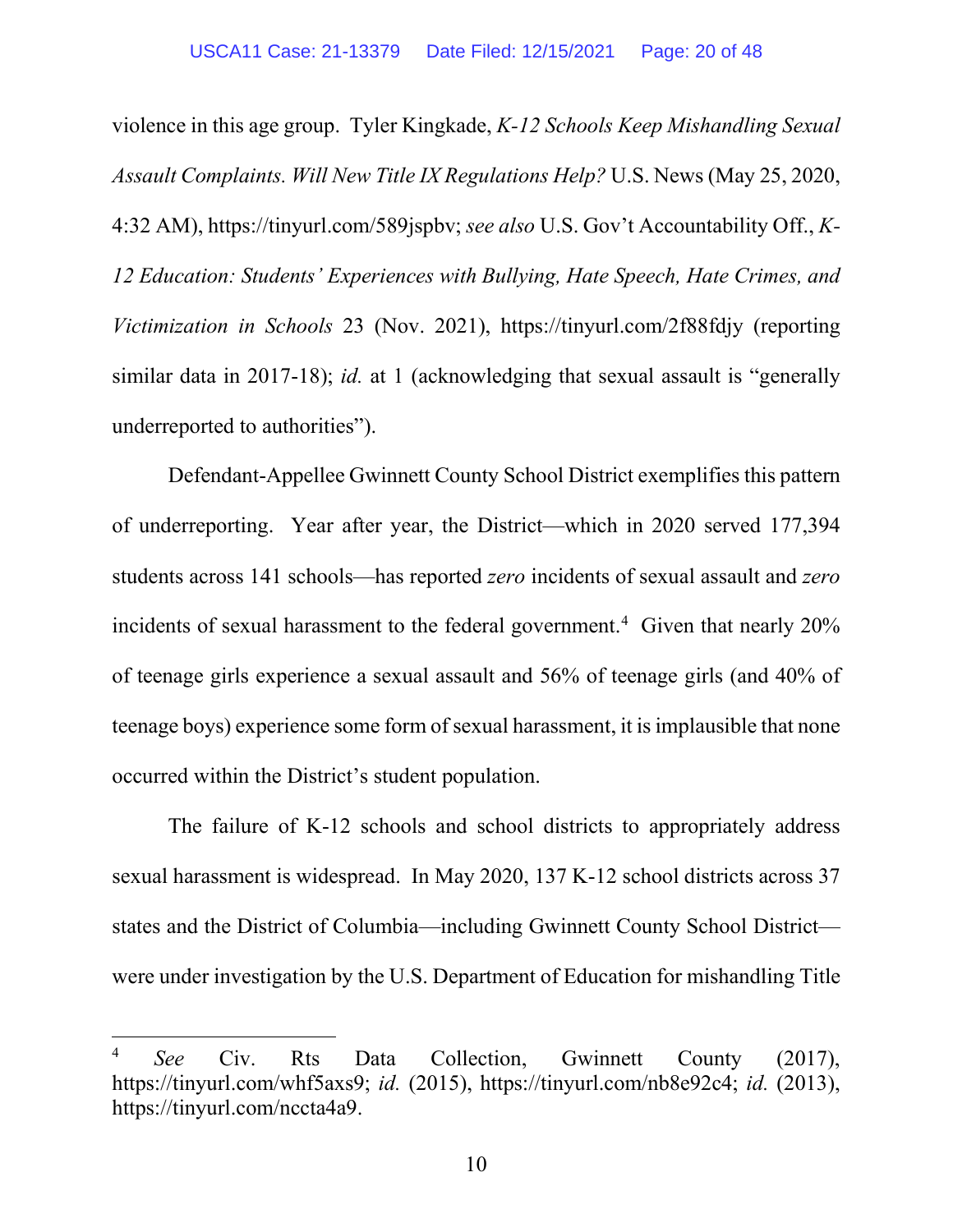IX sexual-violence complaints. Mark Keierleber, *The Younger Victims of Sexual Violence in School,* The Atlantic (Aug. 10, 2017), https://tinyurl.com/3f22xyus; *see also* Kingkade, *K-12 Schools*, *supra* (observing that hundreds of lawsuits are filed every year against K-12 schools for mishandling sexual assault complaints).

One notable failing of K-12 schools under Title IX is that—as exemplified by Jane's case—they regularly punish students who report sexual harassment. Such punishments are particularly troubling when, as here, they are imposed based on the very conduct that has been reported as sexual harassment. Recent examples of this perverse approach include:

At a high school in New York, an intellectually disabled tenth-grade girl was forced by two boys to engage in oral sex while five other boys watched. One of the boys was arrested and charged for assault, but the girl was nonetheless suspended for having "consensual" sex on school grounds. Kate Taylor, *Schools Punished Teenagers for Being Victims of Sexual Assault, Complaints Say*, N.Y. Times (June 7, 2016), https://tinyurl.com/2p9awbf2.

In Piscataway, New Jersey, a school gave a girl who reported having been assaulted on a school bus a ten-day suspension for "disorderly conduct" where the only disorderly conduct alleged was the sexual activity itself. Compl. at 2, 7-9, *S.P. v. Piscataway Twp. Sch. Dist.*, No. 2:18-cv-10037 (D.N.J. 2018). The assailant in that case ultimately pled guilty to the assault. *Id.* at 11.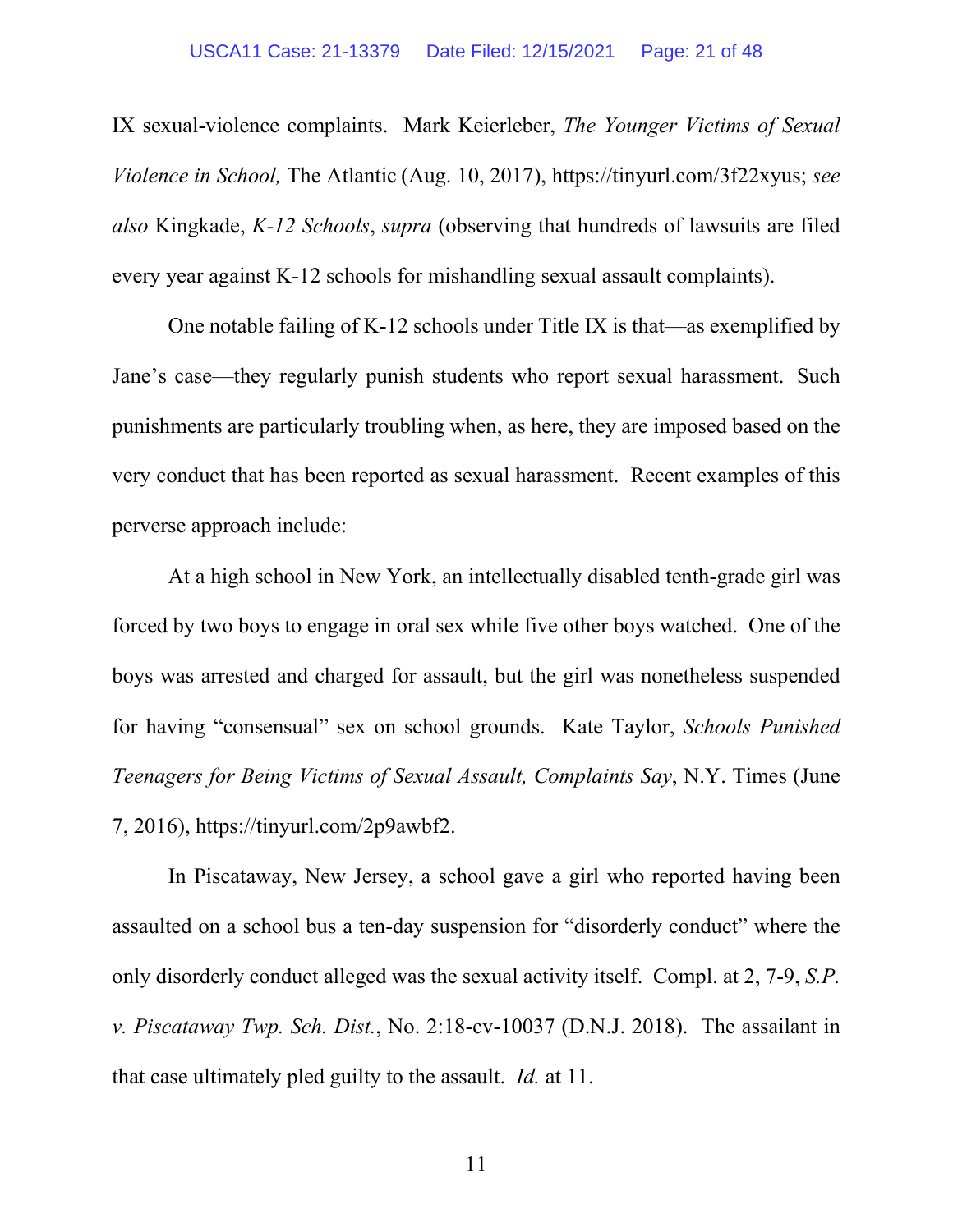#### USCA11 Case: 21-13379 Date Filed: 12/15/2021 Page: 22 of 48

At Carol City High School in Miami-Dade County, a girl found crying in a hallway by a teacher said that she thought she had been raped by three boys in a school bathroom. Later that day the school decided the incident was consensual and suspended the girl for ten days for having violated the school's rules against "inappropriate sexual behavior" on campus. She went on to spend several weeks at home, and ultimately transferred to a different school. Tyler Kingkade, *Schools Keep Punishing Girls – Especially Girls of Color – Who Report Sexual Assaults, and the Trump Administration's Title IX Reforms Won't Stop It*, The 74 (Aug. 6, 2019), https://tinyurl.com/2p8u5p3b.

At Blake High School in Tampa, Florida, a student in her junior year reported to her school and the police that another student had raped her. The school decided it could not substantiate her allegations and suspended her for five days for having sex on campus. Two years later, another student reported that the same boy had raped her. Again, the school suspended the girl who reported the assault. She eventually left the district. The assailant was charged for the second assault and pled guilty to felony battery. Bethany Barnes, *'Tampa teens wanted their school to protect them. Instead, they say, it got worse.'*, Tampa Bay Times, (Dec. 12, 2021), https://tinyurl.com/ycknmyaa.

In Michigan, a first-year high school student reported that she was sexually assaulted by an older male classmate in his car in the school parking lot. The

12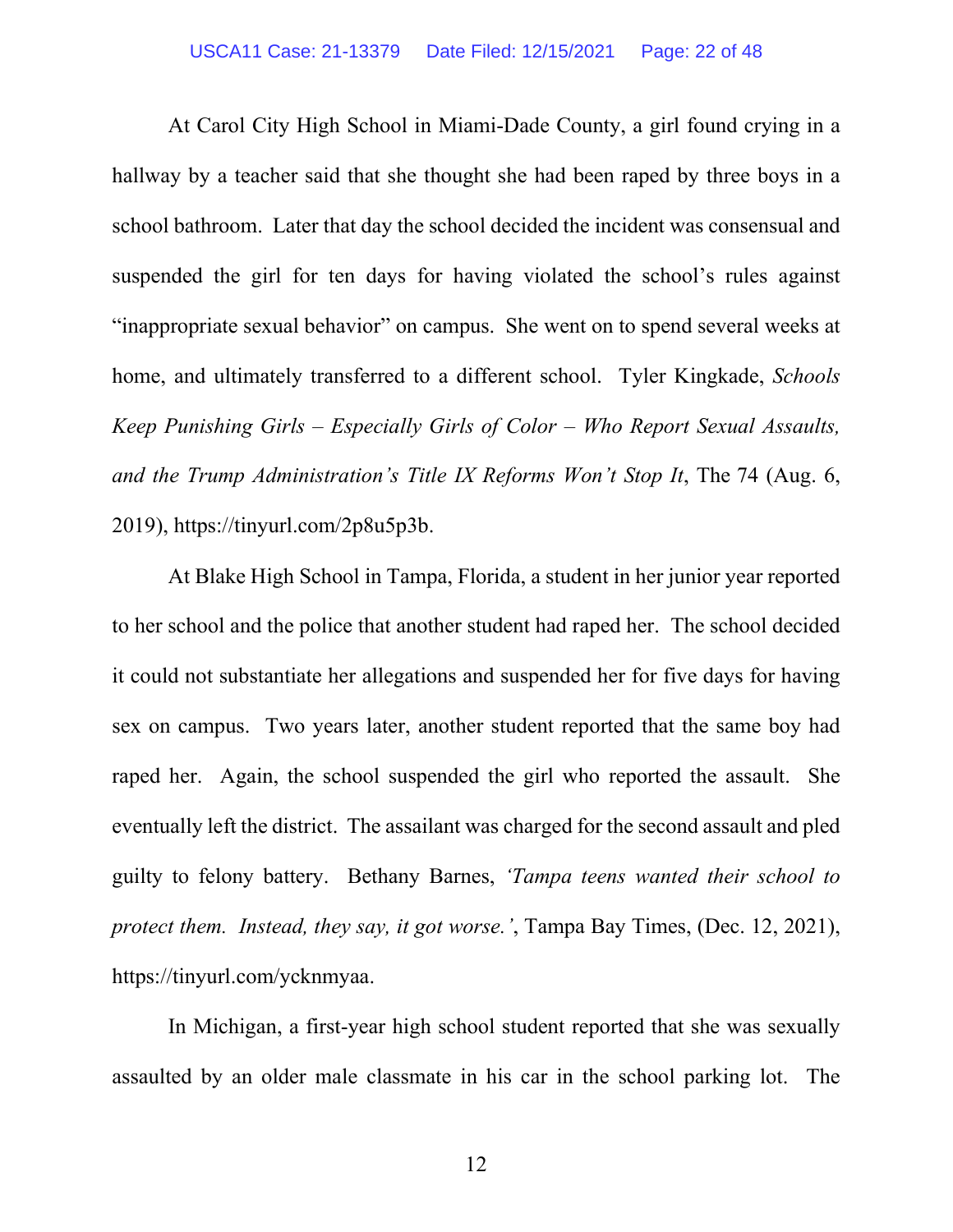assistant principal to whom the student reported the assault testified that she did not refer the incident to the school's Title IX coordinator because she had immediately decided the girl was lying. Instead, the school expelled the female student for being in the parking lot during class hours and engaging in sexual activity on school grounds. By contrast, the assailant, a star athlete, received a suspension. As a result of the female student's expulsion, she lost credit for classes she later had to repeat, forcing her to complete her sophomore year online and enroll in an alternative school for students with disciplinary issues. *Id.*; Mary Ann Georgeantopoulos, *A Teen Says She Was Expelled from School After a "Star Athlete" Sexually Assaulted Her*, BuzzFeed News (Feb. 8, 2017, 4:03 PM), https://tinyurl.com/5n6kas6k.

At a middle school in rural South Carolina, an eighth-grade girl reported that three boys had sexually assaulted her in a school bathroom. Within hours of the report and prior to any Title IX investigation, she was suspended for sexual misconduct and for being in the boys' restroom. Less than two months later, a different girl at the same school reported that she had been raped in the girls' restroom by one of the same assailants. That girl was expelled the same day for having sex in the restroom. Kingkade, *Schools Keep Punishing*, *supra*. 4

<sup>&</sup>lt;sup>4</sup> In addition to these examples of formal suspensions and expulsions, schools also employ other means to punish students. For instance, an eighth-grade girl at Brooklyn, New York's Spring Creek Community School was dragged into an alleyway near campus by a fellow student, who forced her to perform oral and anal sex, secretly videotaped the assault, and shared the video online. After the video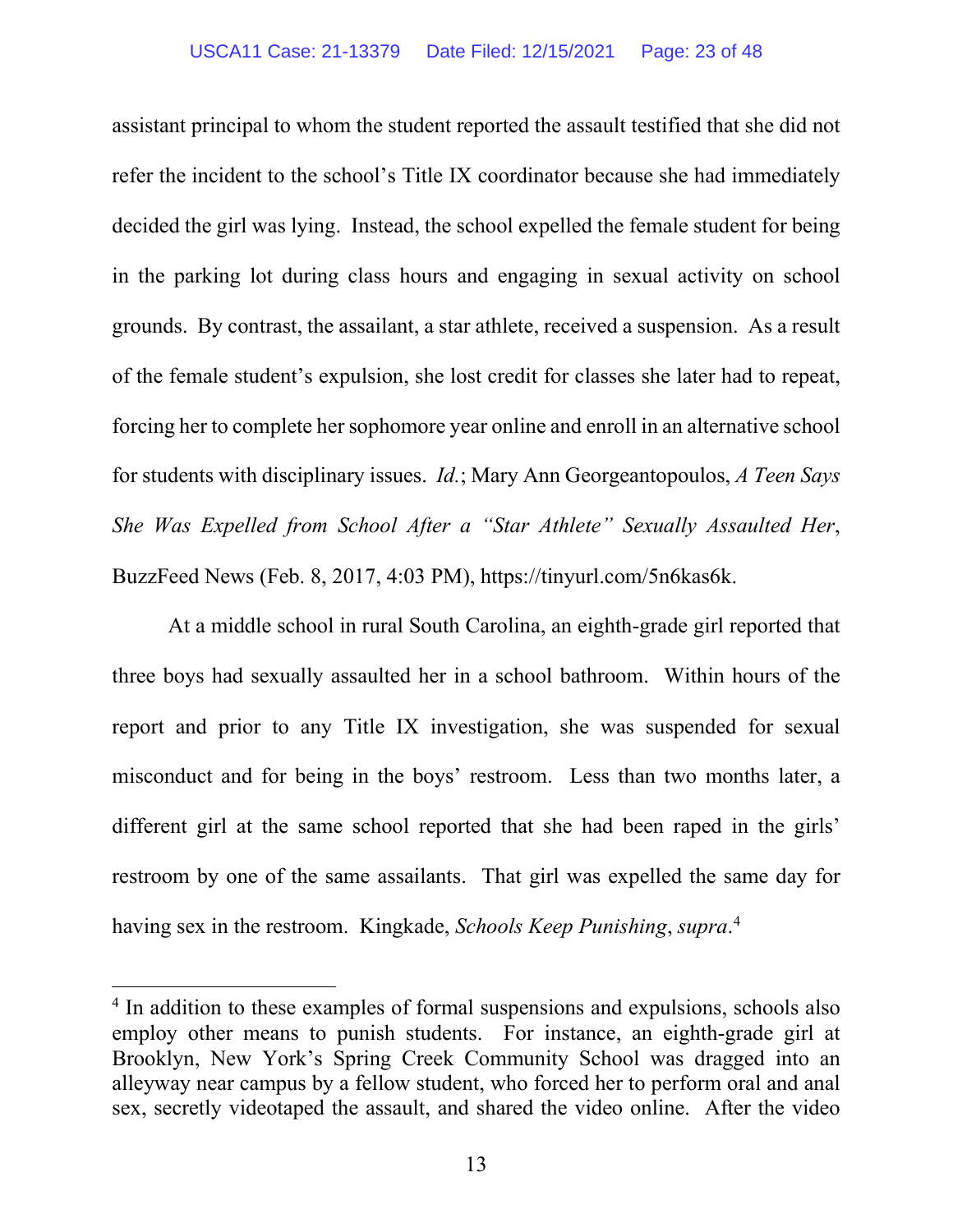These examples are not outliers. According to a recent survey from Know Your IX, a survivor- and youth-led project of Advocates for Youth that aims to empower students to end sexual and dating violence in their schools, of K-12 and higher education students who experienced sexual harassment, 15% of survivors who reported their assaults to their schools faced or were threatened with punishment in connection with their report. Sarah Nesbitt & Sage Carson, *The Cost of Reporting: Perpetrator Retaliation, Institutional Betrayal, and Student Survivor Pushout* 15, Know Your IX (2021), https://tinyurl.com/2wph5cjp ("Cost of Reporting"). These cases thus demonstrate a broader trend: many K-12 schools choose to punish instead of support students who report sexual harassment.<sup>5</sup>

went viral, the girl reported to the principal that she had been raped. The principal told the girl to "stay away" from school while they addressed the situation, because her presence would just "make things worse." Just days later, the principal told the girl and her mother that she would be transferred to another school, a process that required her to miss nearly a month of school. Katie J.M. Baker, *Sent Home from Middle School After Reporting a Rape,* BuzzFeed News (Mar. 14, 2016, 10:05 PM), https://tinyurl.com/4ed24w2k.

<sup>&</sup>lt;sup>5</sup> The phenomenon of punishing students who report being sexually harassed also exists in higher education, particularly at schools with strict conduct codes. *See, e.g.*, Whittney Evans, *Brigham Young Students Claim University Punished Rape Victims for Reporting*, NPR (Apr. 27, 2016, 4:37 PM), https://tinyurl.com/2p9eu9xx; Hannah Dreyfus, *"The Liberty Way": How Liberty University Discourages and Dismisses Students' Reports of Sexual Assaults*, ProPublica (Oct. 24, 2021, 7:22 PM), https://tinyurl.com/yy24jmnu.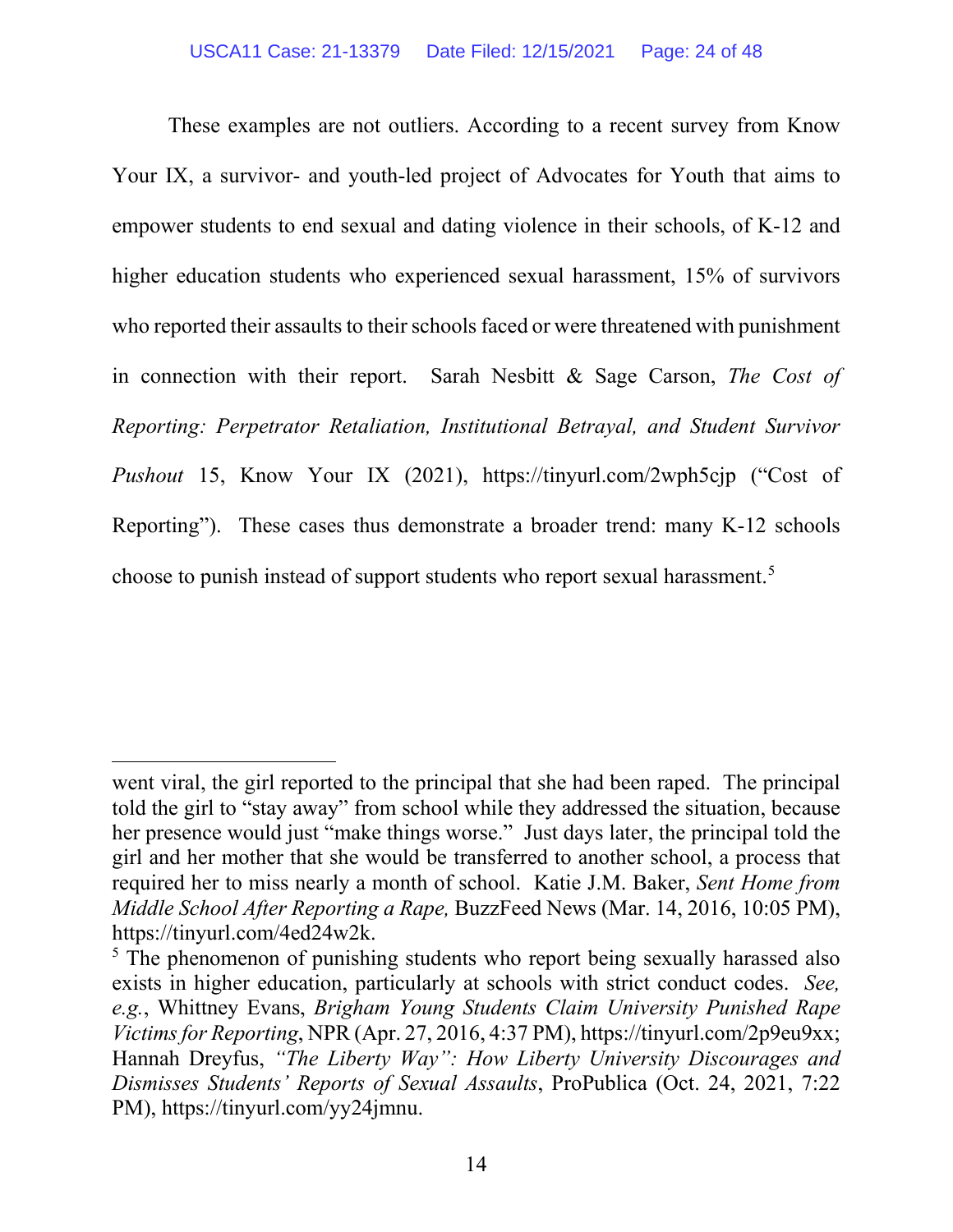### **II. Punishing Students Who Report Sexual Harassment Violates Title IX and Its Core Purposes.**

Punishing students who report sexual harassment for the very sexual contact they have reported—particularly, as here, with no finding that the contact was welcomed—is deliberately indifferent and retaliatory under Title IX. Were the approach taken here by Defendant-Appellee permissible under Title IX, the consequence would be that every student who reports sexual harassment experienced at school may be suspended as a result. Such an outcome cannot be squared with Title IX's protections against deliberate indifference and retaliation, which prohibit the type of unreasonable and retaliatory response to sexual assault at issue in this case. Indeed, the type of punishment here violates the core purpose of Title IX: protecting educational opportunities for those encountering discrimination on the basis of sex.

### **A. Punishing Students Who Report Harassment Deprives Them of Educational Opportunity.**

Title IX's entire point is to prevent sex-based discrimination from depriving a student of educational opportunity. *See* 28 U.S.C. § 1681(a). Experiencing sexual assault can have a significant adverse impact on a survivor's education. Reporting an assault often compounds those harms because, as Jane experienced, schools' responses are too frequently inadequate and traumatizing instead of helpful. Given the heavy costs that survivors already bear from experiencing and reporting sexual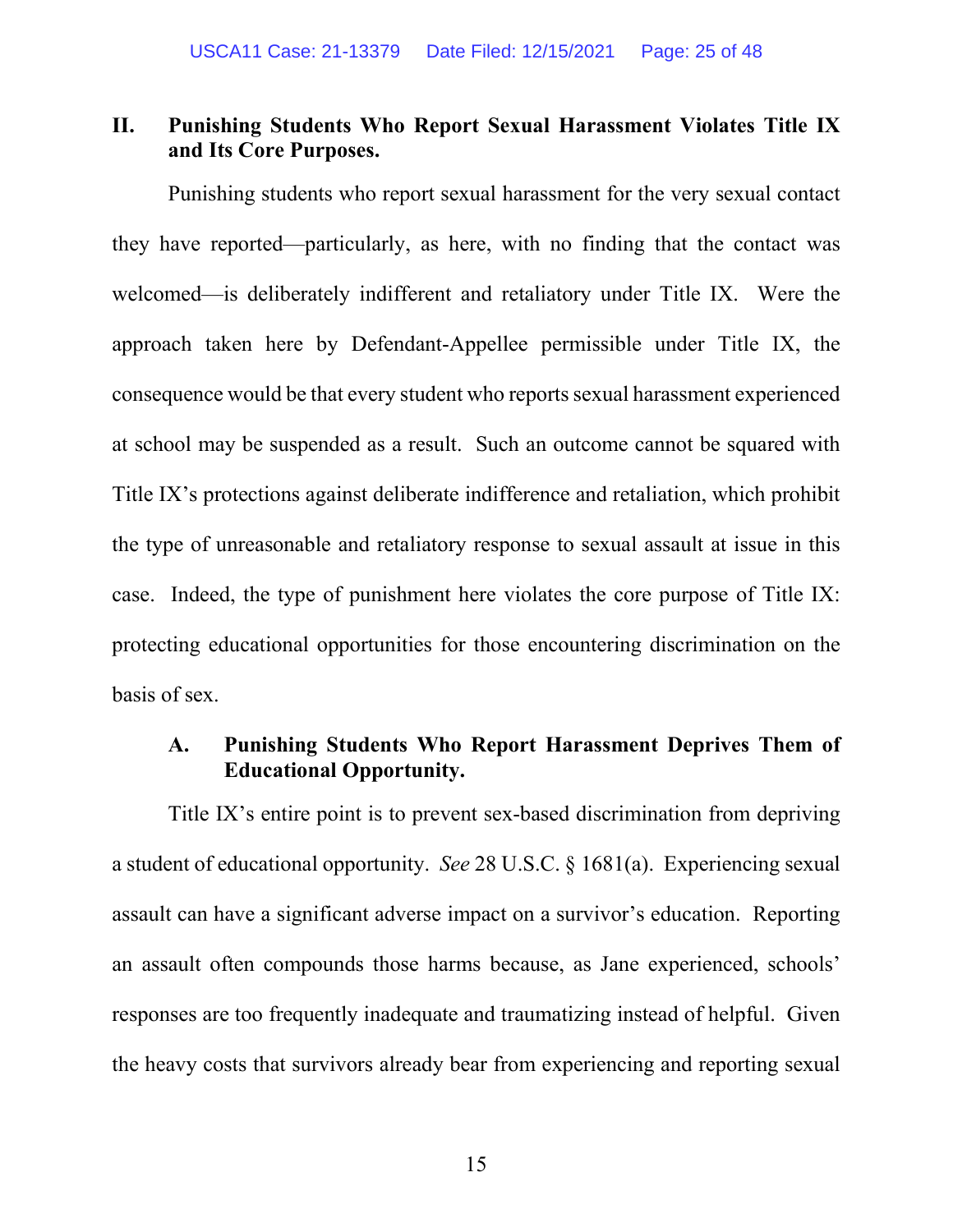assault, it is unsurprising that a school's *punishment* of a survivor for the reported conduct adds to the devastating toll—the exact opposite of Title IX's intended protection.

The punishment itself disrupts a survivor's education. When, as in Jane Doe's case, punishment is meted out in the form of suspension (or worse), the student survivor is deprived of critical classroom time. School suspensions also have cascading impacts, as they alienate students from the school community and correlate negatively with students' academic performance. *See* Susan Dominus, *An Effective but Exhausting Alternative to High-School Suspensions*, N.Y. Times Magazine (Sept. 7, 2016), https://tinyurl.com/2uu8s2sa. Studies have shown that suspended students are more likely to drop out of school or enter the criminal legal system. *Id*.

Indeed, students who are punished after reporting sexual harassment are far more likely to experience a "substantial disruption" in their educations. Cost of Reporting at 1. In a survey of student survivors, about 40% of students who reported their assaults to their schools took a leave of absence, transferred, or dropped out after seeking help from their school. *Id*. That number increased significantly to 62.5% among students who faced or were threatened with punishment by their schools after reporting. *Id.* at 15. This is a staggering result—nearly two-thirds of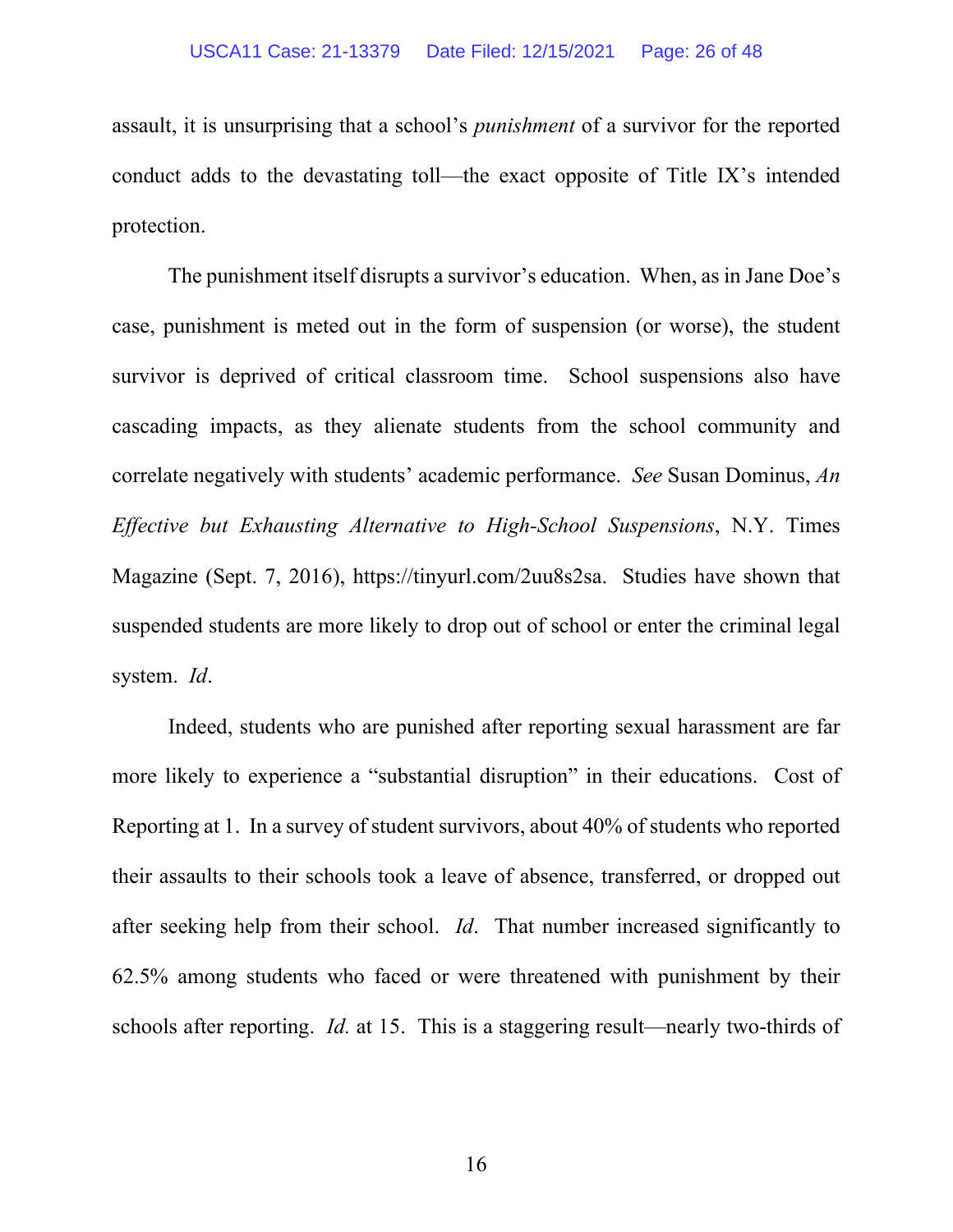the students who are punished after reporting sexual assault are driven either out of their classrooms or out of their schools.

Jane Doe's experience followed this disturbing pattern. The assault and Peachtree's punitive response grievously undermined Jane's education. Between the two suspensions Jane received as punishment for reporting her sexual assault and the days she missed due to her fear of seeing her assailant and enduring the harassment of her peers, Jane missed over a month of school.<sup>6</sup> Plaintiff-Appellant Brief at 38. When she was repeatedly harassed by her peers upon returning to school after her suspensions, the only options that Gwinnett County School District presented to her to continue her schooling required her to drop classes, miss part of the school day, or leave the district altogether. *Id.* Jane initially accepted a modified school day, but when the harassment continued, leaving her "too scared to go back to [Peachtree]," she transferred to Gwinnett Online Campus School. *Id.*; Doc. 188. She ultimately left the entire district. Plaintiff-Appellant Brief at 38.

### **B. Punishing Students Who Report Harassment Traumatizes Them.**

Title IX also requires that schools undertake supportive measures for students who report harassment. *See* 34 C.F.R. § 106.44(a). Like Jane Doe, more than 40%

<sup>&</sup>lt;sup>6</sup> Missing roughly fifteen days of school in a single year between eighth and twelfth grade correlates with a seven-fold increase in the likelihood of dropping out. *See Chronic Absenteeism in the Nation's Schs.*, U.S. Dep't of Educ. (2019), https://tinyurl.com/2p9e2mhj.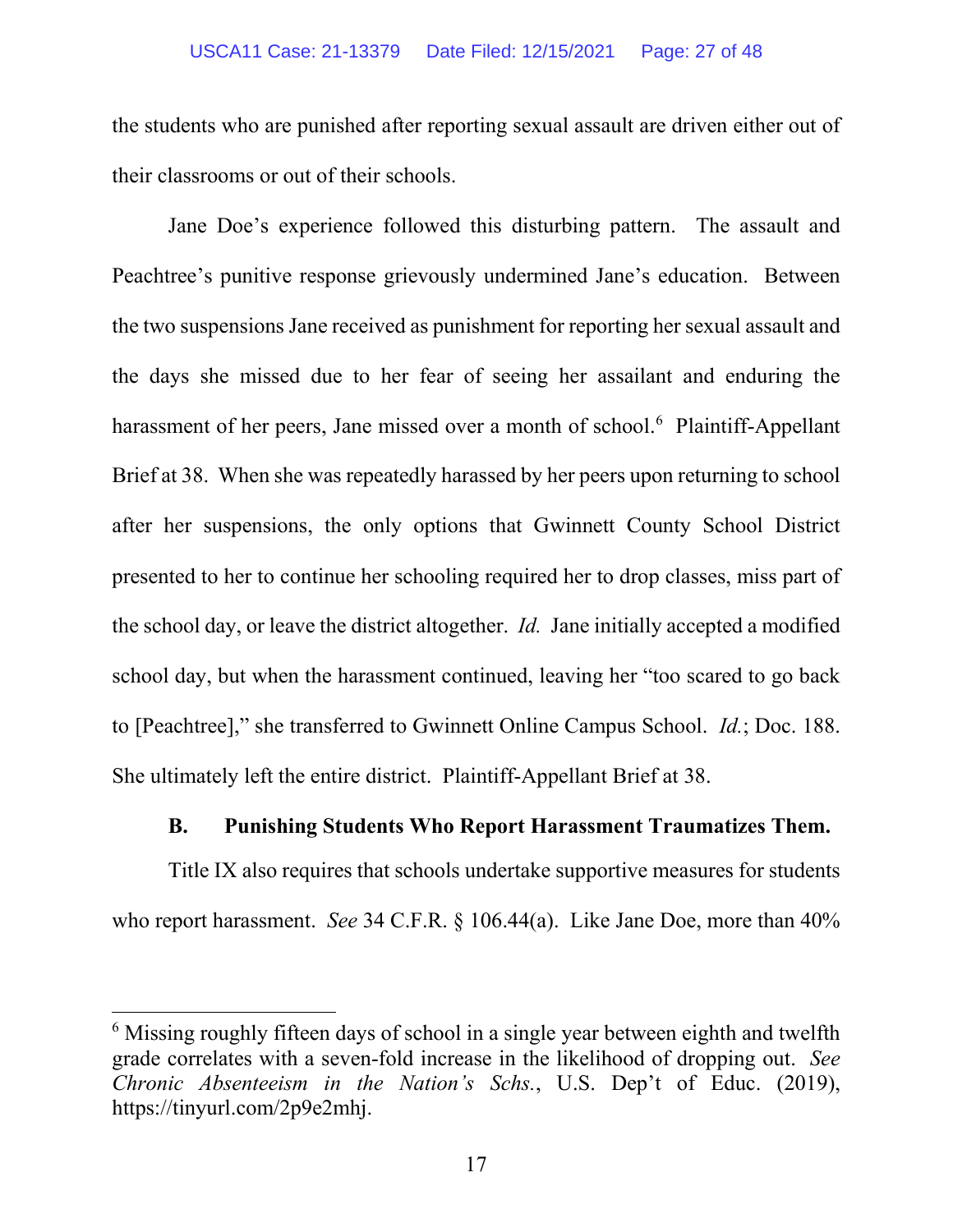of the survivors surveyed by Know Your IX disclosed that they suffered from posttraumatic stress disorder ("PTSD")—not only due to the violence but also to their schools' responses to that violence. *See* Cost of Reporting at 11-12.7 Punishing students who report sexual violence is contrary to this mandate of support and sends a message to survivors that their schools see *them* as a problem, undeserving of care, and that they must bear the brunt of protecting themselves. That burden compounds the hypervigilance that many student survivors already tend to display in response to their assaults, which detracts from their ability to focus on their studies and intensifies PTSD, anxiety, and depression. *See e.g.*, Nader Amir et al., *Temporal Allocation of Attention Toward Threat in Individuals with Posttraumatic Stress Symptoms*, 23 J. of Anxiety Disorders, at 8 (Dec. 2009).

After learning of her second suspension, Jane made the following statement about the psychological harm and trauma caused by her school's decision to punish

Cost of Reporting at 13.

<sup>&</sup>lt;sup>7</sup> For example, survivors who reported their assaults endured extensive victimblaming by school officials during the investigation and hearing processes that followed. One respondent to the survey commented:

The insensitive response from my school added a whole other trauma on top of the actual sexual assault. I was diagnosed with PTSD, but a large portion of my continued PTSD treatment has to do with the shame inflicted upon me by my high school. It's hard to deal with people of authority, like school administrators, telling you that your truth isn't enough, or that what happened wasn't 'bad enough' for my perpetrator to face any disciplinary action.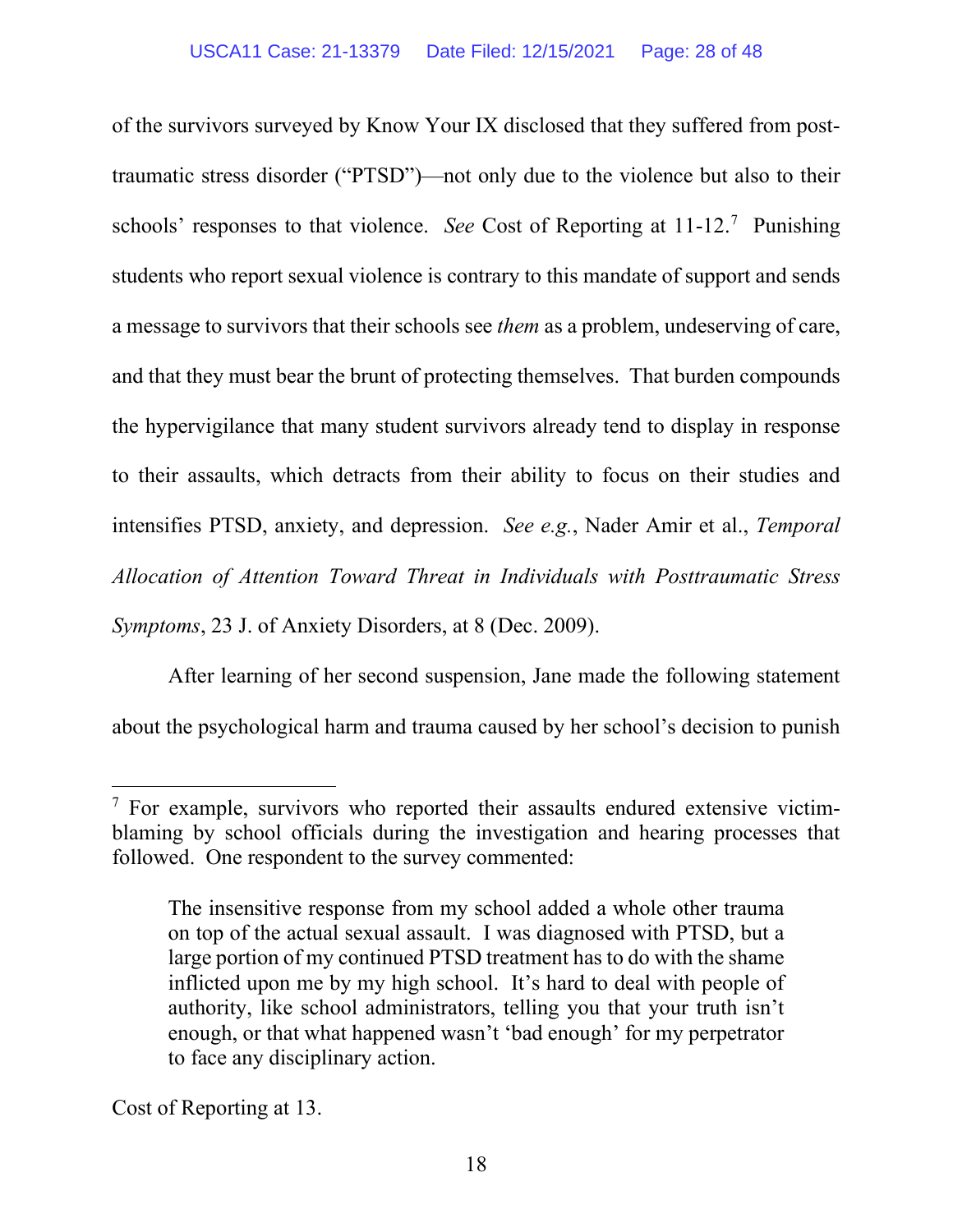her instead of protect her:

Do you know how hard it is? How much I have to repeat my story over and over and over, and that's just so hard. And then at the end, I get suspended for this. It just—like, it doesn't make any sense. . . . I didn't ask to get sexually assaulted. I didn't ask to get suspended. It's just not fair. My parents have spent so much money to get an attorney and everything. And then you guys are going to do this to me, do this to our family. You don't know how emotional it is at home. I have nightmares every night. I have nightmares of my own boyfriend date raping me. I feel like nobody can protect me, no one believes me.

*Doe v. Gwinnett Cnty. Sch. Dist.*, No. 1:18-C-05278-SCJ, 2021 WL 4531082, at \*4

(N.D. Ga. Sept. 1, 2021). Echoing Jane's sentiment, a sophomore at a Texas high school who recently received an in-school suspension after reporting she was groped on the school bus commented, "It was very hurtful. I felt, like, I lost. I had nothing else to do." Meredith Yeomans, *'I Felt Like I Lost,' Student Says of Response to Alleged Sexual Assault That Sparked Protest*, NBC 5 Dallas Fort Worth (Nov. 22, 2021), https://tinyurl.com/2ypzhn6t. *See also* Barnes, *supra* (reporting the experiences of twenty-two current and former students at a high school that repeatedly punished students who raised sexual harassment complaints, who described feeling like "no one would protect them at school").

For Jane and other students, being punished by their schools after reporting that they were sexually harassed incites a feeling of institutional betrayal, destroying student trust in the school. *See* Monika N. Lind et al., *Isn't High School Bad Enough Already? Rates of Gender Harassment And Institutional Betrayal in High School*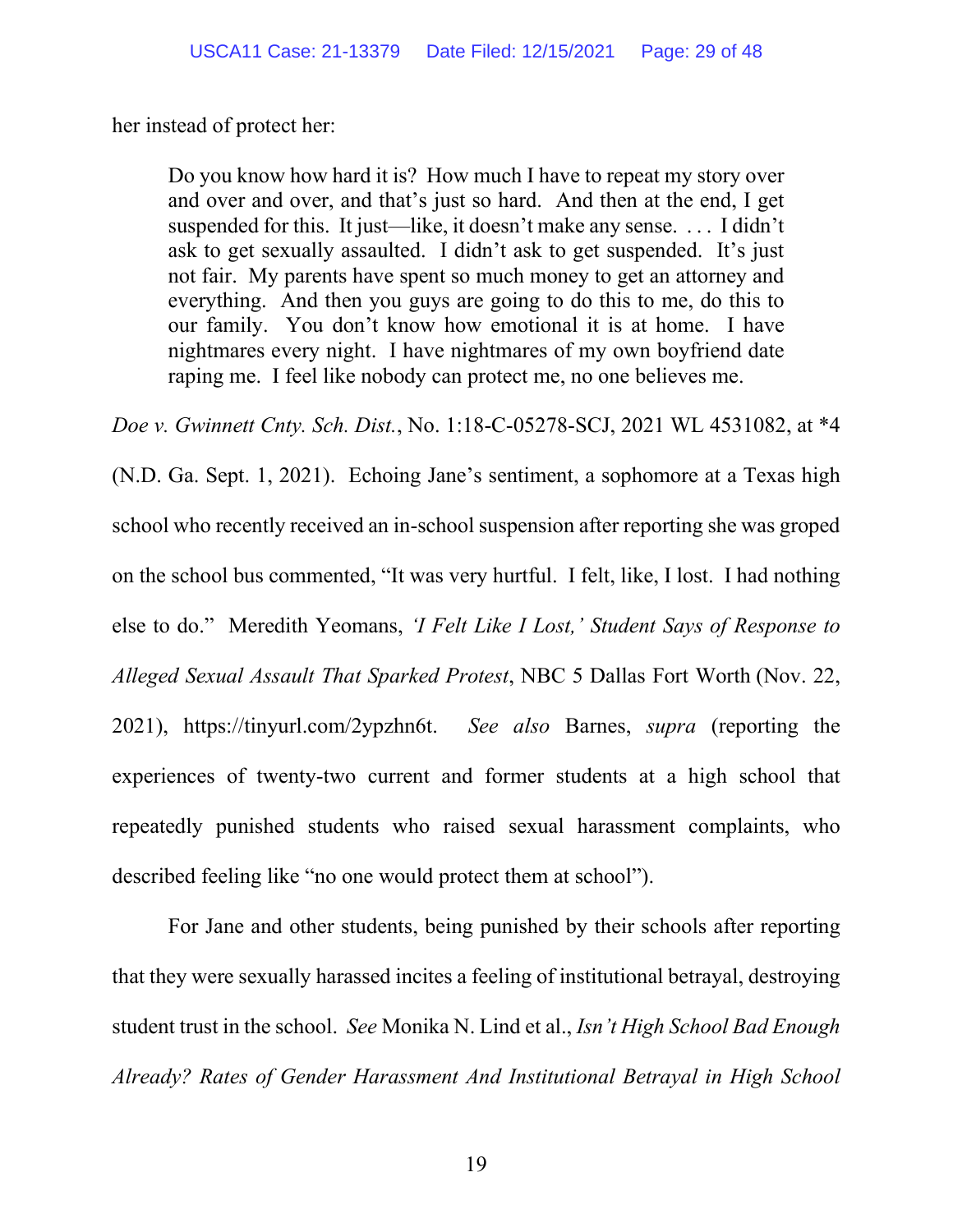*and Their Association with Trauma-Related Symptoms,* 15 PLoS ONE (2020), https://tinyurl.com/2p88mth3; Carly P. Smith & Jennifer J. Freyd, *Institutional Betrayal*, 69 Am. Psychol. 575, 577 (2014); *see generally* Serena M. Wilcox, *Political Intersectionality and Black Girls' #MeToo Movement in Public K-12 Schools*, 7 J. of Black Sexuality & Relationships 1, 24 (Jan. 2021) (explaining that "the act of complaining for the victim feels like harassment all over again"). As Jane stated after learning of her second suspension:

I just feel betrayed by the school. Like, I used to like Peachtree Ridge but I hate it. I thought Peachtree Ridge was all about protecting kids and putting the kids first. But, like, now I see that's not the case. And like, you can tell that, like, this whole thing, they're just trying to cover this up so the school doesn't look bad. What about other girls that go to Peachtree Ridge? This is a bad example. I don't want any girls to have to go through this, ever.

*Gwinnett,* 2021 WL 4531082, at \*4.

By punishing survivors, schools also stigmatize them with their peers. After Jane was twice suspended by her school, she was subjected to harassment from her peers, who referred to her as a "slut," a "whore," a "liar," and a "psycho" characterizations they fortified by noting the school's treatment of her and her assailant. Compl. at 12 ¶ 46; Plaintiff-Appellant Brief at 11.

## **C. Punishing Students Who Report Harassment Chills Sexual Harassment Reporting.**

Title IX exists to combat sex discrimination in schools by allowing it to be effectively redressed once identified. *See, e.g.*, *Revised Sexual Harassment*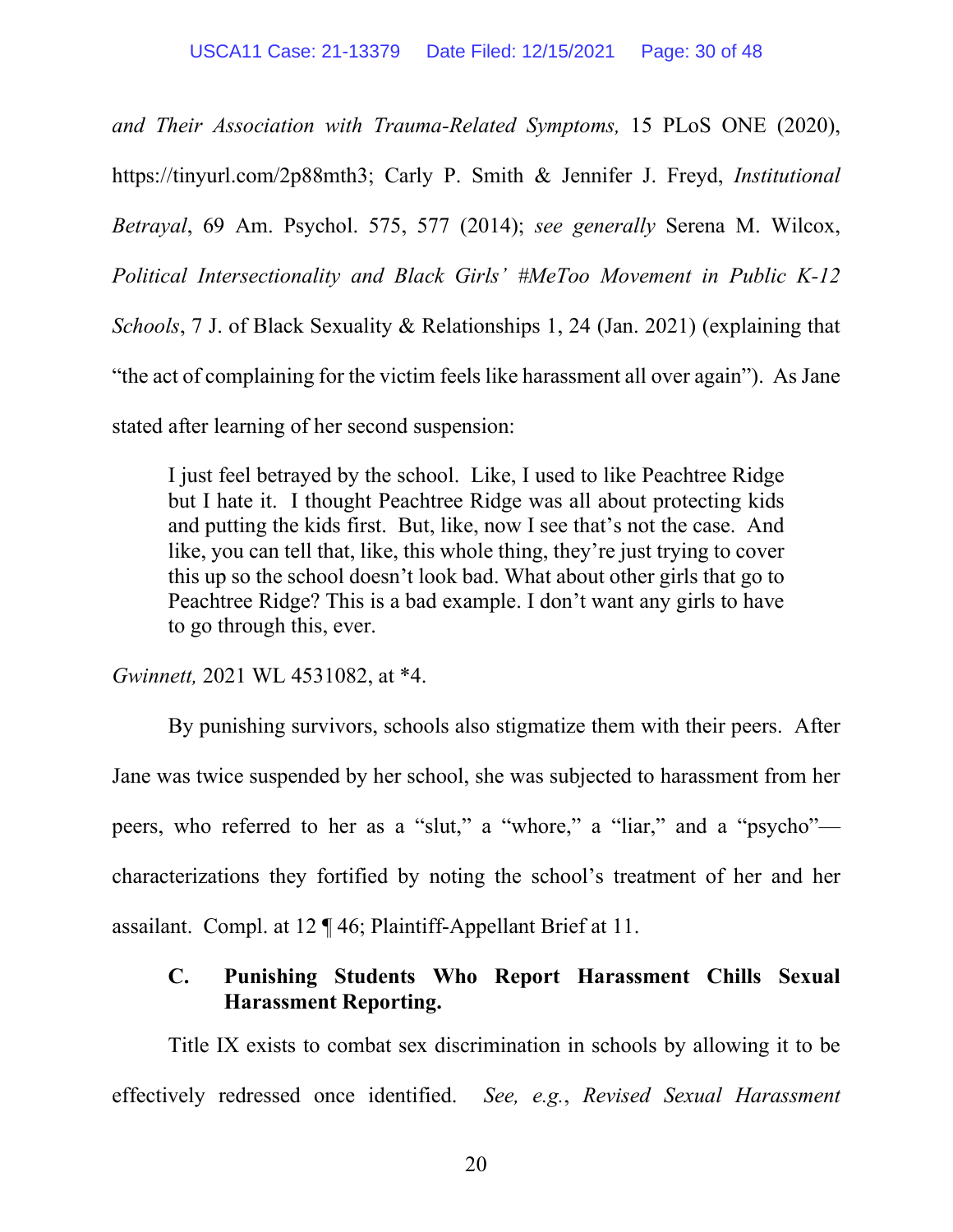*Guidance* at 15 (describing "immediate and appropriate steps" a school must take upon "notice of possible sexual harassment"). Yet punishing students for engaging in the very conduct giving rise to a report of sexual harassment chills students from reporting, which permits sexual harassment in school to continue unchecked. As Jane observed, "[w]hen people find out about this and girls do get sexually assaulted, they're not going to want to come forward and tell someone, because they're going to be scared they're going to get suspended and they have to go through all of this." *Gwinnett*, 2021 WL 4531082, at \*4. Another high school survivor similarly explained that her perpetrator harassed and assaulted many other girls at her school, but after they saw what happened to her as a result of reporting an assault, they decided not to come forward. *See* Cost of Reporting at 14. Likewise, at Liberty University, ten students indicated they did not report rapes because they observed that other students had been punished for making such reports. *See* Dreyfus, *supra*. Simply put, students who feel their schools are more likely to punish than protect them will not report sexual harassment—again, directly contrary to the goals of Title IX.

\*\*\*

When schools mishandle reports of sexual violence and punish students who report, and especially (as here) when they punish reporting students without making an informed determination about whether the sexual contact was unwelcome, they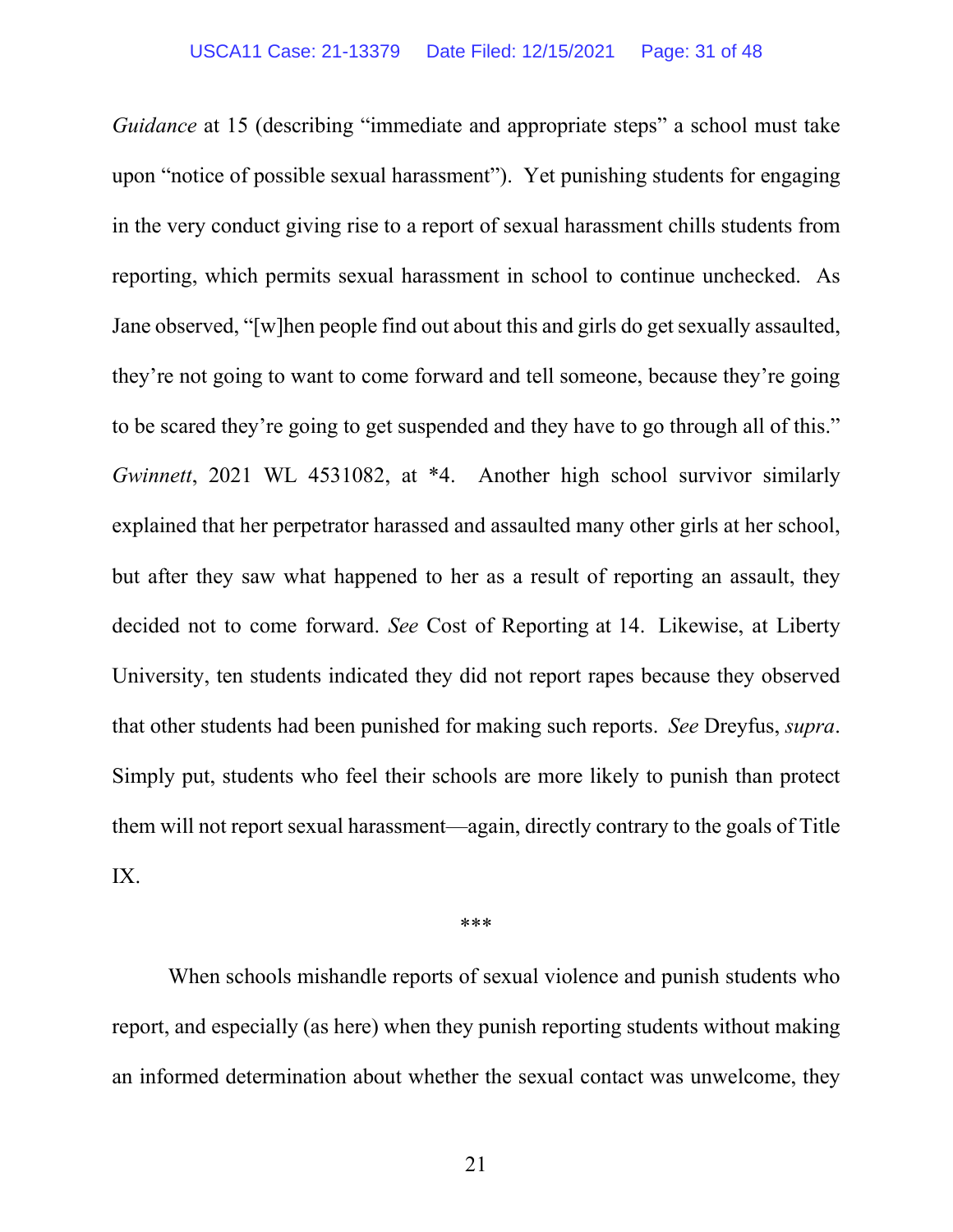violate Title IX and its core purposes. Such punishment directly interferes with the education and well-being of reporting students and creates an environment of fear that jeopardizes health, safety, and education.

### **III. Punishments for Reporting Sexual Harassment Disproportionately Impact Black Students Like Jane Doe.**

Girls of color, particularly Black girls, face unique harms and challenges from school punishment stemming from the reporting of sexual harassment. As a Black and Asian student, Jane was particularly susceptible to unfair discipline from her school.

As a general matter, K-12 schools disproportionately subject Black girls to punishment. *See* Sonja C. Tonnesen, *"Hit It And Quit It": Responses to Black Girls' Victimization in School*, 28 Berkeley J. Gender L. & Just. 1, 4 (2013); *see also* U.S. Dep't of Educ., *Civil Rights Data Collection Data Snapshot: School Discipline* (Mar. 2014), https://tinyurl.com/5n8r5j7b. Nationwide, Black girls are 5.5 times more likely to be suspended and more than four times more likely to be arrested in school than white girls. *See* Adaku Onyeka-Crawford et al., *Stopping Pushout for: Girls of Color* 13, Nat'l Women's Law Ctr. (Apr. 17, 2017), https://tinyurl.com/2p9fmbms.<sup>8</sup> These inequities are a major reason Black girls are

<sup>8</sup> *See also* Leah A. Hill, *Disturbing Disparities: Black Girls and the School-to-Prison Pipeline*, 87 Fordham L. Rev. 11, 58–59 (2018); Monique W. Morris, *Pushout: The Criminalization of Black Girls in Schools*, New Press (2016); Erica L. Green et al., *'A Battle for the Souls of Black Girls'*, N.Y. Times, (Oct. 1, 2020),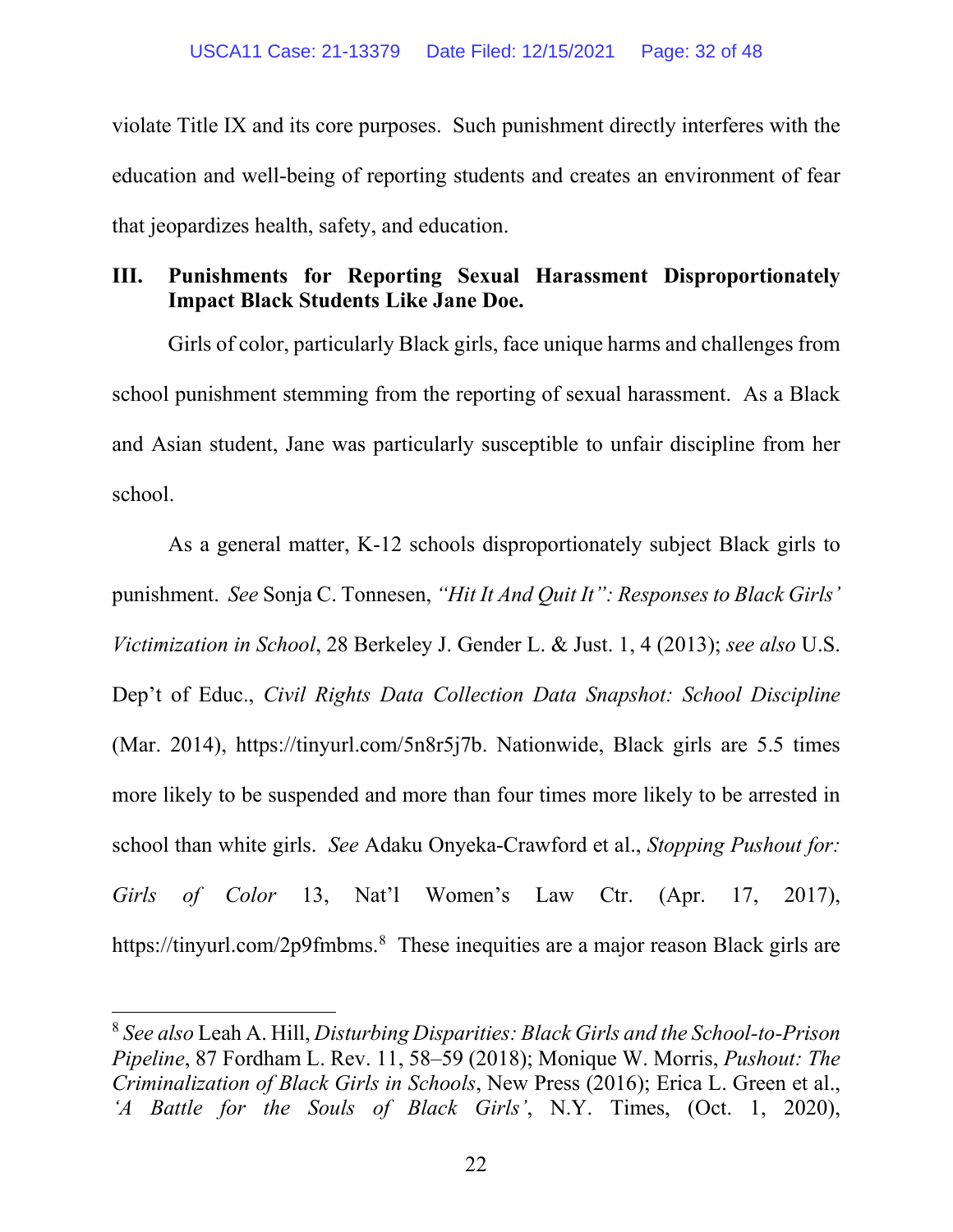#### USCA11 Case: 21-13379 Date Filed: 12/15/2021 Page: 33 of 48

the fastest growing population in the juvenile legal system. *See* Francine T. Sherman, *Justice for Girls: Are We Making Progress?*, 59 U.C.L.A. L. Rev. 1584, 1617 (2012); *see also* Girls for Gender Equity, *Policy Brief: School Policing Disparities for Black Girls* 6, https://tinyurl.com/yckzajrv ("Black female students [in New York City] represented nearly 60% of all juvenile reports received among girls, a slightly higher disparity as compared to Black male students at 52%.").

This trend is especially pronounced in school districts in the southern United States. A 2015 report revealed that in the 2011-12 school year, although Black students comprised 24% of the student population in southern states, Black girls accounted for 56% of girls suspended and 45% of girls expelled. Edward J. Smith & Shaun R. Harper, *Disproportionate Impact of K-12 School Suspension and Expulsion on Black Students in Southern States* 1, Univ. of Pa. (2015), https://tinyurl.com/2p8wmjhv. In Gwinnett County School District that year, Black students comprised just 29.7% of enrolled students but received 46.5% of suspensions. *Id.* at 21.

In addition to being disproportionately subject to school discipline generally, Black girls likely face heightened risk of punishment following reports of sexual

https://tinyurl.com/2vt8k56e (reporting that Black girls are over five times more likely to be suspended from school, seven times more likely to receive multiple outof-school suspensions, and three times more likely to receive referrals to law enforcement than white girls); Amir Whitaker et al., *Cops and No Counselors* 5, Am. Civil Liberties Union (2015), https://tinyurl.com/2p9ejwck.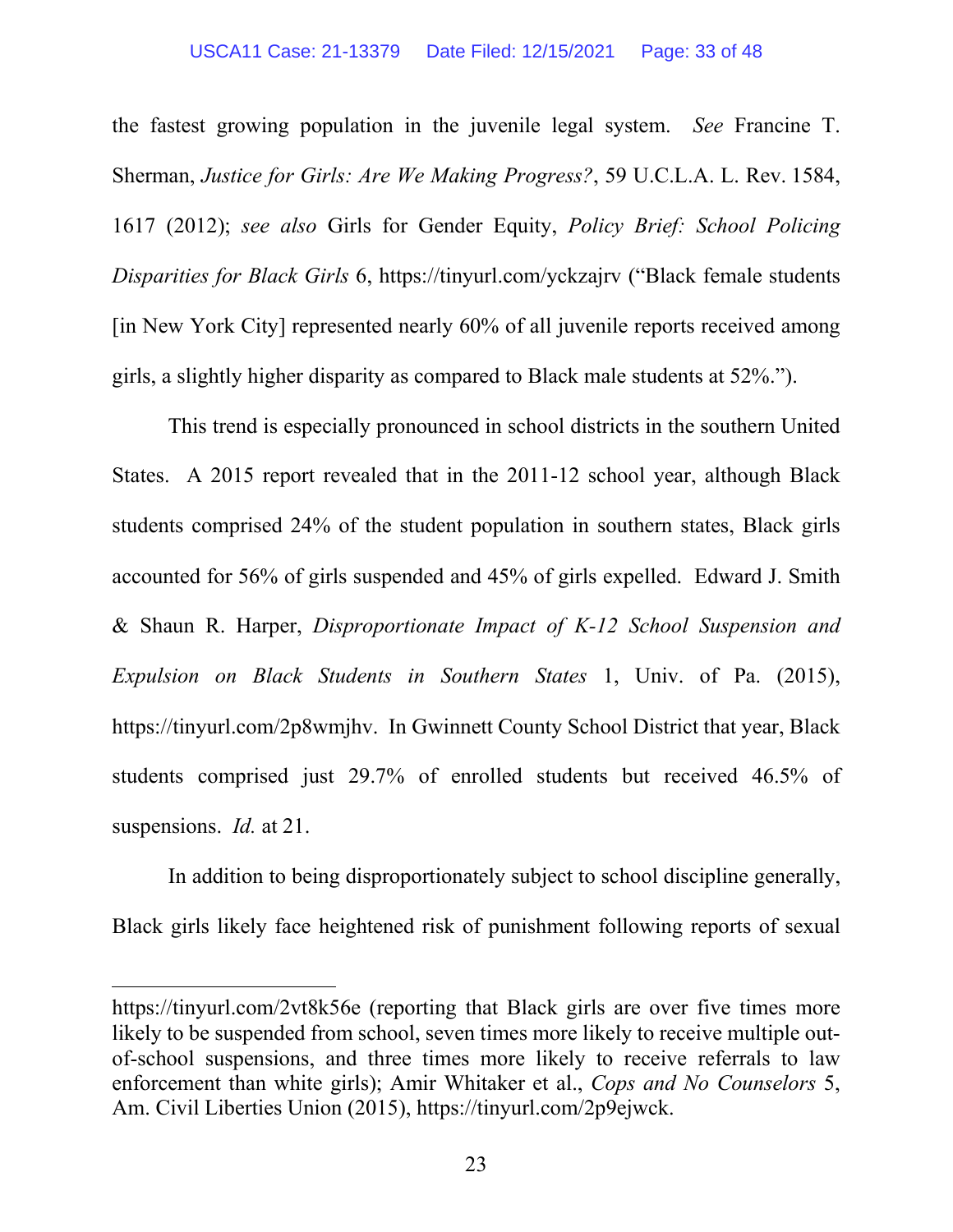assault because of biases about Black girls rooted in both race and gender discrimination. First, while "traditional" views of femininity encourage girls to be passive and modest, stereotypes of Black girls portray them as "loud, confrontational, assertive, and provocative," and in need of greater social correction. Leticia Smith-Evans et al., *Unlocking Opportunity for African American Girls* 6, NAACP LDF & Nat'l Women's Law Ctr. (2014), https://tinyurl.com/2p9hyxme ("Unlocking Opportunity"); *see also* Edward W. Morris, *"Ladies" or "Loudies,"* 38 Youth & Soc'y 490, 506 (2007) ("Perceptions of the loudness and aggressiveness of Black girls translated into discipline aimed at curbing this behavior."). Additionally, "Black girls who physically defend themselves against their harassers" are "often misidentif[ied] . . . as the aggressors, a phenomenon that can be linked to findings on implicit bias that Black girls and women are perceived as more masculine than girls and women of other races." Tonnesen, *supra* at 5; *see also* Kimberlé Williams Crenshaw et al., *Black Girls Matter: Pushed Out, Overpoliced and Underprotected*, Afr. Amer, Pol'y Forum & Ctr. for Intersectionality & Soc. Policy Studies (2015), https://tinyurl.com/2p8wwvuf; Hill, *supra* at 61 (noting that Black girls who are victims of sexual harassment or bullying are "seen as aggressive when they are really just standing up for themselves" because of intersecting race and sex stereotypes).

Black girls of all ages are also perceived as needing less support and protection and knowing more about sex and other "adult topics"—a phenomenon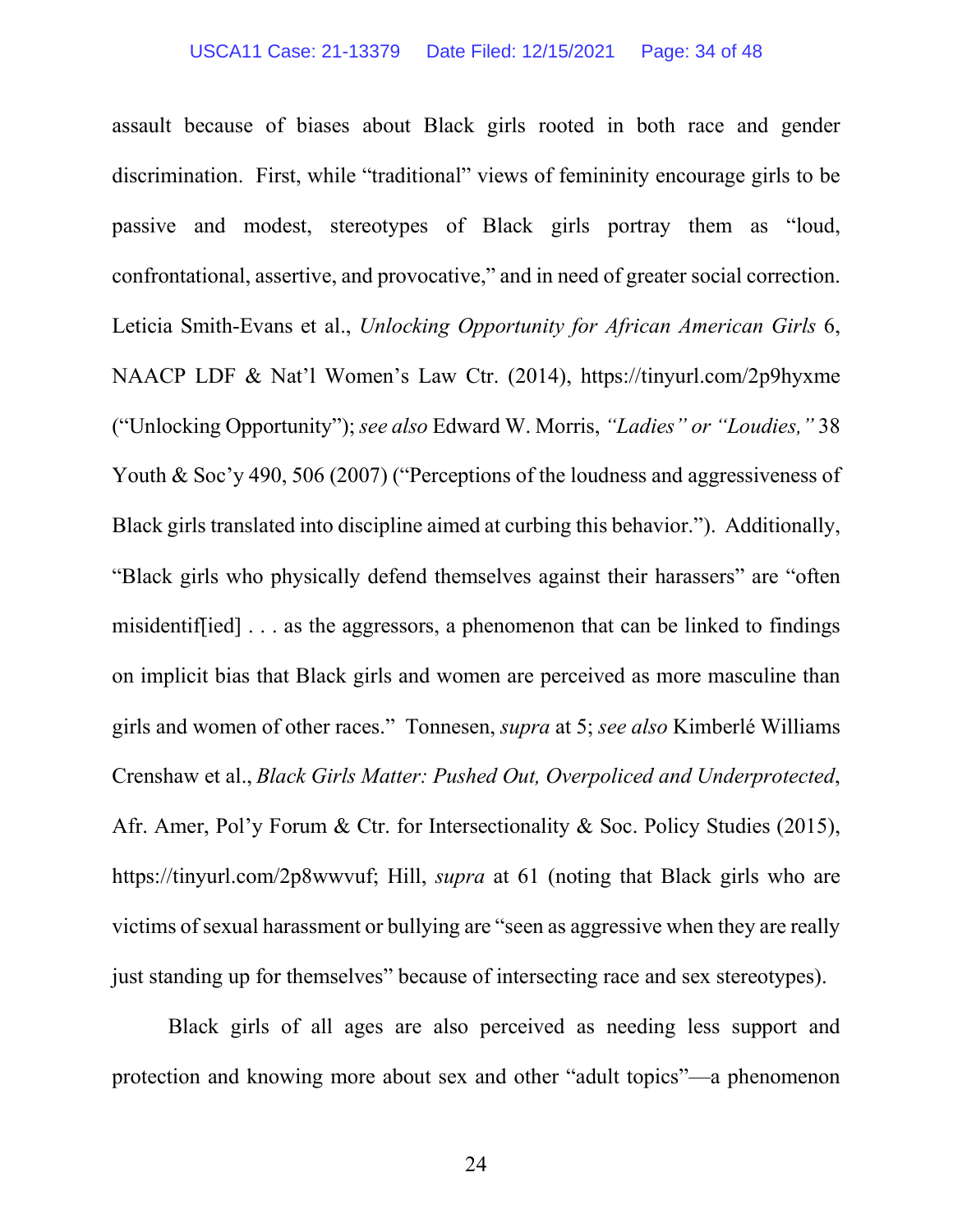known as the "adultification bias." Rebecca Epstein et al., *Girlhood Interrupted: The Erasure of Black Girls' Childhood*, Georgetown L. Ctr. on Poverty & Inequality (2017), https://tinyurl.com/33deh27b. "Adultification contributes to a false narrative that Black youths' transgressions are intentional and malicious, instead of the result of immature decision-making—a key characteristic of childhood." *Id.* at 6. One manifestation of adultification bias is the sexualization of Black girls, whereby adults view Black girls as encouraging sexual harassment through the way they dress and act. Jennifer M. Wilmot, et al, *Policy as Punishment and Distraction,*  35 Educ. Pol'y 348, 350 (2021). Similarly, a study of one school revealed many of its teachers described the schools' Black female students as "too sexually mature." Morris, *supra* at 506.

These insidious racial and sex stereotypes both put Black girls at greater risk of sexual harassment and abuse in the first place and make them less likely to be believed when they report it. *See, e.g.*, Wilmot, *supra* at 348 ("[E]ducator response and school policy create a nexus of subjugation that determines Black girls' experiences are imagined, rather than material.").<sup>9</sup> Such biases can lead school officials to believe that sexual harassment of Black girls is warranted or expected, and thus to dismiss reports of sexual harassment as "just teasing and not that

<sup>9</sup> *See also* maya finoh & jasmine Sankofa, *The Legal System Has Failed Black Girls, Women, and Non-Binary Survivors of Violence,* Am. Civil Liberties Union (Jan. 28, 2019), https://tinyurl.com/3f3yn566; Unlocking Opportunity at 25–26.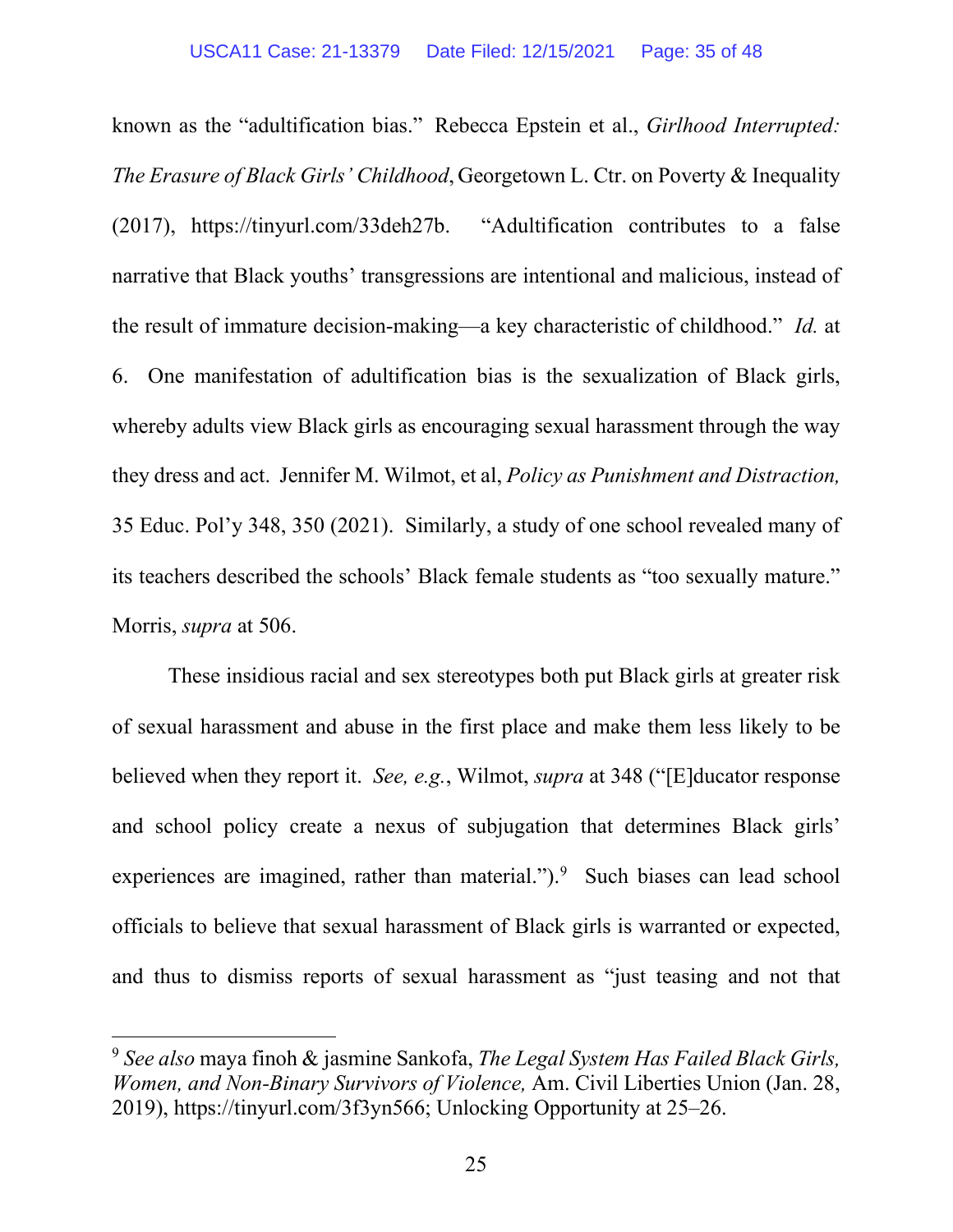serious," *id.* at 351, or to "assign [Black survivors] blame for the misconduct reported," Scott Michelman & Rebecca Ojserkis, *Punished for Reporting Sexual Harassment*, Am. Civil Liberties Union (Sept. 29, 2020), https://tinyurl.com/52av9xze.<sup>10</sup>

The disproportionate school discipline levied on girls of color is especially destructive because Black girls are more likely than their peers to be sexually assaulted and therefore more often in need of a legally compliant, supportive environment. Whereas nearly 20% of teenage girls report experiencing sexual assault, *see* Caplan-Bricker, *supra*, a study focused on the sexual victimization of Black girls found that 60% of Black girls had been assaulted by age eighteen. Tonnesen, *supra* at 4; *see also* Unlocking Opportunity at 24 (citing survey finding that 56% of school-aged Black girls reported experiencing sexual harassment). Black girls are also the largest racial group that reports sexual harassment by adult school employees. *See* Wilcox, *supra* at 22. These numbers indicate schools should

 $10$  Such biases are also "likely enhanced in the context of under-resourced schools in disadvantaged neighborhoods where overburdened teachers and administrators have wide discretion and little time to make decisions about infractions of school rules," and where few resources are likely to be dedicated to Title IX compliance. Tonnesen, *supra* at 2, 6. "These problems with Title IX suggest a possible disparate impact on African American girls and young women who are most likely to attend heavily policed schools with heightened enforcement of Zero Tolerance rules against Black students." *Id.* at 6; *see also* Valeria M. Pelet del Toro, *Let Black Girls Learn: Perceptions of Black Femininity and Zero-Tolerance Policies in Schools,* 87 Rev. Jur. U.P.R. 55, 57 (2018).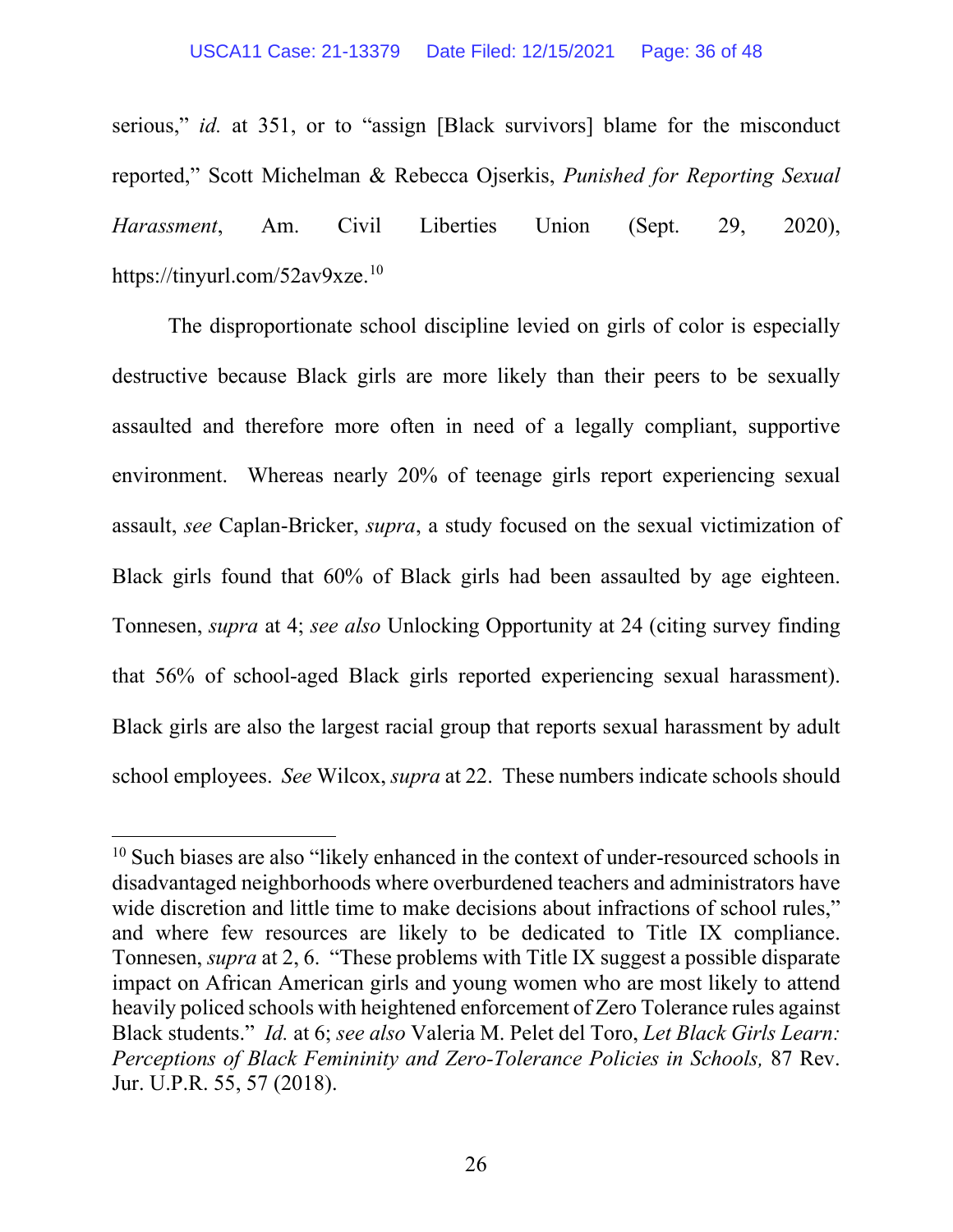provide additional support to girls of color—not disproportionately punish them, compounding educational inequities.

## **IV. Jane Doe's School Could and Should Have Adopted and Applied a Policy Supporting Students Who Report Sexual Harassment, in Compliance with Title IX.**

Rather than punish all incidents of student sexual contact on campus, Peachtree had multiple options for adopting and applying a Title IX-compliant policy. First, the school could have required a finding that the sexual contact was welcome before imposing any punishment. Such a policy would ensure that all students reporting sexual assault are not automatically subject to discipline.

Peachtree also could have adopted an amnesty policy protecting students who report sexual harassment from punishment for a code of conduct violation, even if the underlying conduct would ordinarily be punished in a non-reporting context. Title IX affords schools discretion to adopt such "amnesty" policies. *See Questions and Answers,* Question 62. Multiple colleges have done so, and K-12 schools should as well. *See e.g.,* Univ. of Ala., *Title IX and Sexual Misconduct Policy* 13 (Oct. 2020)*,* https://tinyurl.com/2p9x5cua; Univ. of Ga., *Sexual Misconduct Policy*, https://tinyurl.com/yckm34nz. Such policies advance Title IX compliance and empower students to come forward when they experience sexual harassment without fear of discipline.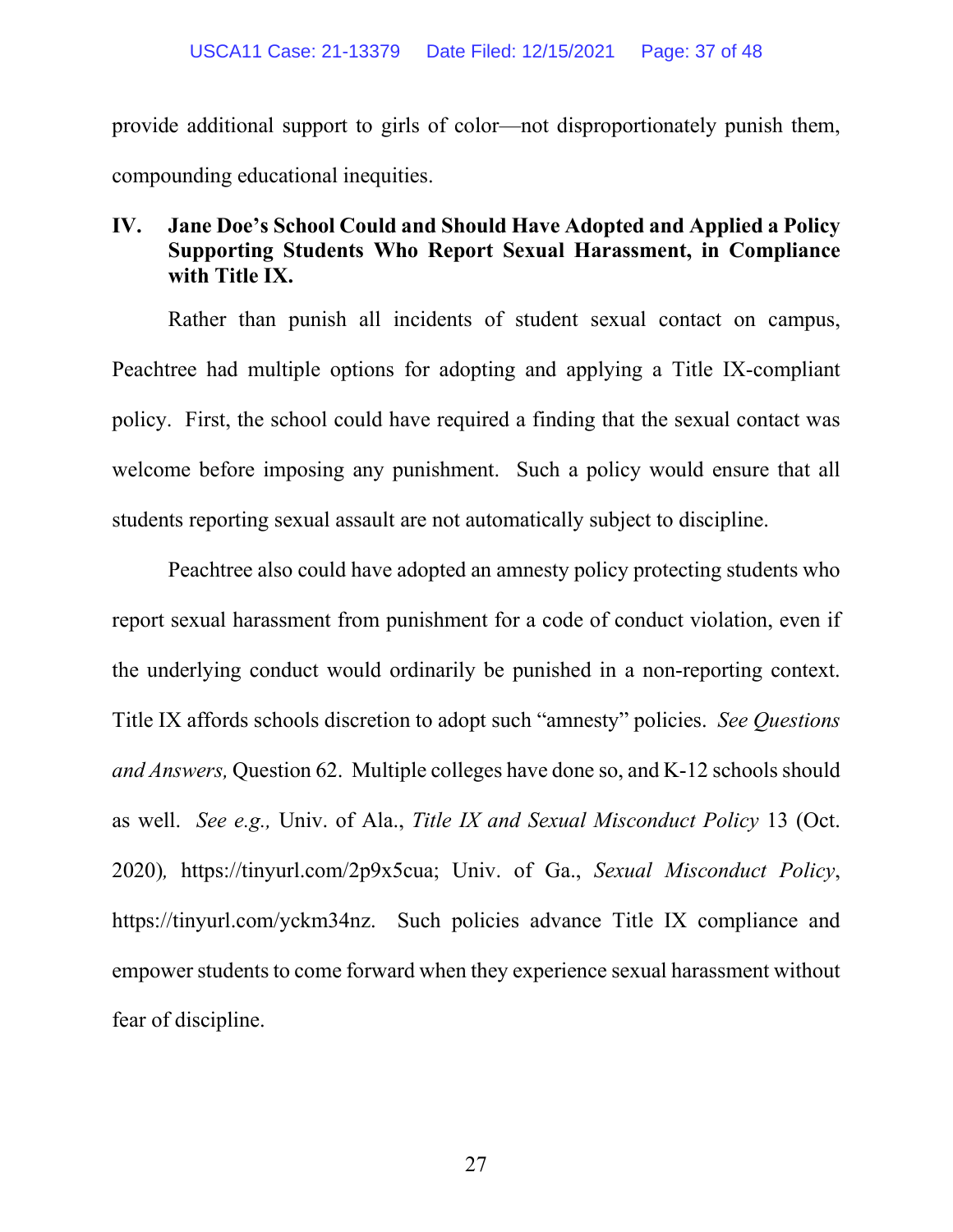### **CONCLUSION**

Punishing K-12 students who report sexual misconduct for the very sexual contact reported violates Title IX and results in cascading harms for survivors of sexual harassment and the larger school community. Here, Jane Doe presented facts showing her school's deliberate indifference and retaliation in response to her sexual assault, in contravention of Title IX. The decision below should be reversed.

Dated: December 15, 2021 Respectfully submitted,

## */s/ Kathleen Hartnett*

Sandra S. Park Kathleen Hartnett AMERICAN CIVIL LIBERTIES UNION Julie Veroff WOMEN'S RIGHTS PROJECT COOLEY LLP 125 Broad Street, 18th Floor 3 Embarcadero Center, 20th Fl. New York, NY 10004 San Francisco, CA 94111 (212) 549-2500 (415) 693-2000 spark@aclu.org khartnett@cooley.com

Sean J. Young Adam Gershenson AMERICAN CIVIL LIBERTIES UNION COOLEY LLP FOUNDATION OF GEORGIA, INC. 500 Boylston Street P.O. Box 77208 Boston, MA 02116 Atlanta, GA 33057 (617) 937-2351 (678) 981-5295 agershenson@cooley.com syoung@acluga.org

jveroff@cooley.com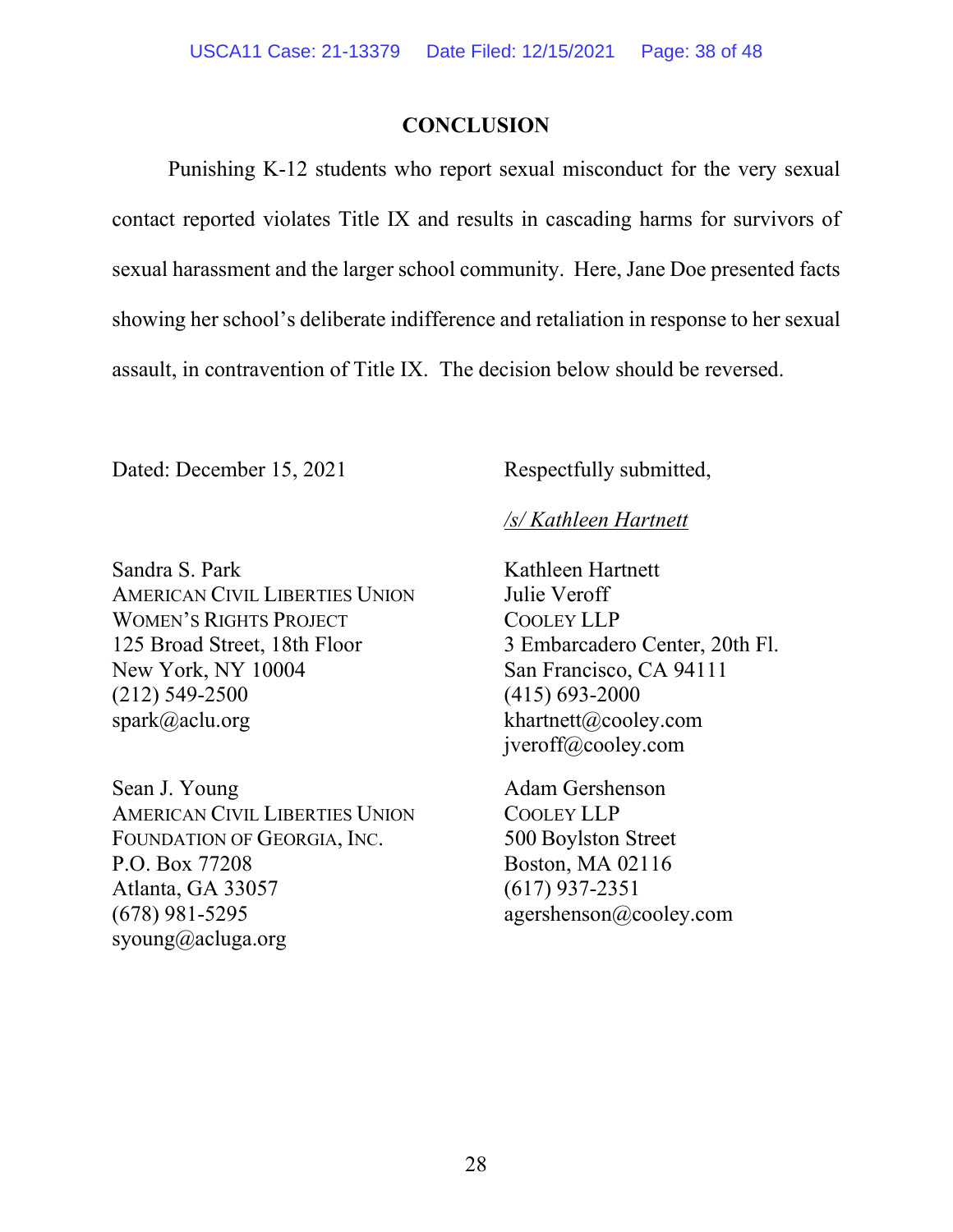## **CERTIFICATE OF COMPLIANCE**

1. This brief complies with the word limit of Federal Rule of Appellate Procedure 32(a) because, excluding the portions of the brief exempted by Federal Rule of Appellate Procedure 32(f) and 11th Circuit Rule 32-4, this brief contains 6,494 words.

2. This brief complies with the typeface requirements of Federal Rule of Appellate Procedure 32(a)(5) and the type-style requirements of Federal Rule of Appellate Procedure 32(a)(6) because it has been prepared in proportionally spaced typeface using Microsoft Word Version 2102 in 14-point Times New Roman

Dated: December 15, 2021 */s/ Kathleen Hartnett* 

Kathleen Hartnett

*Counsel for Amici Curiae*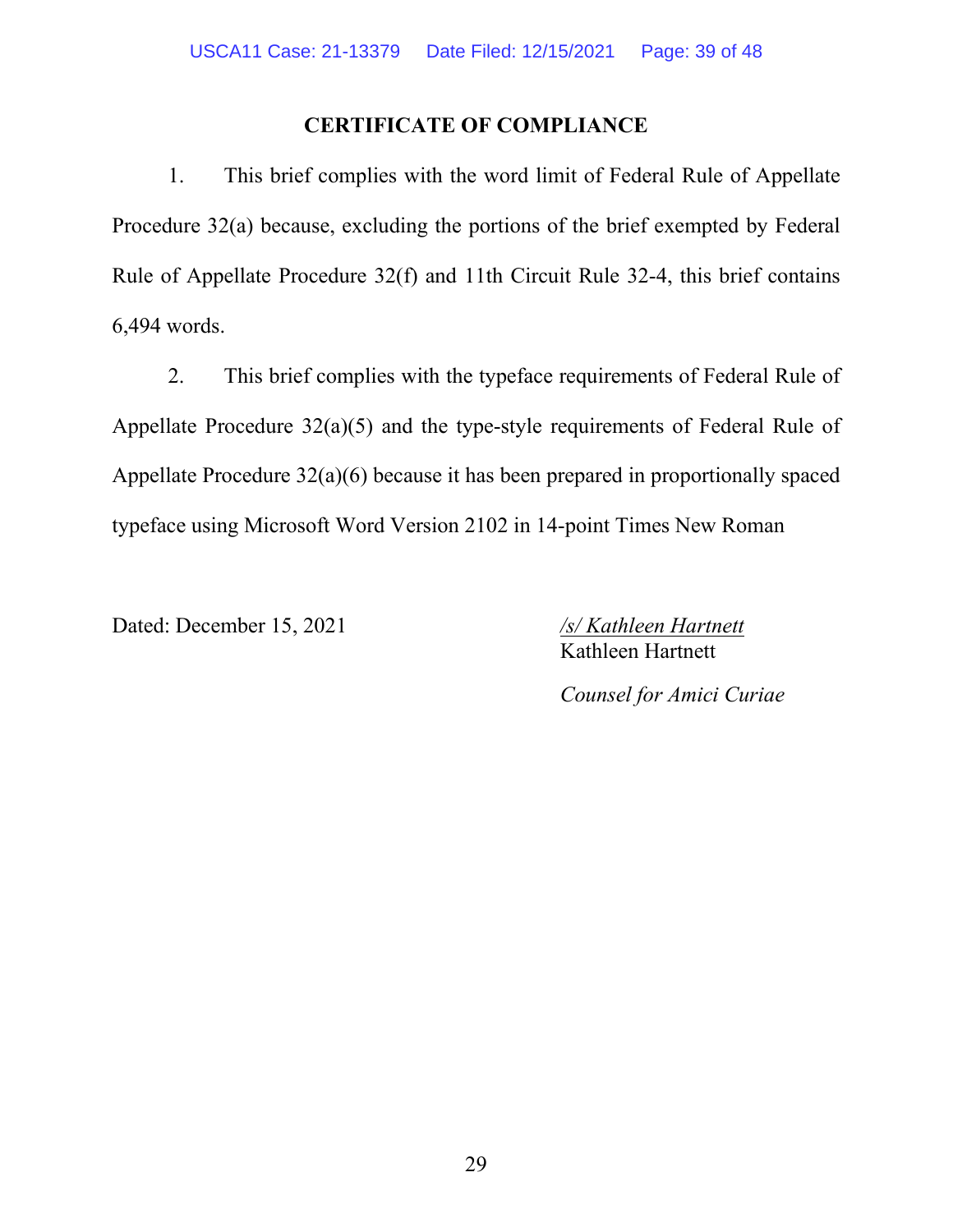## **CERTIFICATE OF SERVICE**

I certify that, on December 15, 2021, this brief was filed using the Court's CM/ECF system. All participants in the case are registered CM/ECF users and will be served electronically via that system.

> */s/ Kathleen Hartnett* Kathleen Hartnett

*Counsel for Amici Curiae*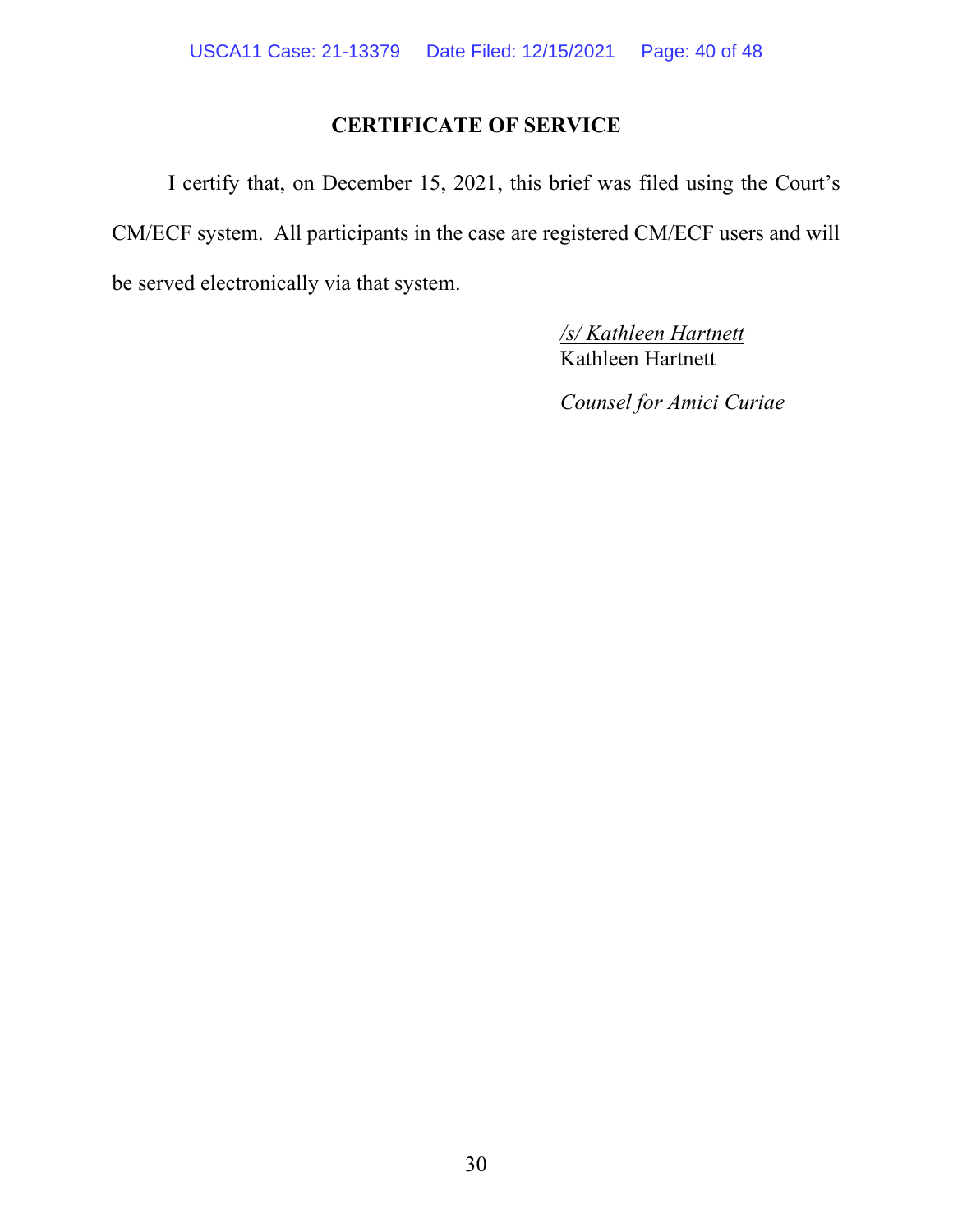#### **APPENDIX – LIST OF** *AMICI*

**The American Civil Liberties Union ("ACLU")** is a nationwide, nonprofit, nonpartisan organization with nearly 2 million members and supporters dedicated to the principles of liberty and equality embodied in the Constitution and our nation's civil rights laws. Through its Women's Rights Project , co-founded in 1972 by Ruth Bader Ginsburg, the ACLU is a leader in the effort to ensure the full equality of women and girls in society. The ACLU has engaged in litigation and policy advocacy throughout the country challenging unfair school discipline and advocating for the educational rights of survivors of gender-based violence and harassment.

**Atlanta Women for Equality** is a nonprofit legal aid organization dedicated to helping women students assert their legal rights to equitable treatment and equal opportunities and to shaping our education system according to true standards of gender equity. Atlanta Women for Equality accomplishes this mission by providing free legal representation to women facing gender discrimination in the educational environment—in particular campus sexual violence—and by protecting and expanding their legal protections and educational opportunities through public policy advocacy.

**End Rape On Campus ("EROC")** is a national organization dedicated to ending campus sexual violence by providing support to survivors and their

A-1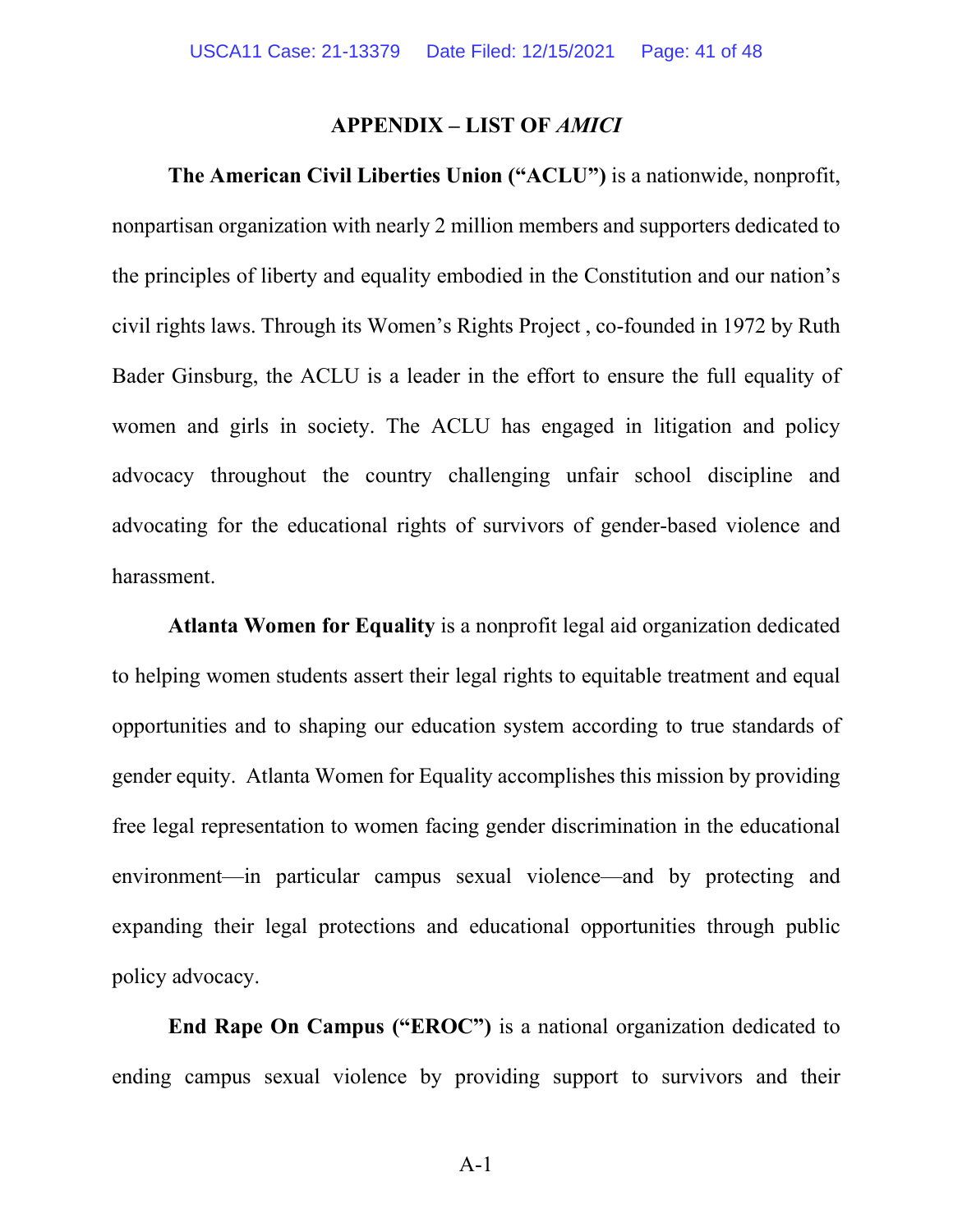#### USCA11 Case: 21-13379 Date Filed: 12/15/2021 Page: 42 of 48

communities, prevention through education, and policy reform on the campus, local, state and federal levels. Since its founding, EROC has engaged and equipped over 50,000 students, survivors, and advocates with the tools and practices to navigate campus policy processes and hold their institutions accountable. EROC has also partnered with more than 100 college campuses in 23 states for prevention education and policy advocates workshops, testified in over six states, and assisted in crafting legislation in five states and two federal bills.

**The Florida Council Against Sexual Violence ("FCASV")** is a nonprofit, federally recognized anti-sexual violence agency serving the state of Florida. FCASV represents the interests of Florida's thirty-one certified sexual assault programs that provide advocacy, crisis intervention and therapeutic services to victims and survivors of sexual violence. FCASV envisions a world free of sexual violence in which men and women together assure that all human beings are treated with dignity and respect for their physical, emotional, intellectual, and spiritual integrity. FCASV serves as the statewide resource in Florida on best practices for responding to victims and survivors of sexual violence, providing training and technical assistance to community and system-based agencies as well as legislative advocacy toward improving policy for victims and survivors. In addition to overseeing the certification of Florida's sexual assault programs and providing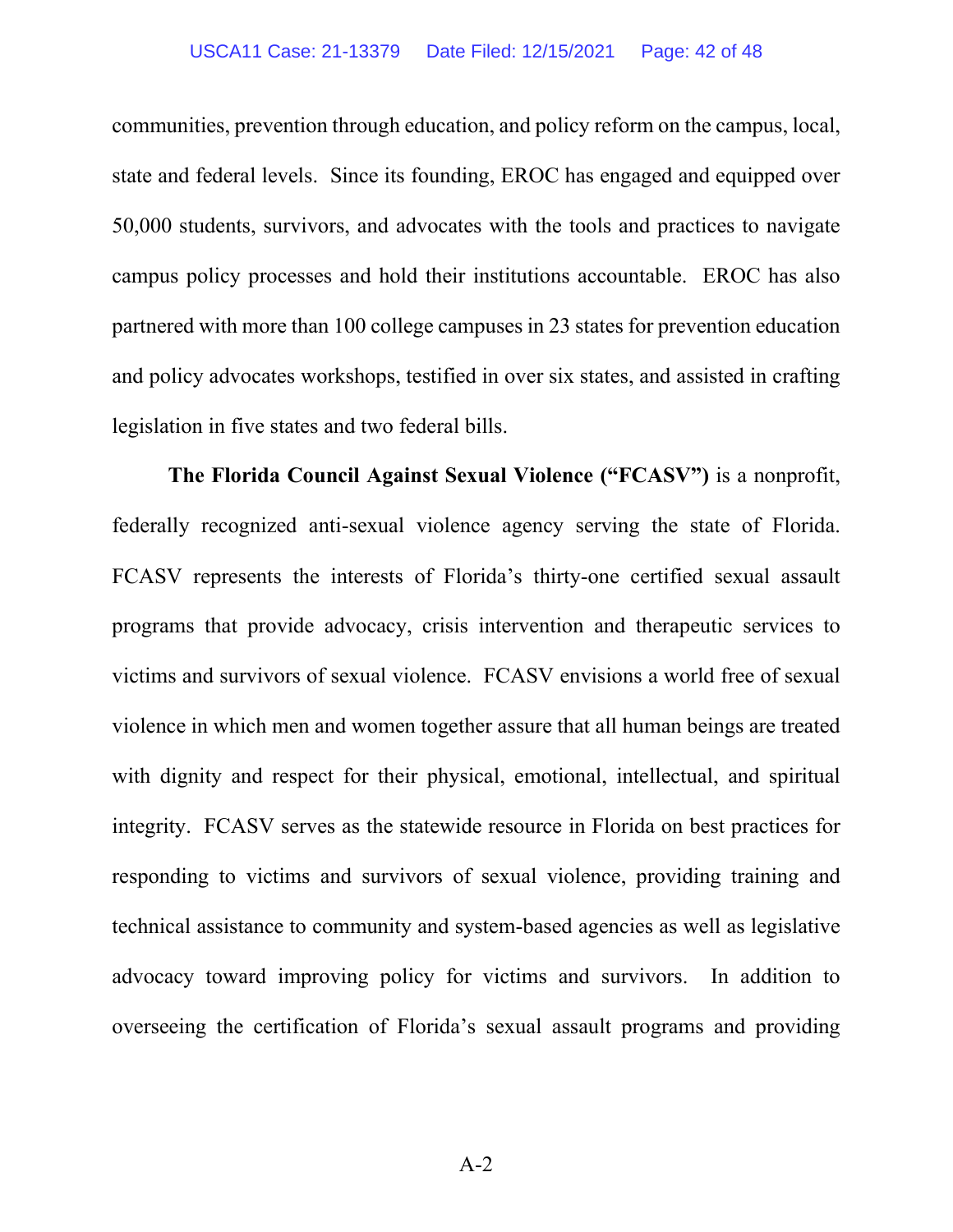training and technical assistance, FCASV provides advocacy and therapy services in Key West and direct civil legal representation for survivors throughout the state.

Girls for Gender Equity ("GGE") works nationally as an intergenerational nonprofit organization to center cis and trans-Black girls, gender-expansive, and non-binary youth of color through policy, advocacy, direct service, and culture shift work to achieve gender and racial equity through a Black feminist lens. GGE serves hundreds of young people, in particular girls of color and gender non-conforming young people of color between the ages of 12-24, who work to end experiences of gender-based violence and school pushout. For 20 years, GGE has worked to highlight the ways in which cis and trans-Black girls and non-binary young people of color are ignored and/or criminalized for naming the harm done to them in school and their communities, especially as it pertains to sexual harassment and sexual assault.

**The Gwinnett Parent Coalition to Dismantle the School to Prison Pipeline ("Gwinnett SToPP")** is a parent-driven community-centered organization focused on reversing the School to Prison Pipeline trend in Gwinnett County, Georgia. Gwinnett SToPP accomplishes its mission by increasing public awareness of the injustice that all children face within the educational system as it relates to the pipeline and by promoting policy changes through data accountability and fact-based incident reporting.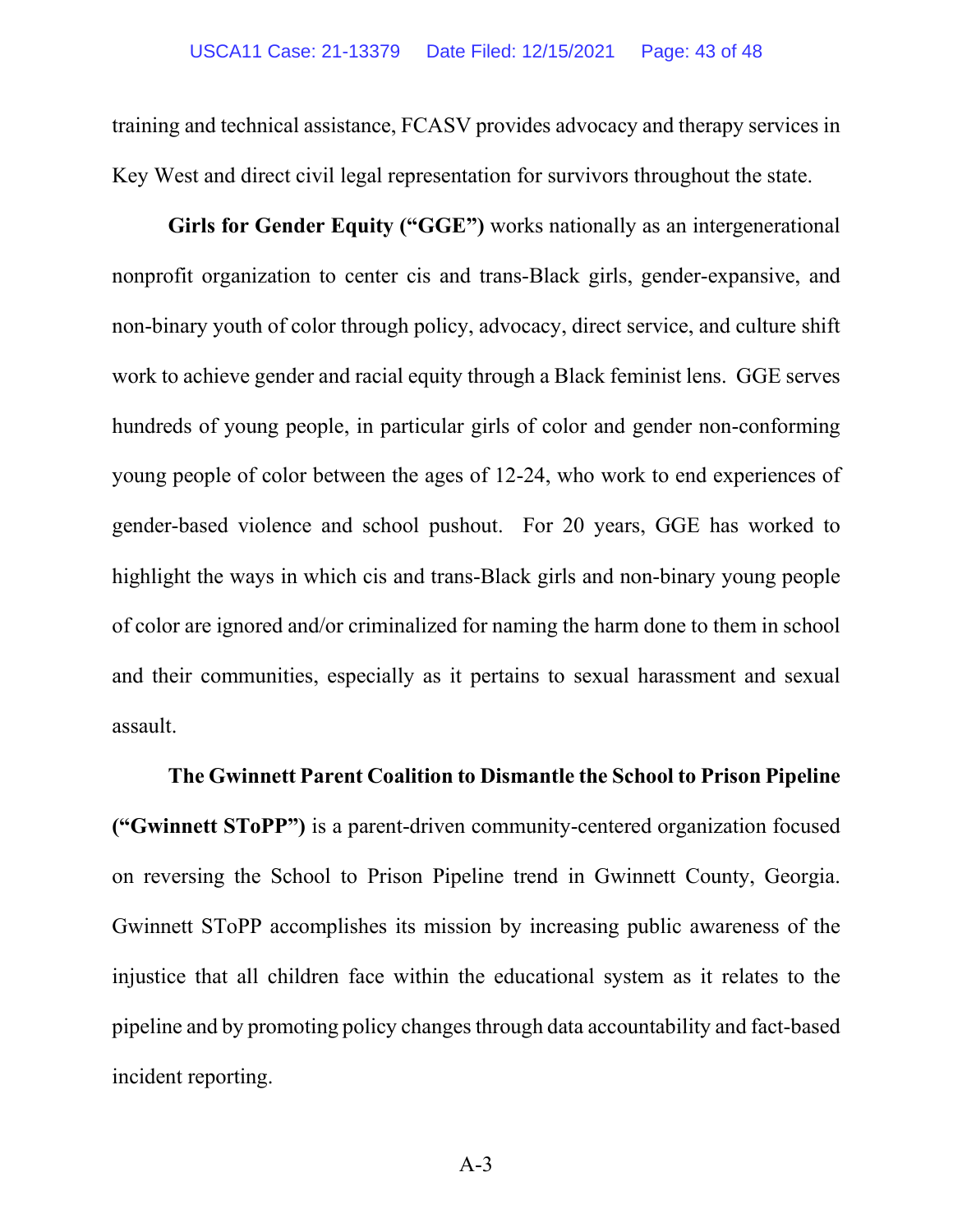**Know Your IX** is a survivor- and youth-led project of Advocates for Youth, a nonprofit organization, that aims to empower students to end sexual and dating violence in their schools. Know Your IX envisions a world in which all students can pursue their civil right to education free from violence and harassment. Know Your IX recognizes that gender violence is both a cause of inequity and a consequence of it, and believes that women, transgender, and gender non-conforming students will not have equality in education or opportunity until the violence ends. Know Your IX draws upon the civil rights law Title IX as an alternative to the criminal legal system—one that is more just and responsive to the educational, emotional, financial, and stigmatic harms of violence

**Legal Momentum, the Women's Legal Defense and Education Fund**, is the first and longest-serving legal advocacy organization advancing gender equality. For more than 50 years, Legal Momentum has utilized impact litigation, legislative advocacy, and education initiatives to fight against sex discrimination and promote equity in education. The organization has contributed as amicus curiae in key Title IX litigation, including *Franklin v. Gwinnett County Public Schools*, 503 U.S. 60 (1992); *Gebser v. Lago Vista Independent School District*, 524 U.S. 274 (1998); and *Davis ex rel. LaShonda D. v. Monroe County Board of Education*, 526 U.S. 629 (1999).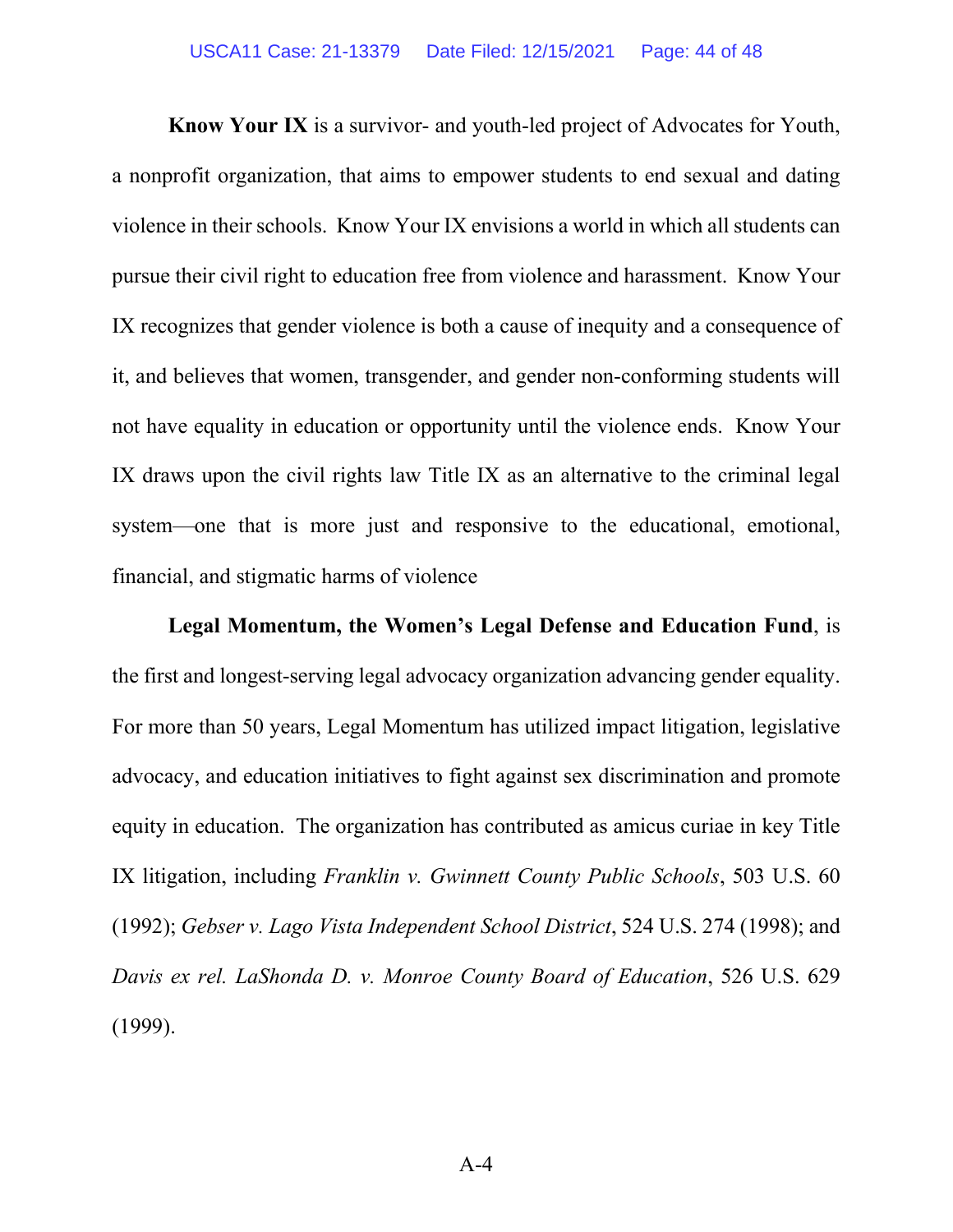**The National Alliance to End Sexual Violence ("NAESV")** is a nonprofit organization serving as the voice in Washington for the 56 state and territorial sexual assault coalitions and 1,300 rape crisis centers working to end sexual violence and support survivors. The rape crisis centers in NAESV's network see every day the widespread and devastating impacts of sexual assault upon survivors, including student survivors. NAESV opposes any impediments to survivors feeling safe to come forward, receive services, and seek justice.

**The National Center for Youth Law ("NCYL")** is a nonprofit organization that works to build a future in which every child thrives and has a full and fair opportunity to achieve the future they envision for themselves. For five decades, NCYL has worked to protect the rights of low-income children and to ensure that they have the resources, support, and opportunities they need. NCYL has worked to reduce the use of exclusionary discipline and protect the educational opportunities of students, including victims of sexual harassment. NCYL uses litigation, legislative advocacy, and other strategies to ensure that all youth receive a highquality education.

**National Crittenton** is a national advocacy organization that works with atrisk and criminal justice system-involved girls, young women, and their families. National Crittenton envisions a world in which all girls, young women, and gender-

 $A-5$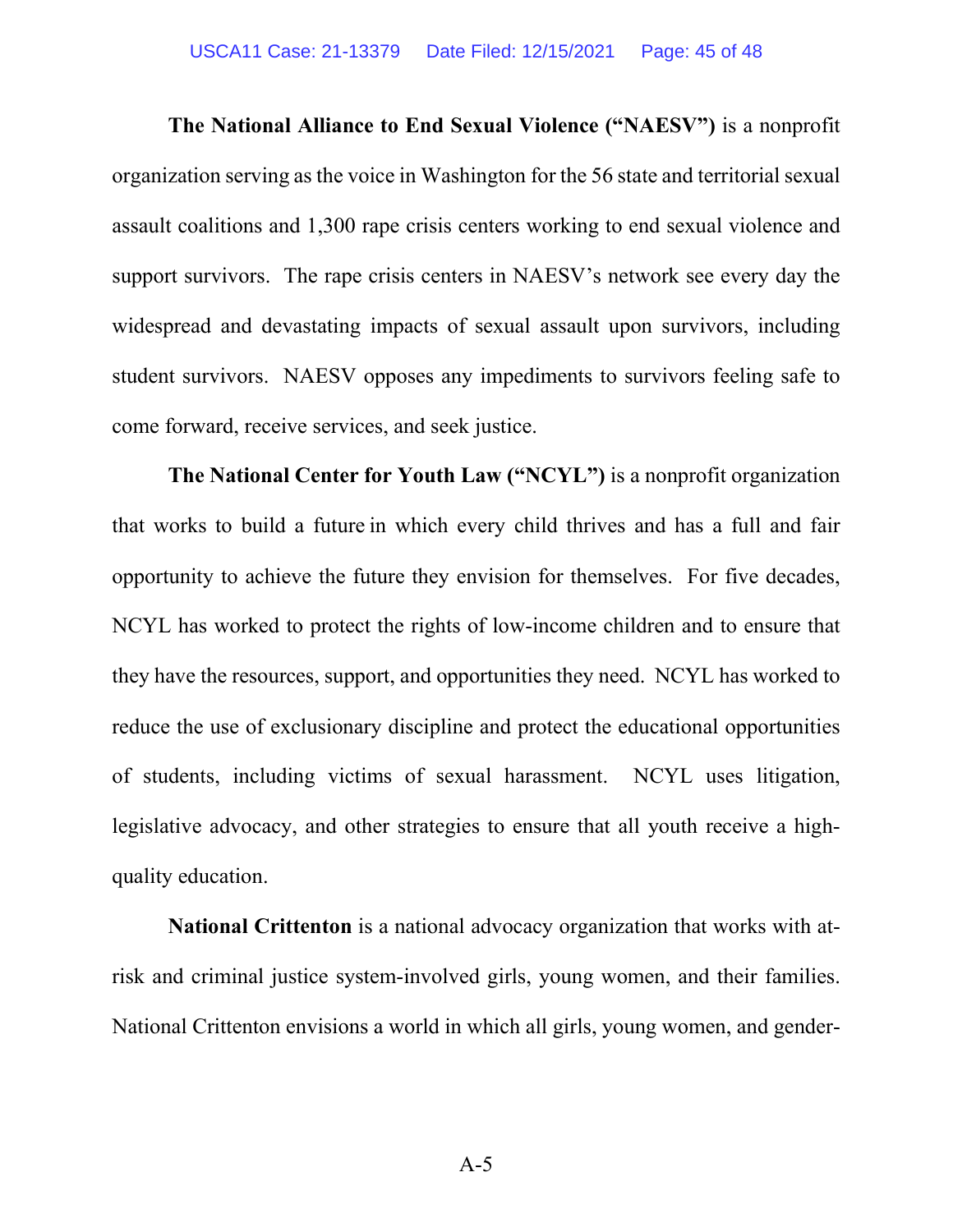expansive young people can achieve their potential and live unapologetic, liberated lives without fear of violence or injustice.

**The National Network to End Domestic Violence ("NNEDV")** is a nonprofit organization incorporated in the District of Columbia to end domestic violence. As a network of the 56 state and territorial domestic violence and dual domestic violence and sexual assault coalitions and their over 2,000 member programs, NNEDV serves as the national voice of millions of women, children and men victimized by domestic violence, and their advocates. NNEDV works with federal, state, and local policy makers and domestic violence advocates throughout the nation to identify and promote policies and best practices to advance victim safety, and is deeply concerned about the safety of survivors of sexual violence at their education institutions. NNEDV believes that schools should take their legal obligation and responsibility to respond to sexual violence seriously and that Title IX should provide protections and justice to student survivors of abuse free from fear of retaliation.

**The National Organization for Women ("NOW") Foundation** is a nonprofit organization affiliated with the National Organization for Women, the largest grassroots feminist activist organization in the United States with chapters in every state and the District of Columbia. NOW Foundation is a strong supporter of Title IX, a civil rights act. Effectively addressing sexual harassment and assault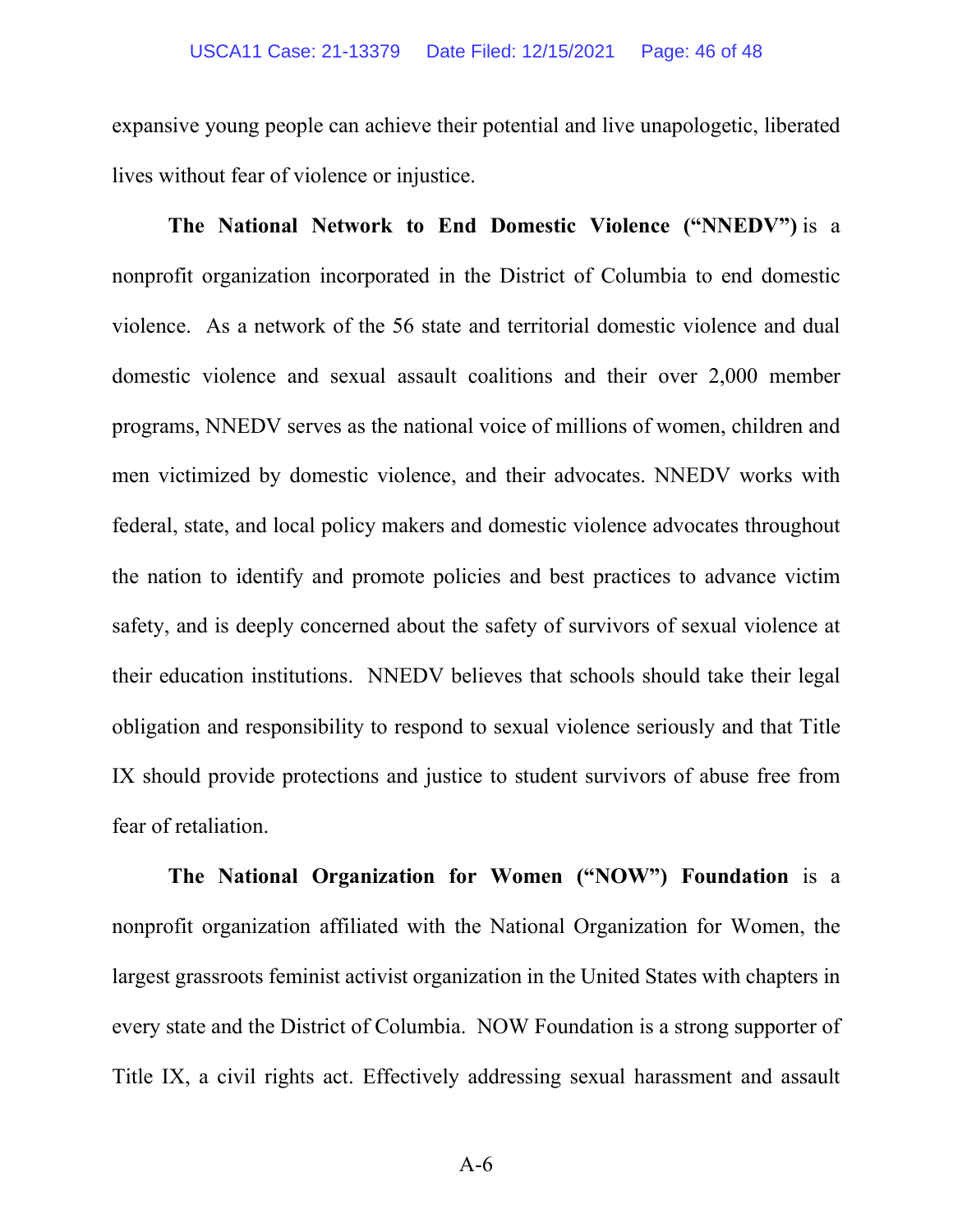against students is a necessary means to assuring equal education opportunities for all students.

**National Women's Law Center ("NWLC")** is a nonprofit legal advocacy organization dedicated to advancing and protecting the legal rights of women and girls and all people to be free from sex discrimination, including sexual harassment and assault. Since 1972, NWLC has engaged in policy advocacy and participated as counsel or amicus curiae in a range of cases to secure equal opportunity in education, workplace justice, income security, child care, and reproductive rights and health, with particular attention to women and girls who face multiple and intersecting forms of discrimination. NWLC has participated as counsel or amicus curiae in a range of cases to secure the equal treatment of women and girls under the law.

**Stop Sexual Assault in Schools ("SSAIS")** is a nonpartisan, nonprofit organization dedicated to proactively addressing the issue of sexual harassment and discrimination that impacts K-12 students and schools. SSAIS provides students, schools, and other organizations with free resources so that the right to an equal education is not compromised by sexual harassment, sexual assault, or gender discrimination. SSAIS frequently assists K-12 students and their families whose schools have mishandled reported sexual harassment, and has developed educational tools such as instructional videos to educate students and their families about their Title IX rights.